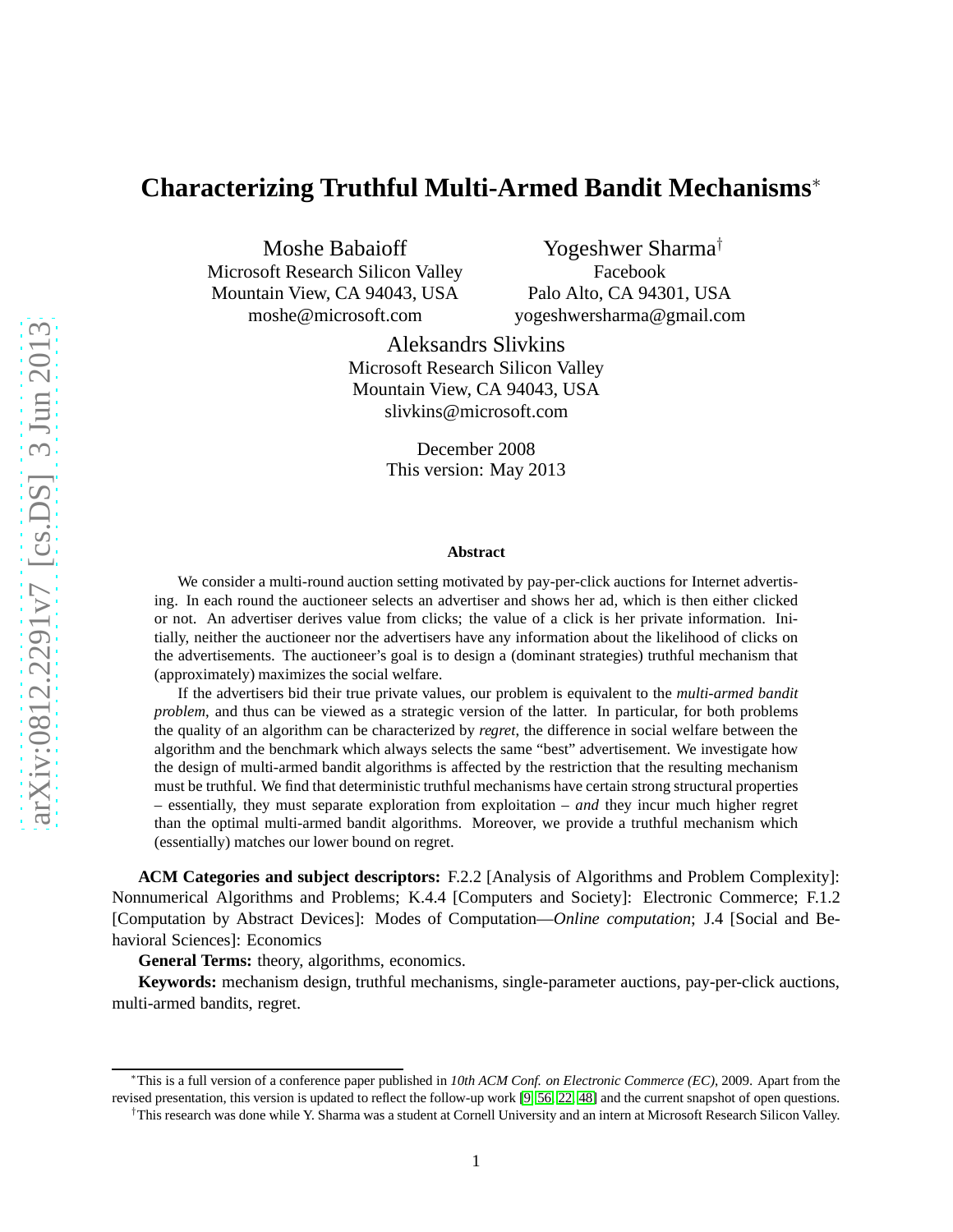## **1 Introduction**

In recent years there has been much interest in understanding the implication of strategic behavior on the performance of algorithms whose input is distributed among selfish agents. This study was mainly motivated by the Internet, the main arena of large scale interaction of agents with conflicting goals. The field of Algorithmic Mechanism Design [\[40\]](#page-29-0) studies the design of mechanisms in computational settings (for background see the recent book [\[41\]](#page-29-1) and survey [\[47\]](#page-30-2)).

Much attention has been drawn to the market for sponsored search (e.g. [\[31,](#page-29-2) [19,](#page-28-2) [55,](#page-30-3) [36,](#page-29-3) [2\]](#page-28-3)), a multibillion dollar market with numerous auctions running every second. Research on sponsored search mostly focus on equilibria of the Generalized Second Price (GSP) auction [\[19,](#page-28-2) [55\]](#page-30-3), the auction that is most commonly used in practice (e.g. by Google and Bing), or on the design of truthful auctions [\[1\]](#page-27-0). All these auctions rely on knowing the rates at which users click on the different advertisements (a.k.a. click-through rates, or CTRs), and do not consider the process in which these CTRs are learned or refined over time by observing users' behavior. We argue that strategic agents would take this process into account, as it influences their utility. While prior work [\[24\]](#page-29-4) focused on the influence of click fraud on methods for learning CTRs, we are interested in the implications of the *strategic bidding* by the agents. Thus, we consider the problem of designing truthful sponsored search auctions when the process of learning the CTRs is a part of the game.

We are mainly interested in the interplay between the online learning and the strategic bidding. To isolate this issue, we consider the following setting, which is a natural *strategic* version of the multi-armed bandit (MAB) problem. In this setting, there are  $k > 2$  agents. Each agent i has a single advertisement, and a *private* value  $v_i > 0$  for every click she gets. The mechanism is an online algorithm that first solicits bids from the agents, and then runs for  $T$  rounds. In each round the mechanism picks an agent (using the bids and the clicks observed in the past rounds), displays her advertisement, and receives a feedback – if there was a click or not. Payments are charged after round T. Each agent tries to maximize her own utility: the value that she derives from clicks minus the payment she pays. We assume that initially no information is known about the likelihood of each agent to be clicked, and in particular there are no Bayesian priors.

We are interested in designing mechanisms which are truthful (in dominant strategies): every agent maximizes her utility by bidding truthfully, for any bids of the others and *for any clicks* that would have been received (that is, for any realization of the clicks an agent never regrets being truthful in retrospect). The goal is to maximize the social welfare.<sup>[1](#page-1-0)</sup> Since the payments cancel out, this is equivalent to maximizing the total value derived from clicks, where an agent's contribution to that total is her private value times the number of clicks she receives. We call this setting the *MAB mechanism design problem*.

In the absence of strategic behavior this problem reduces to a standard MAB formulation in which an algorithm repeatedly chooses one of the  $k$  alternatives ("arms") and observes the associated payoff: the value-per-click of the corresponding ad if the ad is clicked, and 0 otherwise. The crucial aspect in MAB problems is the tradeoff between acquiring more information (*exploration*) and using the current information to choose a good agent (*exploitation*). MAB problems have been studied intensively for the past three decades. In particular, the above formulation is well-understood [\[6,](#page-28-4) [7,](#page-28-5) [16\]](#page-28-6) in terms of *regret* relative to the benchmark which always chooses the same "best" alternative (*time-invariant benchmark*). This notion of regret naturally extends to the strategic setting outlined above, the total payoff being exactly equal to the social welfare, and the regret being exactly the loss in social welfare relative to the time-invariant benchmark. Thus one can directly compare MAB algorithms and MAB mechanisms in terms of welfare loss (regret).

Broadly, we ask how the design of MAB algorithms is affected by the restriction of truthfulness: what is the difference between the best *algorithms* and the best *truthful mechanisms*? We are interested both in terms of the structural properties and the gap in performance (in terms of regret). In short, we establish that the

<span id="page-1-0"></span><sup>&</sup>lt;sup>1</sup>Social welfare includes both the auctioneer's revenue and the agents' utility. Since in practice different sponsored search platforms compete against one another, taking into account the agents' utility increases the platform's attractiveness to the advertisers.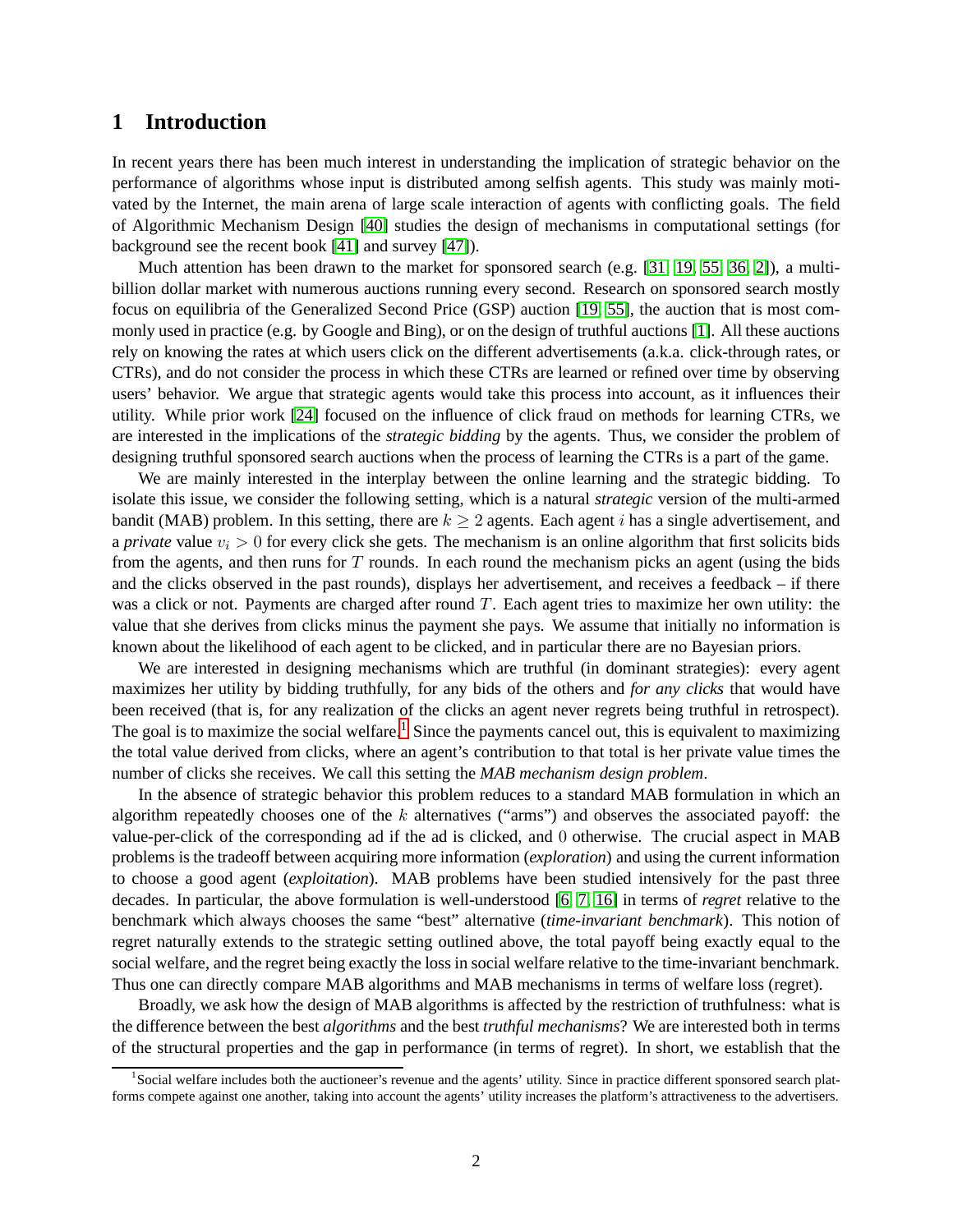additional constraints imposed by truthfulness severely limit the structure and performance of online learning algorithms. We are not aware of any prior work that characterizes truthful online learning algorithms or proves negative results on their performance.

**Discussion.** We believe that the fundamental limitations of truthfulness are best studied in simple models such as the one defined above. We did not attempt to incorporate many additional aspects of pay-per-click ad auctions such as information that is revealed to and by agents over time, multiple ad slots, user contexts, ad features, etc. However, intuition from our impossibility results applies to richer models, and for some of these models it is not difficult to produce precise corollaries. The key idea in the simple truthful mechanism that we present (separating exploration and exploitation) can be easily extended as well.

We consider a strong notion of truthfulness: bidding truthfully is optimal for *every* possible click realization (and bids of others). This notion is attractive as it does not require the agents to be risk neutral with respect to the randomness inherent in clicks, or consider their beliefs about the CTRs. It allows for the CTRs to change over time, and still incentivizes agents to be truthful. Moreover, an agent never regrets truthful bidding in retrospect. It is desirable to understand what can be achieved with this notion before moving to weaker notions, and thus we focus on this notion in this paper.

### <span id="page-2-0"></span>**1.1 Our contributions**

We present two main contributions: structural characterizations of (dominant-strategy) deterministic truthful mechanisms, and lower bounds on the regret that such mechanisms must suffer. The regret suffered by truthful mechanisms is significantly larger than the regret of the best MAB algorithms. We emphasize that our characterization results hold regardless of whether the mechanism's goal is to maximize welfare, revenue, or any other objective.

Formally, a mechanism for the MAB mechanism design problem is a pair (A,P), where A is the *allocation rule* (essentially, an MAB algorithm which also gets the bids as input), and  $\mathcal P$  is the *payment rule* that determines how much to charge each agent. Both rules can depend only on the observable quantities: submitted bids and click events (clicks or non-clicks) for ads that have been displayed by the algorithm. Since the allocation rule is an online algorithm, its decision in a given round can only depend on the click events observed in the past.

The distinction between an allocation rule and a payment rule is essential in prior work on Mechanism Design, and it is also essential for this paper. In particular, social welfare (and therefore regret) is completely determined by the allocation rule. This is because welfare includes each payment twice, with opposite signs: amount paid by an advertiser and amount received by the mechanism, and the two cancel out.

**Characterization.** The MAB mechanisms setting is a *single-parameter auction*, the most studied and well-understood type of auctions. For such settings truthful mechanisms are fully characterized [\[38,](#page-29-5) [3\]](#page-28-7): a mechanism is truthful if and only if the allocation rule is monotone (by increasing her bid an agent cannot cause a decrease in the number of clicks she gets), and the payment rule is defined in a specific and, essentially, unique way. Yet, we observe that this characterization is *not* the right characterization for the MAB setting! The main problem is that if an agent is not chosen in a given round then the corresponding click event is not observed by the mechanism, in the sense that the mechanism does not know whether this agent would have received a click had it been selected in this round. Therefore the payment cannot depend on any such unobserved click events. This is a non-trivial restriction because the naive payment computation according to the formula mandated by [\[38,](#page-29-5) [3\]](#page-28-7) requires simulating the run of the allocation rule for bids different than the ones actually submitted, which in turn may depend on unobserved click events. We show that this restriction has severe implications on the structure of truthful mechanisms.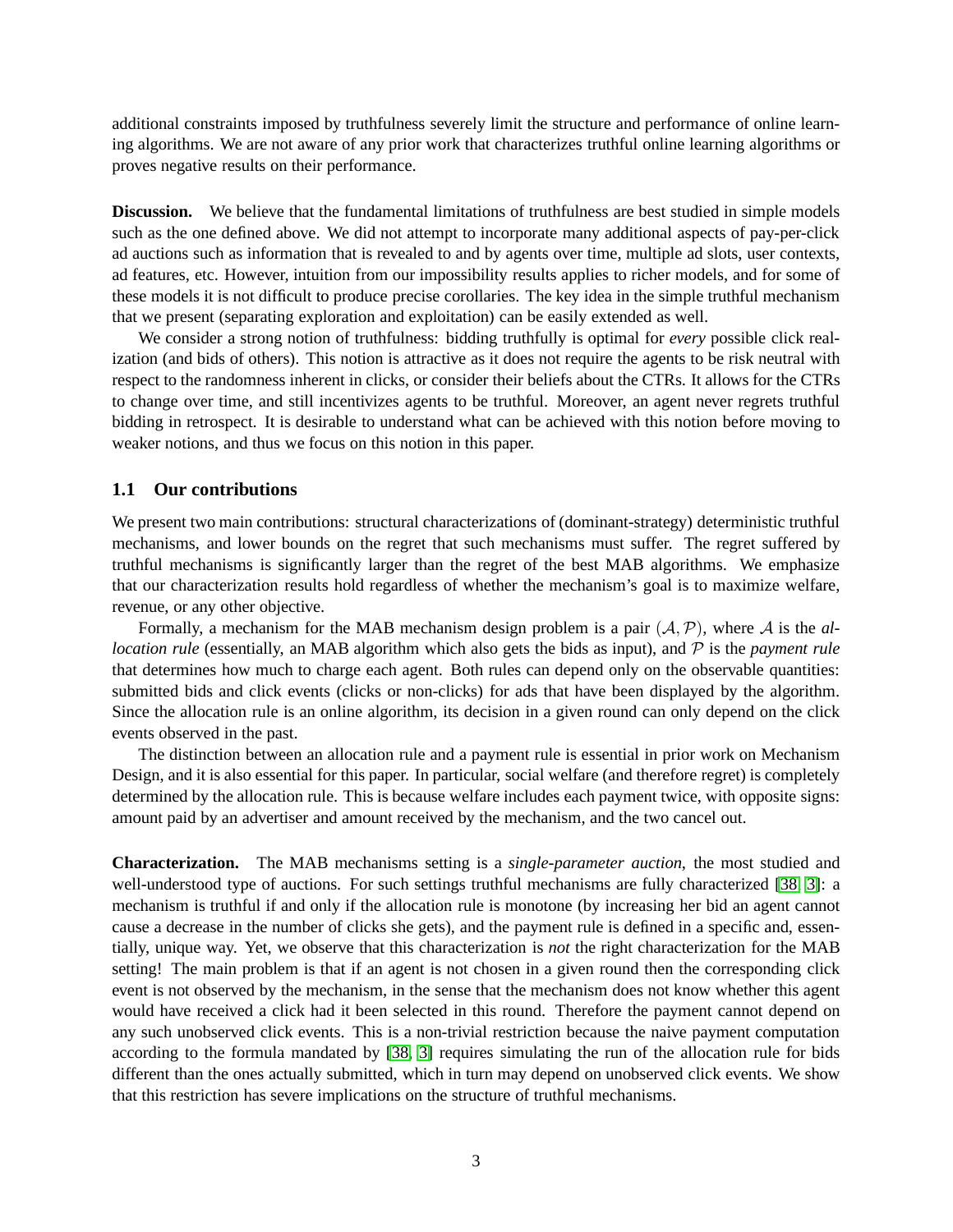The first notable *necessary* property of a truthful MAB mechanism is a much stronger version of monotonicity which we call "pointwise monotonicity":

<span id="page-3-4"></span>**Definition 1.1.** A *click realization* consists of click information for all agents and all rounds: it specifies whether a given agent receives a click if it is selected in a given round.<sup>[2](#page-3-0)</sup> An allocation rule is *pointwise monotone* if for each click realization, each bid profile and each round, if an agent is selected at this round, then she is also selected after increasing her bid (fixing everything else).

We first consider the case of two agents and show that truthful MAB mechanisms must have a strict separation between exploration and exploitation, in the following sense. A crucial feature of exploration is the ability to influence the allocation in forthcoming rounds. To make this point more concrete, we call a round t *influential* for a given click realization, with influenced agent j, if for some bid profile changing the click realization for this round can affect the allocation of agent  $j$  in some future round. We show that in any influential round, the allocation can not depend on the bids. Thus, we show that influential rounds are essentially useless for exploitation.

**Definition 1.2.** An MAB allocation rule A is called *exploration-separated* if for any click realization, the allocation in any influential round does not depend on the bids.

In our model, agents derive value from clicks. In particular, an agent with zero value per click receives no value. We focus on mechanisms in which a truthfully bidding agent with zero value-per-click pays exactly zero; we call such mechanisms *normalized*. Among truthful single-parameter mechanisms, normalized mechanisms are precisely the ones that satisfy two desirable properties: *voluntary participation* (truthfully bidding agents never lose from participating), and *no positive transfers* (advertisers are charged, not paid).

We also make a mild assumption that an allocation rule is *scale-free*: invariant under multiplying all bids by the same positive number, i.e. does not depend on the choice of the currency unit. Many MAB algorithms from prior work can be easily converted into scale-free MAB allocation rules via some generic ways to incorporate bids into algorithms' specification.<sup>[3](#page-3-1)</sup>

We are now ready to present our main structural result for two agents.

<span id="page-3-3"></span>**Theorem 1.3.** *Consider the MAB mechanism design problemwith two agents. Let* <sup>A</sup> *be a non-degenerate,*[4](#page-3-2) *deterministic, scale-free allocation rule. Then a mechanism* (A,P) *is normalized and truthful for some payment rule* P *if and only if* A *is pointwise monotone and exploration-separated.*

The case of more than two agents requires slightly more refined notions.

**Definition 1.4.** For a given realization and bid profile, a round is *secured* from an agent if that agent cannot change the allocation at that round by increasing his bid. A deterministic MAB allocation rule is called *weakly separated* if for every click realization and bid profile, if a round is influential for this realization and bid profile, then it is secured from every agent that this round influences.

<span id="page-3-0"></span> $2$ Note that an MAB mechanism does not observe the entire click realization: it only observes click information for one agent per round, the agent that was selected in this round.

<span id="page-3-1"></span><sup>&</sup>lt;sup>3</sup>Many algorithms from prior work on stochastic MAB maintain an estimate  $\nu_i$  of the expected reward for each arm i, such as an upper confidence bound in UCB1 [\[6\]](#page-28-4) or an independent sample from Bayesian posterior in Thompson's Heuristic [\[54\]](#page-30-4), so that the algorithms' decisions depend only on these estimates. An allocation rule can interpret  $\nu_i$  as an estimate of the CTR, and use  $\nu'_i = b_i \nu_i$  instead of  $\nu_i$  for all decisions. Moreover, any MAB algorithm can be converted to a scale-free MAB allocation rule by assigning a reward of  $b_i/(\max_i b_i)$  to each agent i for each click on her ad. We use both approaches in this paper, in Section [5](#page-21-0) and Section [6.1,](#page-23-0) respectively.

<span id="page-3-2"></span><sup>4</sup>Non-degeneracy is a mild technical assumption, formally defined in "preliminaries", which ensures that (essentially) if a given allocation happens for some bid profile  $(b_i, b_{-i})$  then the same allocation happens for all bid profiles  $(x, b_{-i})$ , where x ranges over some non-degenerate interval. Without this assumption, all structural results hold (essentially) *almost surely* w.r.t the k-dimensional Lebesgue measure on the bid vectors. Exposition becomes significantly more cumbersome, yet leads to the same lower bounds on regret. For clarity, we assume non-degeneracy throughout this paper.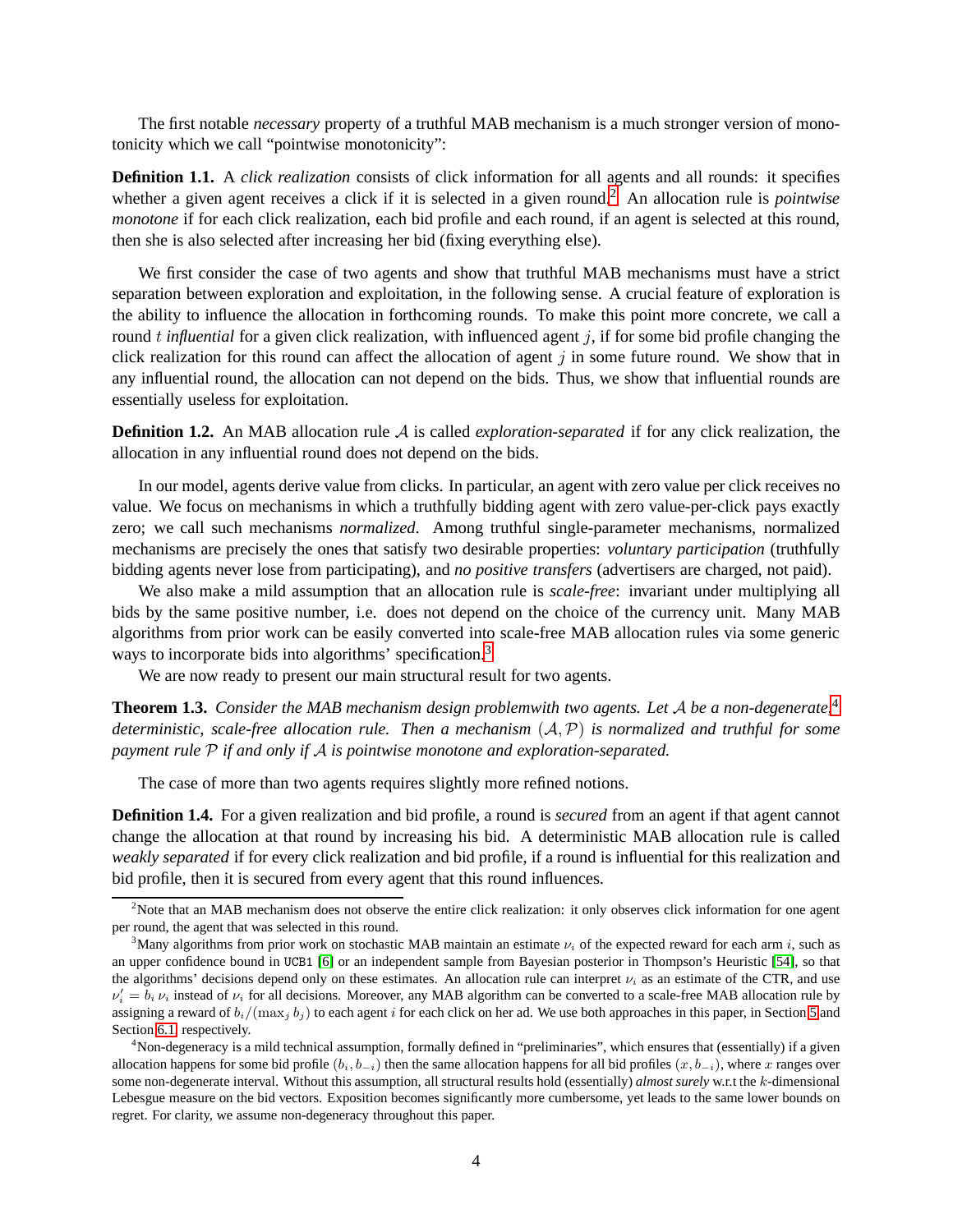The "weakly separated" condition is weaker than "exploration-separated": while the latter ensures that all agents cannot change the allocation at any given influential round  $t$ , the former only requires this for each agent that is influenced by round  $t$ , fixing the bids of all other agents. For two agents and a scale-free MAB allocation rule, the two conditions are equivalent.

Our complete characterization for any number of agents follows.

<span id="page-4-1"></span>**Theorem 1.5.** *Consider the MAB mechanism design problem. Let* A *be a non-degenerate deterministic* allocation rule. Then a mechanism  $(A, P)$  is normalized and truthful for some payment rule P if and only *if* A *is pointwise monotone and weakly separated.*

Note that the general characterization does not require the allocation rule to be scale-free. In the special case of two agents and scale-free allocation rules it implies Theorem [1.3.](#page-3-3)

We also investigate under which assumptions a weakly separated MAB allocation rule is explorationseparated, as the latter condition is sufficient for proving performance limitations (bounds on regret). To this end, we adapt a well-known notion from the literature on Social Choice, called *Independence of Irrelevant Alternatives* (*IIA*, for short): an MAB allocation rule is *IIA* if for any given click realization, bid profile and round, a change of bid of agent i cannot transfer the allocation in this round from agent i to agent l, where these are three distinct agents. Note that the IIA condition trivially holds if there are only two agents. We prove that for a non-degenerate deterministic allocation rule which is scalefree, pointwise monotone, and satisfies IIA it holds that the rule is exploration-separated if and only if it is weakly separated. Technically, assuming IIA allows us to extend our performance limitations results to more than two agents.<sup>[5](#page-4-0)</sup>

**Lower bounds on regret.** In view of the characterizations of truthful mechanisms, we present a lower bound on the performance of exploration-separated algorithms. We consider a setting, termed the *stochastic MAB mechanism design problem*, in which each click on a given advertisement is an independent random event which happens with a fixed probability, a.k.a. the CTR. The expected "payoff" from choosing a given agent is her private value times her CTR. For the ease of exposition, assume that the bids lie in the interval [0, 1]. Then the non-strategic version is the *stochastic MAB problem* in which the payoff from choosing a given arm i is an independent sample in [0, 1] with a fixed mean  $\mu_i$ . In both versions, we compete with the *best-fixed-arm benchmark*: the hypothetical allocation rule (resp. algorithm) that always chooses an arm with the maximal expected payoff. This benchmark is standard in the literature on stochastic MAB; it is optimal among all MAB algorithms that are given the expected rewards for each arms (resp., among all MAB allocation rules that are given the bids and the CTRs). We define *regret* as the expected difference between the social welfare (resp. total payoff) of the benchmark and that of the allocation rule (resp. algorithm). The algorithm's goal is to minimize  $R(T)$ , worst-case regret over all problem instances on T rounds.

We show that the worst-case regret of any exploration-separated algorithm is *larger* than that of the optimal MAB algorithm [\[7\]](#page-28-5):  $\Omega(T^{2/3})$  vs.  $O(\sqrt{T})$  for a fixed number of agents. We obtain an even more pronounced difference if we restrict our attention to the  $\delta$ -*gap* problem instances: instances for which the best agent is better than the second-best by a (comparatively large) amount  $\delta$ , that is  $\mu_1v_1 - \mu_2v_2 = \delta$ .  $(\max_i v_i)$ , where arms are arranged such that  $\mu_1v_1 \geq \mu_2v_2 \geq \cdots \geq \mu_kv_k$ . Such problem instances are known to be easy for the MAB algorithms. Namely, an MAB algorithm can concurrently achieve the optimal worst-case regret  $O(\sqrt{kT \log T})$  *and* regret  $O(\frac{k}{\delta})$  $\frac{k}{\delta}$  log T) on  $\delta$ -gap instances [\[32,](#page-29-6) [6\]](#page-28-4). However, we show

<span id="page-4-0"></span><sup>&</sup>lt;sup>5</sup>Since prior work on MAB algorithms did not address strategic issues, these algorithms were not designed to satisfy properties like (pointwise) monotonicity and IIA (and besides, these properties are not even well-defined for MAB *algorithms*, only for MAB *allocation rules*). So it is not yet clear how limiting are these properties. The simple pointwise monotone MAB allocation rule described later in the Introduction does satisfy IIA, but suffers from high regret. Designing better-performing MAB allocation rules that are (pointwise) monotone appears quite challenging. For instance, such allocation rule is one of the main results in the follow-up paper [\[9\]](#page-28-0). We leave open the question of existence of low-regret MAB allocation rules that are both pointwise-monotone and IIA.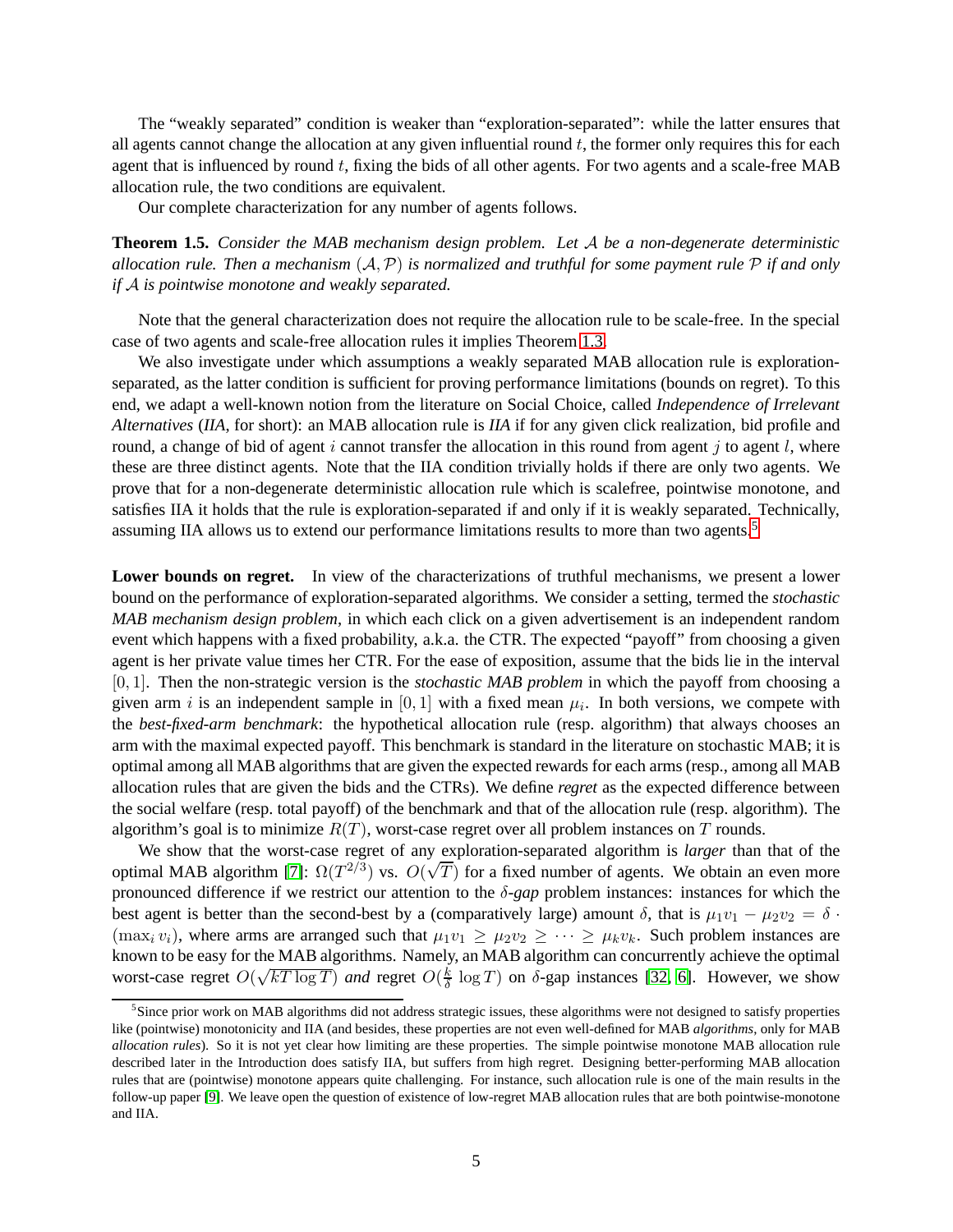that for exploration-separated allocation algorithms the worst-case regret  $R_{\delta}(T)$  over the  $\delta$ -gap instances is polynomial in  $T$  (rather than poly-logarithmic in  $T$ ) as long as worst-case regret is even remotely nontrivial (i.e., sublinear). Thus, for the  $\delta$ -gap instances the gap in the worst-case regret between unrestricted algorithms and exploration-separated algorithms is *exponential* in T.

<span id="page-5-0"></span>**Theorem 1.6.** *Consider the stochastic MAB mechanism design problem with*  $k \geq 2$  *agents. Let A be a deterministic allocation rule that is exploration-separated. Then A has worst-case regret*  $R(T) = \Omega(k^{1/3} T^{2/3})$ . *Moreover, if*  $R(T) = O(T^\gamma)$  *for some*  $\gamma < 1$  *then for every fixed*  $\delta \leq \frac{1}{4}$  $\frac{1}{4}$  and any  $\epsilon > 0$  the worst-case regret *over the*  $\delta$ -gap instances is  $R_{\delta}(T) = \Omega(\delta T^{2(1-\gamma)-\epsilon}).$ 

For two agents, Theorem [1.6](#page-5-0) implies a significant gap in performance between truthful MAB mechanisms and the best MAB algorithms, since truthful MAB mechanisms are necessarily exploration-separated.[6](#page-5-1) For example, while truthful MAB mechanisms suffer regret of  $\Omega(T^{2/3})$ , the best algorithms have regret of only  $O(\sqrt{T})$ ; as we described above, for  $\delta$ -gap distances the difference in regret is even more pronounced.

For more than two agents, Theorem [1.6](#page-5-0) does not immediately imply any regret bounds for truthful MAB mechanisms. This is because the theorem requires the "exploration-separated" condition, whereas the corresponding characterization result in Theorem [1.5](#page-4-1) only guarantees the "weakly separated" condition. Recall that one way to guarantee the "exploration-separated" condition (and therefore the regret bound) is to furthermore assume IIA. It is an open question whether one can prove similar regret bounds for weakly separated MAB allocation rules without assuming IIA.

We note that our lower bounds hold for a more general setting in which the values-per-click can change over time, and the advertisers are allowed to change their bids at every time step.

Somewhat counter-intuitively, the lower bound on regret for  $k = 2$  agents does not immediately imply the same lower bound for any constant  $k > 2$ . This is, essentially, because our setting requires a mechanism to show an ad in each round. A seemingly obvious approach to extend the lower bound from  $k = 2$  to (say)  $k = 3$  is to assume, for the sake of contradiction, that there exists a truthful MAB mechanism M for 3 agents whose regret is less than the lower bound for two agents, and use  $M$  construct a truthful MAB mechanism  $\mathcal{M}'$  for two agents with the same regret. (This would yield a contradiction, and hence prove the lower bound for three agents.) The derived two-agent mechanism  $\mathcal{M}'$  adds a fictitious third agent (a dummy) that never receives any clicks, and runs the original three-agent mechanism  $M$ . However, when  $M$ picks the dummy agent, the two-agent mechanism must pick one of the two real agents. These additional allocations may distort the agents' incentives, so  $\mathcal{M}'$  is not guaranteed to be truthful. Hence, this reduction is not guaranteed to work. Likewise, the allocation rule of  $\mathcal{M}'$  is not guaranteed to be weakly separated even if the allocation rule of  $\mathcal M$  is exploration-separated. Thus, we cannot immediately obtain a lower bound on regret for more than two agents simply by combining the two-agent characterization in Theorem [1.3](#page-3-3) and the two-agent regret bound of Theorem [1.6.](#page-5-0)

**Tightness: a positive result.** To complete the picture for exploration-separated MAB allocation rules, we present a very simple deterministic mechanism that is truthful and normalized, and matches the lower bound  $R(T) = \Omega(k^{1/3} T^{2/3})$  up to logarithmic factors. The allocation rule in this mechanism is explorationseparated; it consists of two phases: an exploration phase in which agents are chosen in a round-robin fashion, followed by an exploitation phase which allocates all rounds to the agent with the best empirical performance in the exploration phase. Crucially, the duration of the exploration phase is fixed in advance (and optimized given  $k$  and  $T$ ).

<span id="page-5-1"></span><sup>&</sup>lt;sup>6</sup>Formally, this holds for truthful MAB allocation rules with allocation rules that satisfy the mild assumptions of non-degeneracy and scale-freeness. We remove the latter assumption in one of the extensions.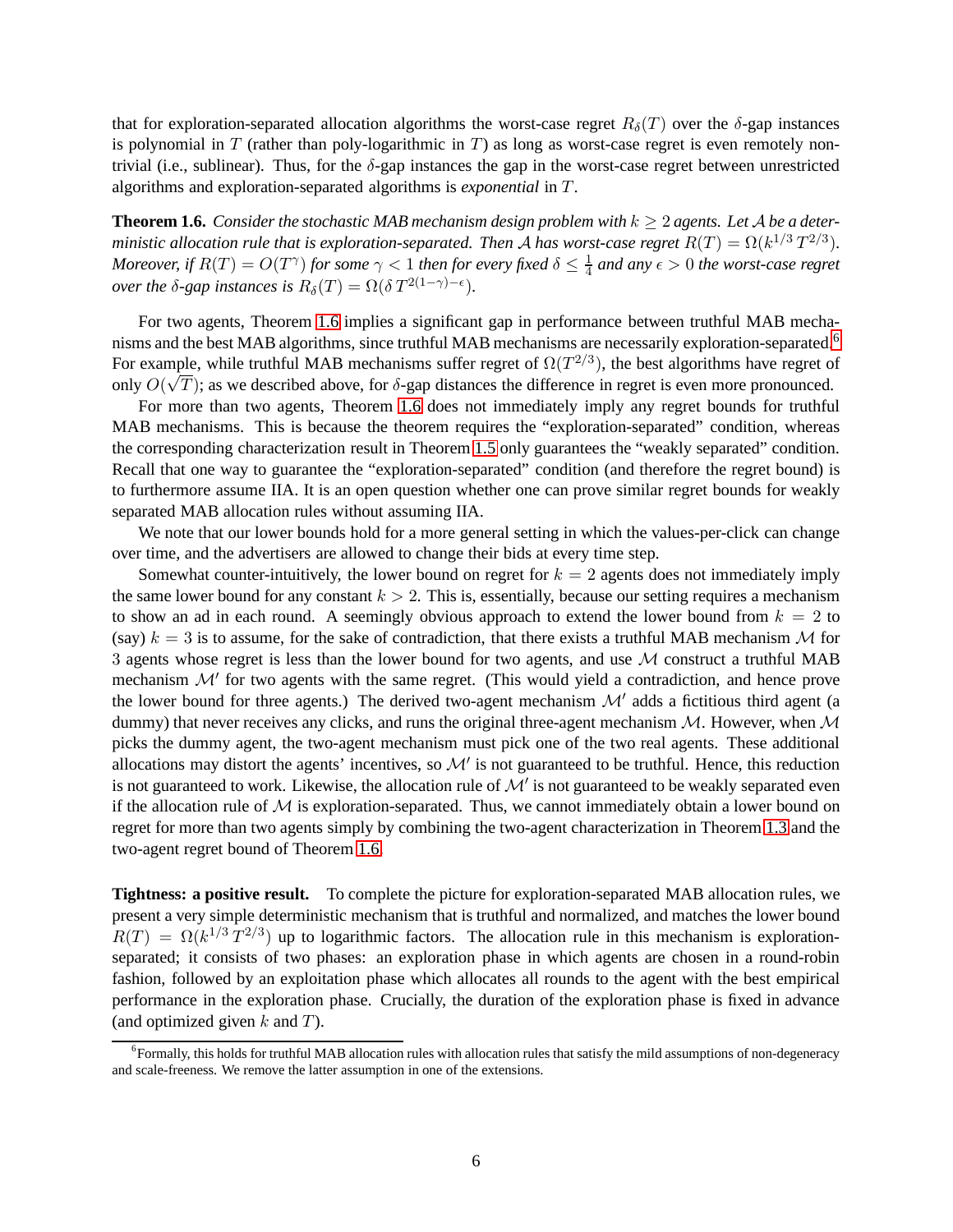**Extensions.** We extend our main results in several directions.

- 1. We derive a lower bound on regret for deterministic truthful mechanisms without assuming that the allocations are scale-free. In particular, for two agents there are no assumptions. This lower bound holds for any k (the number of agents) assuming IIA. However, the value of the lower bound does not increase with  $k$ ; in this sense this lower bound is weaker than the one in Theorem [1.6.](#page-5-0)
- 2. We consider randomized MAB mechanisms that are *universally truthful*, i.e. truthful for each realization of the internal random seed. We extend the  $\Omega(k^{1/3}T^{2/3})$  lower bounds on regret to mechanisms that randomize over exploration-separated deterministic MAB allocation rules.
- 3. We consider randomized MAB mechanisms under a weaker (less restrictive) version of truthfulness: a mechanism is *weakly truthful* if for each click realization, it is truthful in expectation over its random seed. We show that any randomized allocation that is pointwise monotone and satisfies a certain stong notion of "separation between exploration and exploitation" can be turned into a mechanism that is weakly truthful and normalized.

We apply this result to the version of the MAB mechanism design problem in which the clicks are chosen by an oblivious adversary.[7](#page-6-0) (The corresponding algorithmic version is the *adversarial MAB problem* [\[7,](#page-28-5) [14\]](#page-28-8).) Using an MAB algorithm from the literature [\[8,](#page-28-9) [28\]](#page-29-7), we obtain a weakly truthful MAB mechanism for this problem with regret  $\mathcal{O}((k \log k)^{1/3} \cdot T^{2/3})$ . This matches our lower bound for deterministic MAB mechanisms up to  $(\log k)^{1/3}$  factor.

4. The stochastic MAB mechanism design problem admits a very reasonable notion of truthfulness that is even weaker: *truthfulness in expectation*, where for each vector of CTRs the expectation is taken over clicks (and the internal randomness in the mechanism, if the latter is not deterministic).[8](#page-6-1) Following our line of investigation, we ask whether restricting a mechanism to be truthful in expectation has any implications on the structure and regret thereof. Given our negative results on mechanisms that are truthful and normalized, it is tempting to seek similar results for mechanisms that are truthful in expectation and normalized in expectation. We show that such approach is not likely to be fruitful.

Surprisingly, we prove that any monotone-in-expectation MAB allocation rule gives rise to an MAB mechanism that is truthful in expectation and normalized in expectation, with a very minor increase in regret. The key idea is to view the expected payments as multivariate polynomials over the CTRs, and argue that any such polynomial can be "implemented" by a suitable payment rule. While this result is purely theoretical, e.g. because the payments have very high variance, it implies that any impossibility result for truthful-in-expectation MAB mechanisms must either follow directly from monotonicity-inexpectation of the allocation rule, or requires bounds on the variability of the payments.

**Informational obstacle.** Our paper exposes a new kind of obstacle which might stands in the way of designing truthful mechanisms: insufficient observable information to compute payments; we will term it "informational obstacle" from here on.

Interestingly, this obstacle appears more general than the current setting. First, it would still feature prominently in any mechanism design setting which can be modeled as one of the numerous MAB settings studied in the literature. Second, and perhaps more importantly, we conjecture that it can be extended to a very general class of mechanisms that interact with the environment. The follow-up work [\[56,](#page-30-0) [48\]](#page-30-1) provides some evidence to this conjecture, see Section [1.3](#page-8-0) for more details.

 $^7$ An oblivious adversary chooses the entire click realization in advance, without observing algorithm's behavior.

<span id="page-6-1"></span><span id="page-6-0"></span><sup>8</sup>*Normalized-in-expectation* and *monotone-in-expectation* properties are defined similarly.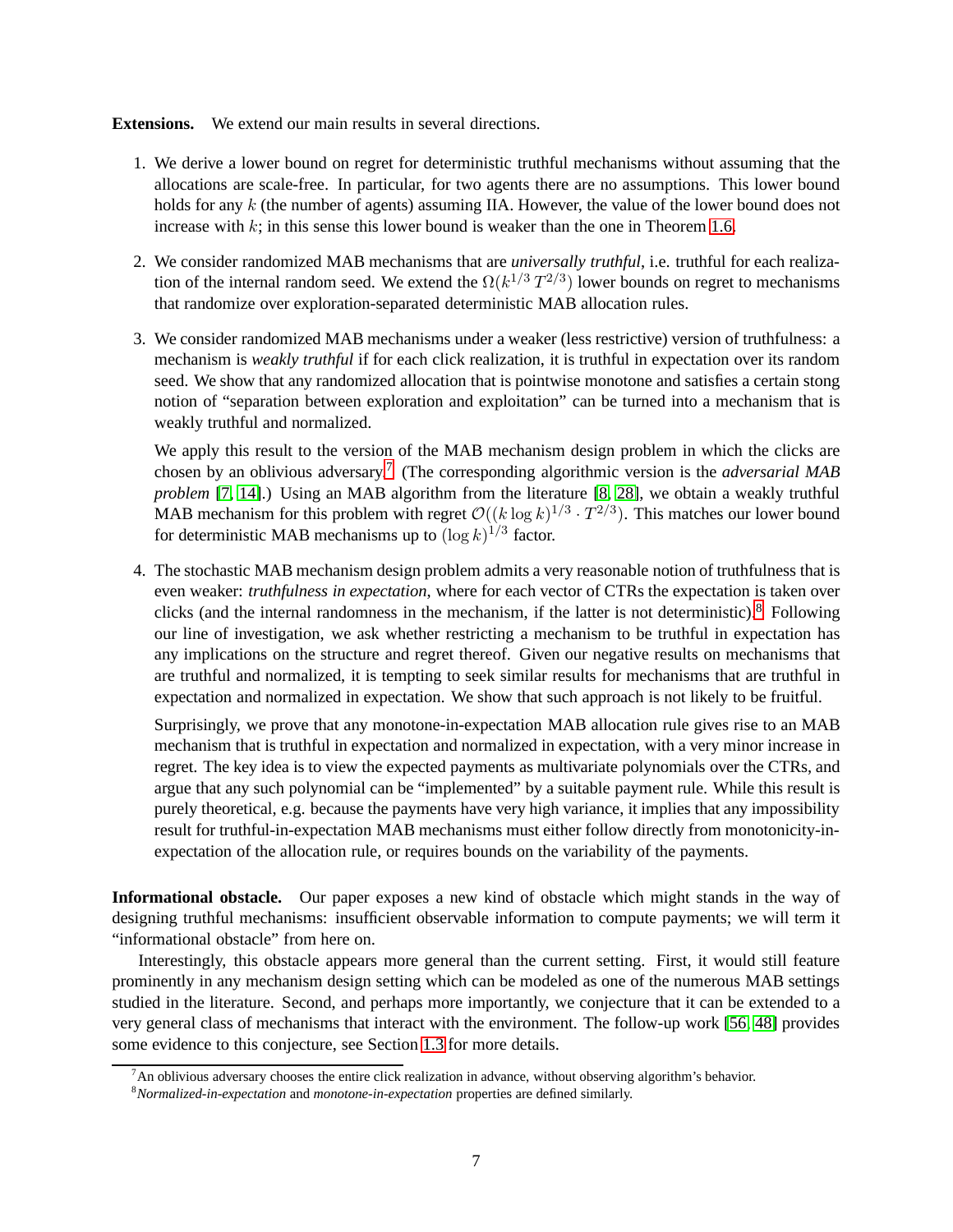### <span id="page-7-1"></span>**1.2 Additional related work**

**Mechanism Design.** The question of how the performance of a truthful mechanism compares to that of the optimal algorithm for the corresponding non-strategic problem is one of the central themes in Algorithmic Mechanism Design. Performance gaps have been shown for various scheduling problems [\[3,](#page-28-7) [40,](#page-29-0) [18\]](#page-28-10) and for online auction for expiring goods [\[35\]](#page-29-8). Other papers presented approximation gaps due to *computational constraints*, e.g. for combinatorial auctions [\[34,](#page-29-9) [18\]](#page-28-10) and combinatorial public projects [\[43\]](#page-29-10), showing a gap via a structural result for truthful mechanisms.

The intersection of Machine Learning and Mechanism Design is an active research area which includes work in various topics such as online mechanisms [\[35\]](#page-29-8), dynamic auctions [\[13,](#page-28-11) [4\]](#page-28-12), dynamic pricing [\[46\]](#page-29-11), secretary problems [\[21\]](#page-28-13), offline learning from self-interested data sources [\[10,](#page-28-14) [37\]](#page-29-12) and a number of others. A more detailed review of this area, or any of the topics listed above, is beyond the scope of this paper.

**MAB mechanisms.** MAB algorithms were used in the design of Cost-Per-Action sponsored search auctions in Nazerzadeh et al. [\[39\]](#page-29-13), where the authors construct a mechanism with approximate (asymptotic) properties of truthfulness and individual rationality. However, even if the gains from lying are small, it may still be rational for the agents to deviate from being truthful, perhaps significantly. Moreover, as truthful bidding is not a Nash equilibrium, an agent may speculate that other agents will deviate, which in turn may increase her own incentives to deviate. All of that may result in unpredictable, and possibly highly suboptimal outcomes. On the other hand, approximate truthfulness guarantees suffice whenever it is reasonable to assume that the agents would not lie unless it leads to significant gains.

In a concurrent and independent work with respect to this paper, Devanur and Kakade [\[17\]](#page-28-15) considered the same setting: deterministic truthful MAB mechanisms. They focus on maximizing the revenue of the mechanism (as opposed to the social welfare). They present an impossibility result for the two-agent case: a lower bound of  $\Omega(T^{2/3})$  on the loss in revenue with respect to the VCG payments; this bound is extended to deterministic MAB mechanisms that are truthful with high probability. They also provide a deterministic truthful mechanism which matches the above lower bound, and is almost identical to our simple two-phase mechanism described in Section [1.1.](#page-2-0)[9](#page-7-0)

A closely related line of work on *dynamic auctions* [\[13,](#page-28-11) [4,](#page-28-12) [44,](#page-29-14) [25\]](#page-29-15) considers a more general setting in which private information is revealed to agents over time. The mechanism needs to create the right incentives for the agents to reveal all the information they receive over time, and to stay in the auction after every round; these challenges do not exist in our setting, in which all private information is known to the agents upfront. On the other hand, these papers study fully Bayesian settings in which Bayesian priors on CTRs are known and VCG-like social welfare-maximizing mechanisms are therefore feasible. In our setting – with no priors on CTRs – VCG-style mechanisms cannot be applied as such mechanisms require the allocation to exactly maximize the expected social welfare, which is impossible (and even not well-defined) without a prior. Moreover, even if applied to MAB mechanisms with Baeysian priors over CTRs, the techniques from this line of work can only guarantee truthfulness in expectation over the Bayesian prior, which is a much weaker notion compared to the "prior-independent" notions of truthfulness that are studied in this paper.

**Multi-armed bandits (MAB).** Absent the strategic constraint, our problem fits into the framework of MAB algorithms. MAB has a rich literature in Statistics, Operations Research, Computer Science and Economics; a reader can refer to [\[14,](#page-28-8) [12\]](#page-28-16) for background. Most relevant to the present paper is the work on stochastic MAB [\[32,](#page-29-6) [6\]](#page-28-4) and adversarial MAB [\[7\]](#page-28-5). Both directions have spawned vast amounts of follow-up research. Results used in this paper come from [\[6,](#page-28-4) [32,](#page-29-6) [7,](#page-28-5) [5,](#page-28-17) [8,](#page-28-9) [28\]](#page-29-7).

<span id="page-7-0"></span> $9$ This mechanism is for a more general setting in which values-per-click change over time and the agents are allowed to submit a different bid at every round. Instead of assigning all impressions to the same agent in the exploitation phase, their mechanism runs the same allocation and payment procedure for each exploitation round separately, with the bids submitted in this round.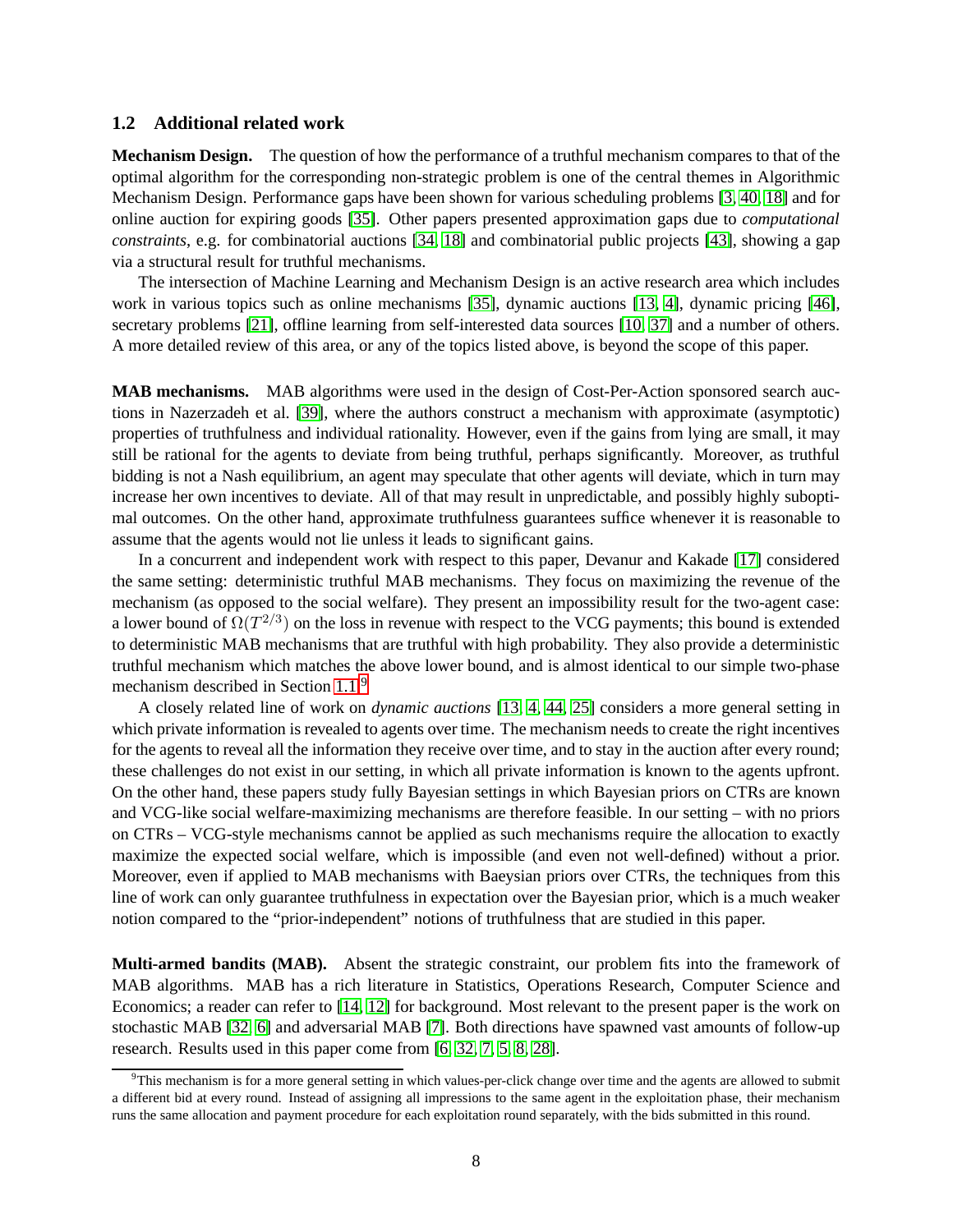Our lower bounds on regret use (a novel application of) the relative entropy technique from [\[32,](#page-29-6) [7\]](#page-28-5), see [\[29\]](#page-29-16) for an account. This is the technique typically used to prove lower bound on regret for MAB and related problems. For other application of this technique, see e.g. [\[16,](#page-28-6) [26,](#page-29-17) [30,](#page-29-18) [11\]](#page-28-18).

The prior work on MAB algorithms considered numerous MAB settings with various assumptions on payoff evolution over time (e.g., [\[7,](#page-28-5) [51,](#page-30-5) [23\]](#page-28-19)), dependencies between arms (e.g., [\[20,](#page-28-20) [42,](#page-29-19) [30,](#page-29-18) [52\]](#page-30-6)), side information available to an algorithm (e.g., [\[30,](#page-29-18) [33,](#page-29-20) [49\]](#page-30-7)), etc. Many of these settings are motivated by pay-per-click ad auctions. For every such MAB setting one could define the corresponding version of the MAB mechanism design problem.

### <span id="page-8-0"></span>**1.3 Follow-up work**

The conference publication of this paper gave rise to a several follow-up papers [\[9,](#page-28-0) [56,](#page-30-0) [22,](#page-28-1) [48\]](#page-30-1) which have addressed some of the questions left open by this paper and posed some new ones. Below we present the current snapshot of this line of work.

One direction concerns weakly truthful, randomized MAB mechanisms. Informally, the main question here is whether they are significantly more powerful than their deterministic counterparts. Babaioff, Kleinberg and Slivkins [\[9\]](#page-28-0) resolve this question in the affirmative: they prove that there exist weakly truthful randomized MAB mechanisms whose regret bounds for the stochastic MAB setting are optimal for MAB algorithms, both in the worst case and for  $\delta$ -gap instances. A major component of this result, henceforth called the *BKS reduction*, reduces designing weakly truthful MAB mechanisms to designing MAB allocation rules that satisfy the appropriate notion of monotonicity called *weak monotonicity*: an MAB allocation is *weakly monotone* if for each click realization, it is monotone in expectation over its random seed.<sup>[10](#page-8-1)</sup> The BKS reduction subsumes and generalizes our result on truthfulness in expectation (using a very different technique). Moreover, it is not specific to the stochastic MAB setting: it extends beyond MAB mechanisms to arbitrary *single-parameter domains* (see [\[41\]](#page-29-1) for more background). In particular, the BKS reduction applies to MAB mechanisms with clicks chosen by an oblivious adversary, and to MAB mechanism design problems based on most other settings studied in the vast literature on MAB algorithms.

Our truthful-in-expectation construction and the BKS reduction suffer from a very high variance in payments. Both results include an explicit tradeoff between the variance in payments and the loss in performance. Very recently, Wilkens and Sivan [\[56\]](#page-30-0) have proved that the tradeoff in the BKS reduction is optimal in a certain *worst-case* sense: the BKS reduction achieves the optimal worst-case variance in payments for any given worst-case loss in performance, where the worst case is over all monotone MAB allocation rules. (More generally, the optimality result in [\[56\]](#page-30-0) applies to any given single-parameter problem.)

Additional developments in [\[9\]](#page-28-0) concern MAB allocation rules. First, they prove that an MAB allocation rule based on UCB1 satisfies monotonicity-in-expectation, and therefore can be transformed (using our result from Section [7](#page-24-0) or the BKS reduction) to a truthful-in-expectation MAB mechanism with essentially the same regret. Second, they provide a new deterministic MAB allocation rule called NewCB which has optimal regret and is monotone. In conjunction with the BKS reduction, NewCB yields the weakly truthful MAB mechanism discussed above.

The analysis in this paper provides a strong intuition that the crucial obstacle for deterministic MAB mechanisms is not the monotonicity of an allocation rule but instead the "informational obstacle": insufficient observable information to compute payments. The analysis of NewCB in [\[9\]](#page-28-0) makes this point rigorous. Moreover, [\[56,](#page-30-0) [48\]](#page-30-1) describe some additional settings, different from MAB mechanisms, where this "informational obstacle" arises. Wilkens and Sivan [\[56\]](#page-30-0) provide two variants of offline pay-per-click ad auctions with multiple ad slots. Shneider et al. [\[48\]](#page-30-1) describe a packet scheduling problem in a network router, where the potentially non-observable information is the packet arrival times (rather than the click events). They

<span id="page-8-1"></span> $10$ [\[9\]](#page-28-0) uses a somewhat different (and perhaps more systematic) terminology regarding the different notions of truthfulness, monotonicity and normalization. We discuss the results from [\[9\]](#page-28-0) using the terminology of the present paper.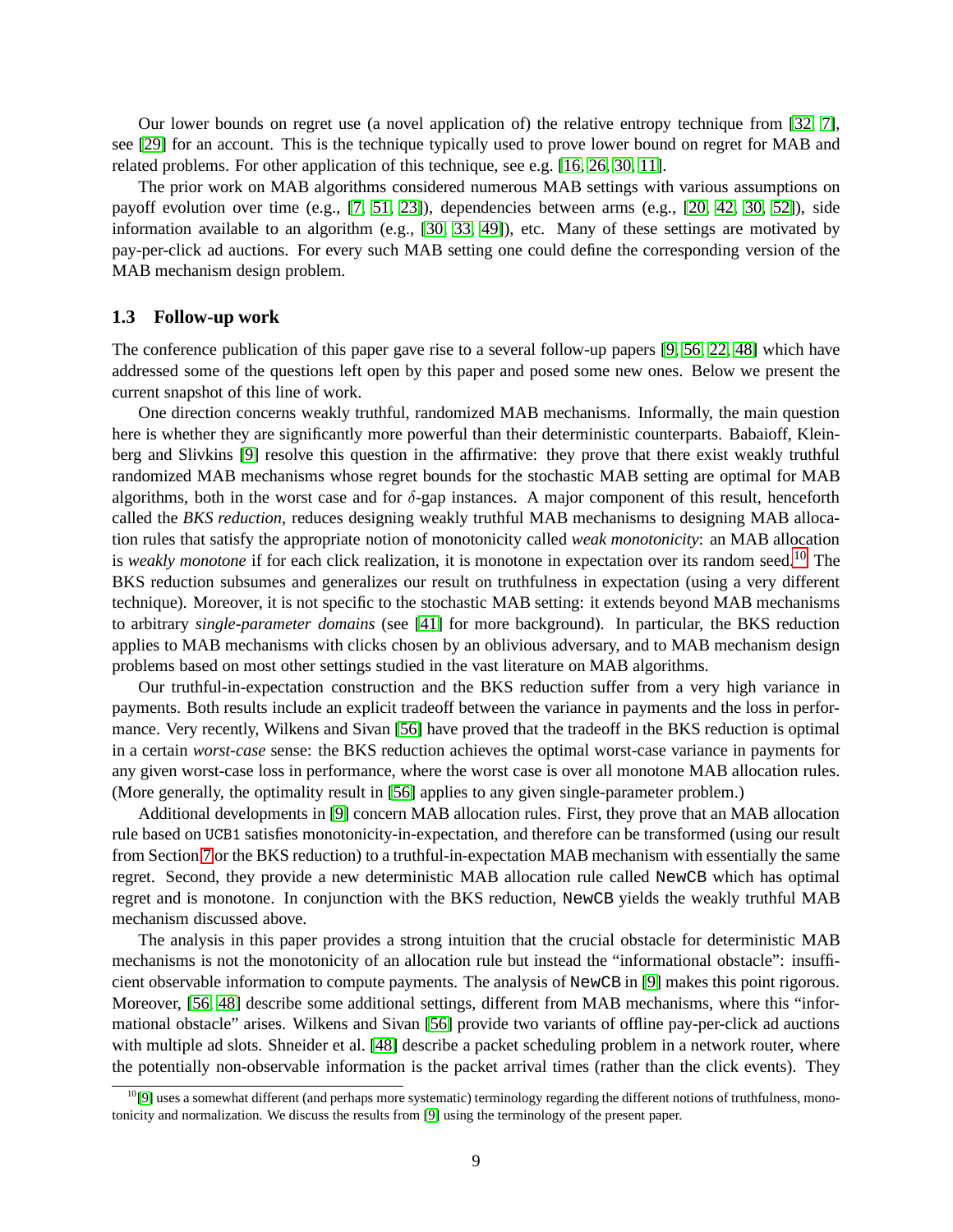observe that in the network router setting information about packet arrival times may be missing not only because it is not observed by the router but also because the router does not have much space to store it.

Finally, a very recent paper by Gatti, Lazaric and Trovo [\[22\]](#page-28-1) considers *multi-slot MAB mechanisms*, i.e. pay-per-click ad auctions with multiple ad slots and unknown CTRs. This setting combines multi-slot payper-click ad auctions [\[55,](#page-30-3) [19\]](#page-28-2) on the mechanism design side, and multi-slot MAB [\[45,](#page-29-21) [53\]](#page-30-8) on the learning side. The authors provide truthful multi-slot MAB mechanisms based on the simple MAB mechanism presented in this paper and (independently) in Devanur and Kakade [\[17\]](#page-28-15).

Despite all these exciting development, MAB mechanisms are not well-understood; see Section [8](#page-26-0) for the current snapshot of open questions.

#### **1.4 Map of the paper**

Section [2](#page-9-0) is preliminaries. Truthfulness characterization is developed and proved in Section [3](#page-10-0) and Section [A.](#page-30-9) The lower bounds on regret are presented in Section [4.](#page-17-0) The simple mechanism that matches these lower bounds is in Section [5.](#page-21-0) Weakly truthful randomized allocations for adversarial clicks are derived in Section [6.](#page-22-0) Truthfulness in expectation is discussed in Section [7.](#page-24-0) Open questions are in Section [8.](#page-26-0)

## <span id="page-9-0"></span>**2 Definitions and preliminaries**

In the MAB mechanism design problem, there is a set  $K$  of  $k$  agents numbered from 1 to  $k$ . Each agent i has a *value*  $v_i > 0$  for every click she gets; this value is known only to agent i. Initially, each agent i submits a *bid*  $b_i > 0$ , possibly different from  $v_i$ . <sup>[11](#page-9-1) [12](#page-9-2)</sup> The "game" lasts for T rounds, where T is the given *time horizon*. A *click realization* represents the click information for all agents and all rounds. Formally, it is a tuple  $\rho = (\rho_1, \ldots, \rho_k)$  such that for every agent i and round t, the bit  $\rho_i(t) \in \{0, 1\}$  indicates whether *i* gets a click if selected at round *t*. An *instance* of the MAB mechanism design problem consists of the number of agents k, time horizon T, a vector of private values  $v = (v_1, \ldots, v_k)$ , a vector of bids (*bid profile*)  $b = (b_1, \ldots, b_k)$ , and click realization  $\rho$ .

A *mechanism* is a pair  $(A, P)$ , where A is allocation rule and P is the payment rule. An *allocation rule* is represented by a function A that maps bid profile b, click realization  $\rho$  and a round t to the agent i that is chosen (receives an *impression*) in this round:  $A(b; \rho; t) = i$ . We also denote  $A_i(b; \rho; t) = \mathbf{1}_{\{A(b; \rho; t) = i\}}$ . The allocation is *online* in the sense that at each round it can only depend on clicks observed prior to that round. Moreover, it does not know the click realization in advance; in every round it only observes the click realization for the agent that is shown in that round. A *payment rule* is a tuple  $\mathcal{P} = (\mathcal{P}_1, \ldots, \mathcal{P}_k)$ , where  $P_i(b; \rho) \in \mathbb{R}$  denotes the payment charged to agent i when the bids are b and the click realization is  $\rho$ . <sup>[13](#page-9-3)</sup> Again, the payment can only depend on observed clicks.

A mechanism is called *normalized* if for any agent i, bids b−<sup>i</sup> of the other agents, and click realization  $\rho$  it holds that  $\mathcal{P}_i(b_i, b_{-i}; \rho) \to 0$  as  $b_i \to 0$ . For any single-parameter, truthful mechanism, this limit exists and is independent of  $b_i$  [\[38,](#page-29-5) [3\]](#page-28-7); further, this limit is always 0, for a given agent i, if and only if the payment per click is between 0 and  $b_i$ .

<span id="page-9-1"></span><sup>&</sup>lt;sup>11</sup>One can also consider a more realistic and general model in which the value-per-click of an agent changes over time and the agents are allowed to change their bid at every round. The case that the value-per-click of each agent does not change over time is a special case. In that case truthfulness implies that each agent basically submits one bid as in our model (the same bid at every round), thus our main results (necessary conditions for truthfulness and regret lower bounds) also hold for the more general model.

<span id="page-9-2"></span><sup>&</sup>lt;sup>12</sup>Since private values  $v_i$  are strictly positive, there is no need to allow zero bids. Also, this avoids some technical complications in the proofs. Accordingly, we define "normalized mechanisms" in terms of the payment as  $b_i \rightarrow 0$ .

<span id="page-9-3"></span><sup>&</sup>lt;sup>13</sup>We allow the mechanism to determine the payments at the end of the  $T$  rounds, and not after every round. This makes that task of designing a truthful mechanism *easier* and thus strengthen our necessary condition for truthfulness (the condition used to derive the lower bounds on regret.)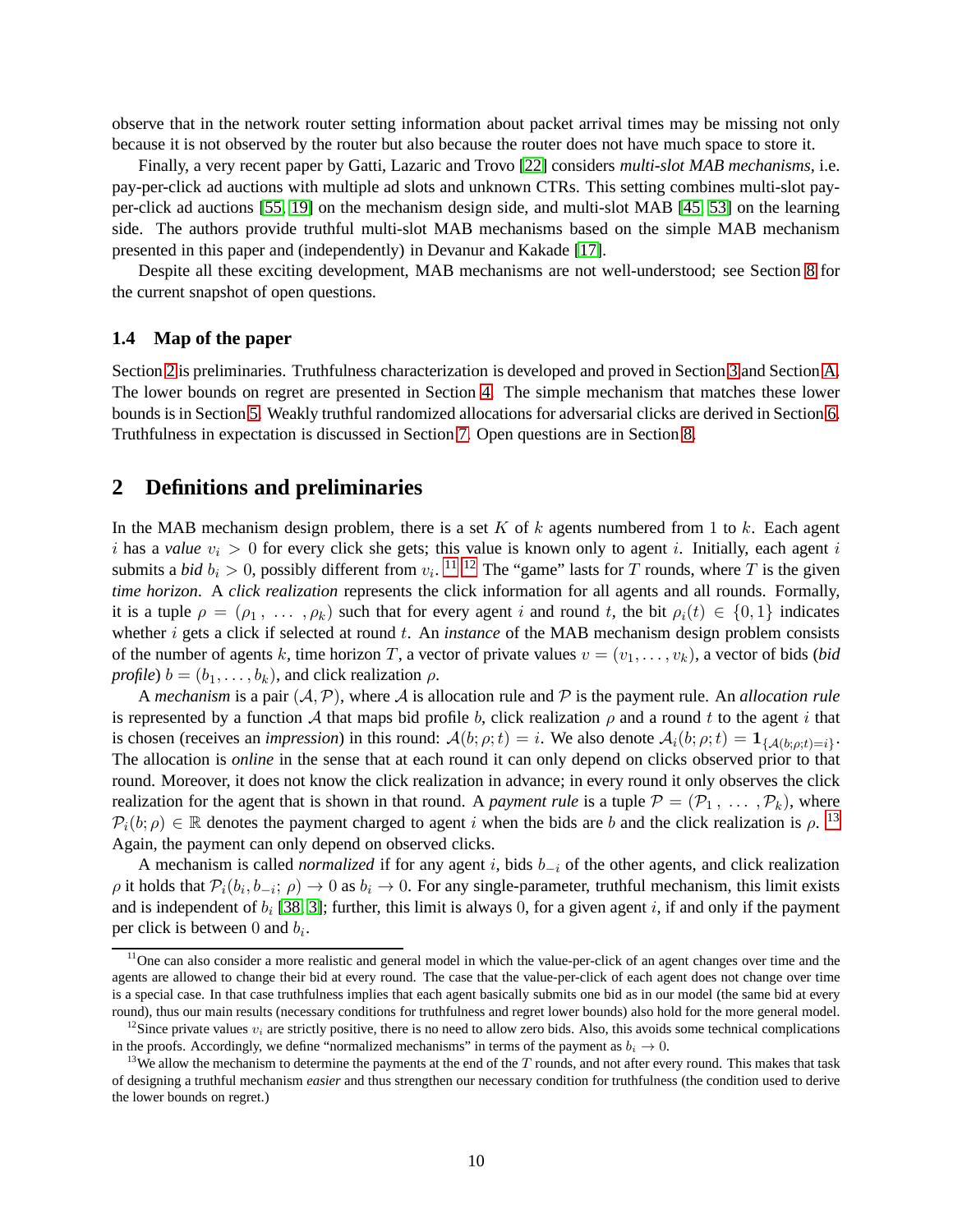For given click realization  $\rho$  and bid profile b, the number of clicks received by agent i is denoted  $C_i(b;\rho)$ . Call  $C = (C_1, \ldots, C_k)$  the *click-allocation* for A. The *utility* that agent i with value  $v_i$  gets from the mechanism  $(A, P)$  when the bids are b and the click realization is  $\rho$  is  $U_i(v_i; b; \rho) = v_i \cdot C_i(b; \rho) - P_i(b; \rho)$ (quasi-linear utility). The mechanism is *truthful* if for any agent  $i$ , value  $v_i$ , bid profile  $b$  and click realization  $\rho$  it is the case that  $\mathcal{U}_i(v_i; v_i, b_{-i}; \rho) \geq \mathcal{U}_i(v_i; b_i, b_{-i}; \rho)$ .

In the *stochastic* MAB mechanism design problem, an adversary specifies a vector  $\mu = (\mu_1, \ldots, \mu_k)$  of CTRs (concealed from A), then for each agent i and round t, click realization  $\rho_i(t)$  is chosen independently with mean  $\mu_i$ . Thus, an instance of the problem includes  $\mu$  rather than a fixed click realization. For a given problem instance  $\mathcal{I}$ , let  $i^* \in \text{argmax}_i \mu_i v_i$ , then *regret* on this instance is defined as

$$
R^{\mathcal{I}}(T) = T v_{i^*} \mu_{i^*} - \mathbb{E} \left[ \sum_{t=1}^T \sum_{i=1}^k \mu_i v_i \mathcal{A}_i(b; \rho; t) \right]. \tag{2.1}
$$

For a given parameter  $v_{\text{max}}$ , the *worst-case regret*<sup>[14](#page-10-1)</sup>  $R(T; v_{\text{max}})$  denotes the supremum of  $R^{T}(T)$  over all problem instances  $\mathcal I$  in which all private values are at most  $v_{\text{max}}$ . Similarly, we define  $R_\delta(T; v_{\text{max}})$ , the *worst-case* δ*-regret*, by taking the supremum only on instances with δ-gap.

Most of our results are stated for *non-degenerate* allocation rules, defined as follows. An interval is called *non-degenerate* if it has positive length. Fix bid profile b, click realization  $\rho$ , and rounds t and t' with  $t \leq t'$ . Let  $i = A(b; \rho; t)$  and  $\rho'$  be the allocation obtained from  $\rho$  by flipping the bit  $\rho_i(t)$ . An allocation rule A is *non-degenerate* w.r.t.  $(b, \rho, t, t')$  if there exists a non-degenerate interval I containing  $b_i$  such that

 $\mathcal{A}_i(x, b_{-i}; \varphi; s) = \mathcal{A}_i(b; \varphi; s)$  for each  $\varphi \in \{\rho, \rho'\}$ , each  $s \in \{t, t'\}$ , and all  $x \in I$ .

An allocation rule is *non-degenerate* if it is non-degenerate w.r.t. each tuple  $(b, \rho, t, t')$ .

### <span id="page-10-0"></span>**3 Truthfulness characterization**

Before presenting our characterization we begin by describing some related background. The click allocation C is *non-decreasing* if for each agent i, increasing her bid (and keeping everything else fixed) does not decrease  $C_i$ . Prior work has established a characterization of truthful mechanisms for single-parameter domains (domains in which the private information of each agent is one-dimensional), relating click allocation monotonicity and truthfulness (see below). For our problem, this result is a characterization of MAB algorithms that are truthful for a given click realization ρ, assuming that the *entire* click realization ρ can be used to compute payments (when computing payments one can use click information for every round and every agent, even if the agent was not shown at that round.) One of our main contributions is a characterization of MAB allocation rules that can be truthfully implemented when payment computation is restricted to only use clicks information of the actual impressions assigned by the allocation rule.

### **3.1 Monotonicity**

An MAB allocation rule A is *truthful with unrestricted payment computation* if it is truthful with a payment rule that can use the *entire* click realization  $\rho$  in it computation. We next present the prior result characterizing truthful mechanisms with unrestricted payment computation.

<span id="page-10-3"></span>**Theorem 3.1** (Myerson [\[38\]](#page-29-5), Archer and Tardos [\[3\]](#page-28-7))**.** *Let* (A,P) *be a normalized mechanism for the MAB mechanism design problem. It is truthful with unrestricted payment computation if and only if for any given click realization* ρ *the corresponding click-allocation* C *is non-decreasing and the payment rule is given by*

<span id="page-10-2"></span>
$$
\mathcal{P}_i(b_i, b_{-i}; \rho) = b_i \cdot \mathcal{C}_i(b_i, b_{-i}; \rho) - \int_0^{b_i} \mathcal{C}_i(x, b_{-i}; \rho) dx.
$$
\n(3.1)

<span id="page-10-1"></span> $14\text{By}$  abuse of notation, when clear from the context, the "worst-case regret" is sometimes simply called "regret".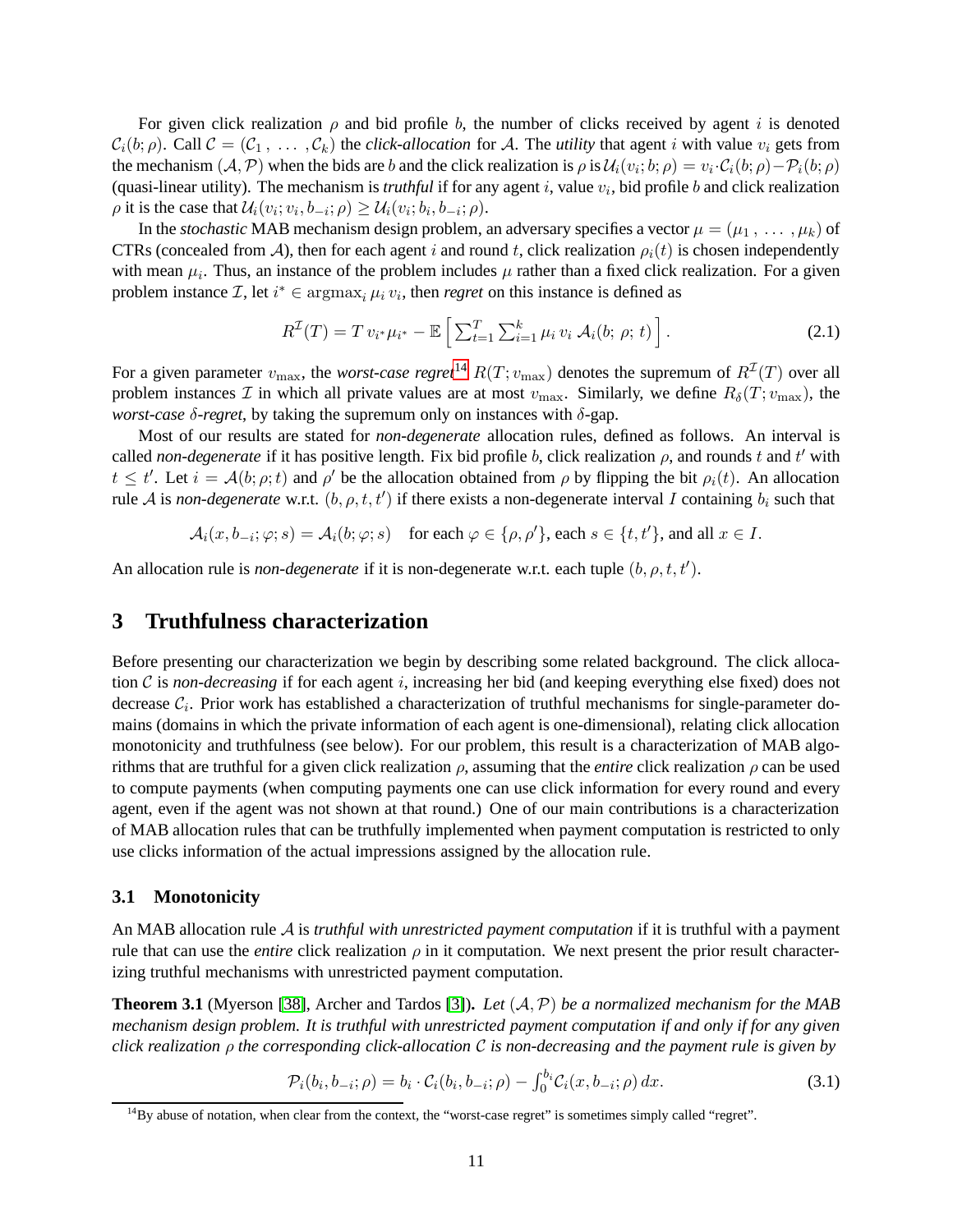We can now move to characterize truthful MAB mechanisms when the payment computation is restricted. The following notation will be useful: for a given click realization  $\rho$ , let  $\rho \oplus \mathbf{1}(i, t)$ , be the click realization that coincides with  $\rho$  everywhere, except that the bit  $\rho_i(t)$  is flipped.

The first notable property of truthful mechanisms is a stronger version of monotonicity. Recall (see Definition [1.1\)](#page-3-4) that an allocation rule A is *pointwise monotone* if for each click realization  $\rho$ , bid profile b, round t and agent i, if  $A_i(b_i, b_{-i}; \rho; t) = 1$  then  $A_i(b_i^+, b_{-i}; \rho; t) = 1$  for any  $b_i^+ > b_i$ . In words, increasing a bid cannot cause a loss of an impression.

<span id="page-11-1"></span>**Lemma 3.2.** *Consider the MAB mechanism design problem. Let* (A,P) *be a normalized truthful mechanism such that* A *is a non-degenerate deterministic allocation rule. Then* A *is pointwise-monotone.*

*Proof.* For a contradiction, assume not. Then there is a click realization  $\rho$ , a bid profile b, a round t and agent i such that agent i loses an impression in round t by increasing her bid from  $b_i$  to some larger value  $b_i^+$ . In other words, we have  $A_i(b_i^+, b_{-i}; \rho; t) < A_i(b_i, b_{-i}; \rho; t)$ . Without loss of generality, let us assume that there are no clicks after round t, that is  $\rho_j(t') = 0$  for any agent j and any round  $t' > t$  (since changes in  $\rho$  after round t does not affect anything before round t).

Let  $\rho' = \rho \oplus \mathbf{1}(i, t)$ . The allocation in round t cannot depend on this bit, so it must be the same for both click realizations. Now, for each click realization  $\varphi \in \{\rho, \rho'\}$  the mechanism must be able to compute the price for agent i when bids are  $(b_i^+, b_{-i})$ . That involves computing the integral  $I_i(\varphi)$  =  $\int_{x\leq b_i^+} C_i(x, b_{-i}; \varphi) dx$  from [\(3.1\)](#page-10-2). We claim that  $I_i(\rho) \neq I_i(\rho')$ . However, the mechanism cannot distinguish between  $\rho$  and  $\rho'$  since they only differ in bit  $(i, t)$  and agent i does not get an impression in round t. This is a contradiction.

It remains to prove the claim. Without loss of generality, assume that  $\rho_i(t) = 0$  (otherwise interchange the role of  $\rho$  and  $\rho'$ ). We first note that  $C_i(x, b_{-i}; \rho) \leq C_i(x, b_{-i}; \rho')$  for every x. This is because everything is same in  $\rho$  and  $\rho'$  until round t (so the impressions are same too), there are no clicks after round t, and in round t the behavior of A on the two click realizations can be different only if that agent i gets an impression, in which case she is clicked under  $\rho'$  and not clicked under  $\rho$ .

Since A is non-degenerate, there exists a non-degenerate interval I containing  $b_i$  such that changing bid of agent i to any value in this interval does not change the allocation at round t (both for  $\rho$  and for  $\rho'$ ). For any  $x \in I$  we have  $C_i(x, b_{-i}; \rho) < C_i(x, b_{-i}; \rho')$ , where the difference is due to the click in round t. It follows that  $I_i(\rho) < I_i(\rho')$ . Claim proved. Hence, the mechanism cannot be implemented truthfully. □

#### **3.2 Structural definitions**

Let us restate the structural definitions from the Introduction in a more detailed fashion.

<span id="page-11-2"></span>**Definition 3.3.** Fix click realization  $\rho$ , bid vector  $b$ , and round  $t$ .

- (a) Round t is called  $(b; \rho)$ -secured from agent i if  $\mathcal{A}(b_i^+, b_{-i}; \rho; t) = \mathcal{A}(b_i, b_{-i}; \rho; t)$  for any  $b_i^+ > b_i$ .
- (b) Round t is called *bid-independent* w.r.t.  $\rho$  if the allocation  $\mathcal{A}(b; \rho; t)$  is a constant function of b.
- (c) Round t is called  $(b; \rho)$ -influential if for some round  $t' > t$  it holds that  $\mathcal{A}(b; \rho; t') \neq \mathcal{A}(b; \rho'; t')$  for click realization  $\rho' = \rho \oplus \mathbf{1}(j, t)$  such that  $j = A(b; \rho; t)$ . <sup>[15](#page-11-0)</sup> In words: changing the relevant part of the click realization at round  $t$  affects the allocation in some future round  $t'$ .
- (d) In part (c), round  $t'$  is called the *influenced round* and  $j$  is called the *influencing agent* of round  $t$ . The agent *i* is called an *influenced agent* of round *t* if  $i \in \{A(b; \rho; t'), A(b; \rho'; t')\}$ .

<span id="page-11-0"></span><sup>&</sup>lt;sup>15</sup>Note that click realizations  $\rho$  and  $\rho'$  are interchangeable.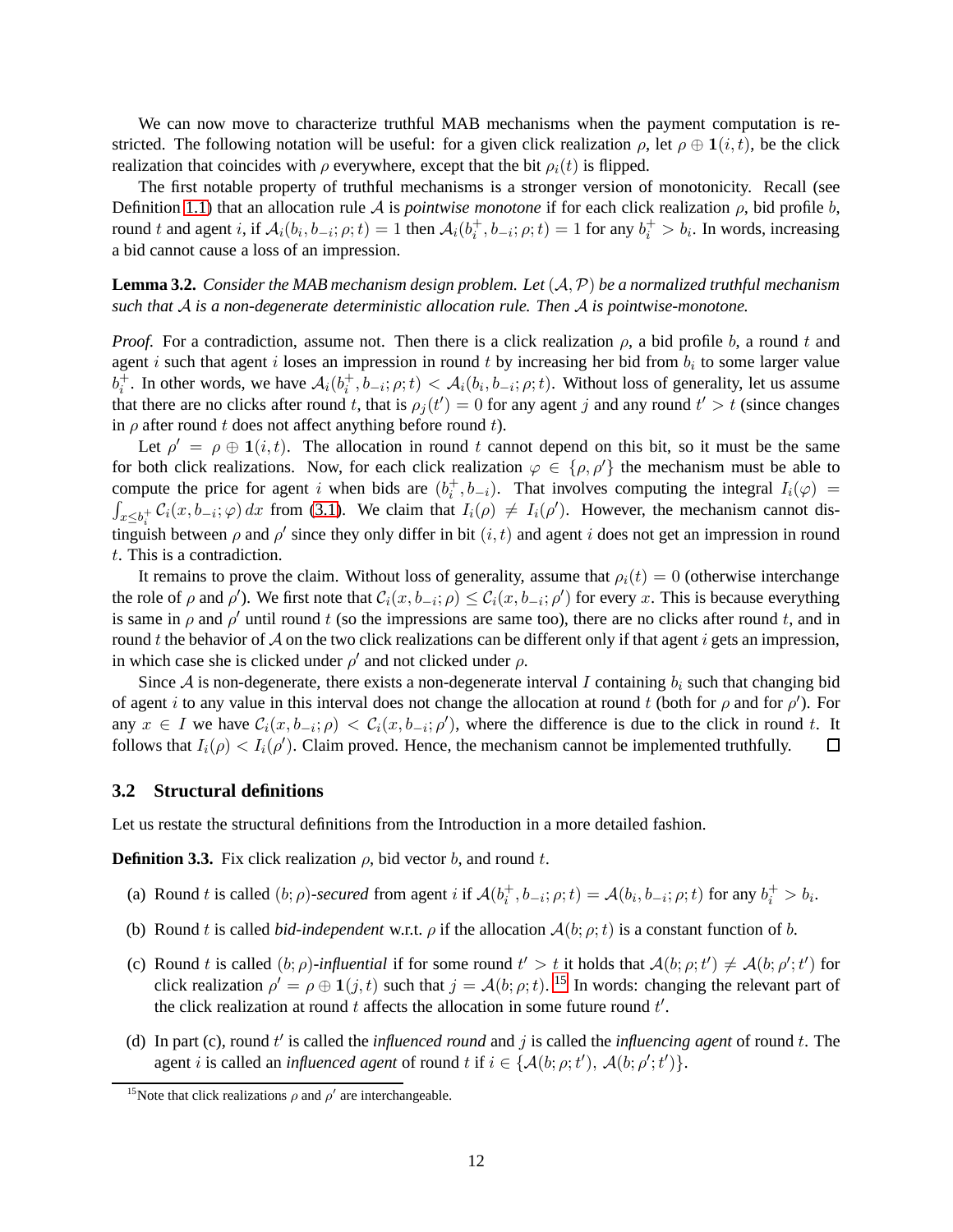(e) Round t is called *influential* w.r.t. click realization  $\rho$  if and only if it is  $(b, \rho)$ -influential for some b.

**Definition 3.4.** Let A be a deterministic MAB allocation rule.

- A is called *exploration-separated* if for every click realization  $\rho$  and round t that is influential for  $\rho$ , it holds that  $A(b; \rho; t) = A(b'; \rho; t)$  for any two bid vectors b, b' (in words: allocation at round t does not depend on the bids).
- A is called *weakly separated* if for every click realization  $\rho$  and bid vector b, it holds that if round t is  $(b; \rho)$ -influential with influenced agent *i* then it is  $(b; \rho)$ -secured from *i*.

<span id="page-12-3"></span>**Observation 3.5.** *Any deterministic, exploration-separated MAB allocation rule is weakly separated.*

*Proof.* It follows from the definitions. Fix click realization  $\rho$  and bid vector b, let t be a  $(b; \rho)$ -influential round with influenced agent i. We need to show that t is  $(b; \rho)$ -secured from i. Round t is  $(b; \rho)$ -influential, thus influential w.r.t.  $\rho$ , thus (since the allocation is exploration-separated) it is bid-independent w.r.t.  $\rho$ , thus agent  $i$  cannot change allocation in round  $t$  by increasing her bid.  $\Box$ 

<span id="page-12-0"></span>**Observation 3.6.** *Let* A *be a scale-free, weakly separated MAB allocation rule for two agents. Then* A *is exploration-separated.*

The proof of this observation is fairly straightforward, but it requires to carefully unwind the definitions. To provide some intuition with these definitions, we write it out in detail.

*Proof of Observation* [3.6.](#page-12-0) Fix a click realization  $\rho$  and round t that is influential for  $\rho$ . Let  $b, b'$  be two bid vectors. We need to conclude that  $\mathcal{A}(b; \rho; t) = \mathcal{A}(b'; \rho; t)$ .

By definition of "influential round", there exists some bid vector  $b^*$  such that t is  $(b^*, \rho)$ -influential with influenced agent  $i$ . Since there are only two agents, the other agent is influenced, too. By definition of "weakly separated", round t is  $(b^*, \rho)$ -secured from both agents. By definition of "secured", we have:

$$
\mathcal{A}(b^*; \rho; t) = \mathcal{A}(b_1^+, b_2^*; \rho; t) \text{ for any } b_1^+ > b_1^*
$$
\n(3.2)

$$
= \mathcal{A}(b_1^*, b_2^+; \rho; t) \text{ for any } b_2^+ > b_2^*.
$$
 (3.3)

<span id="page-12-2"></span><span id="page-12-1"></span> $\Box$ 

Let us prove that  $A(b; \rho; t) = A(b^*; \rho; t)$ . We consider two cases.

- Suppose  $b_1/b_2 \geq b_1^*/b_2^*$ . Then by definition of "scale-free", letting  $\lambda = b_2^*/b_2$  we have  $\mathcal{A}(b;\rho;t)$  $\mathcal{A}(\lambda b_1, b_2^*; \rho; t)$ . Since  $\lambda b_1 > b_1^*$ , then we are done by taking  $b_1^+ = \lambda b_1$  and using [\(3.2\)](#page-12-1).
- Suppose  $b_1/b_2 < b_1^*/b_2^*$ . Then by definition of "scale-free", letting  $\lambda = b_1^*/b_1$  we have  $\mathcal{A}(b; \rho; t)$  $\mathcal{A}(b_1^*, \lambda b_2; \rho; t)$ . Since  $\lambda b_2 > b_2^*$ , then we are done by taking  $b_2^+ = \lambda b_2$  and using [\(3.3\)](#page-12-2).

Claim proved. Similarly,  $A(b'; \rho; t) = A(b^*; \rho; t)$ .

#### **3.3 The two agents case (Theorem [1.3\)](#page-3-3)**

The two-agent structural characterization in Theorem [1.3](#page-3-3) follows from the general characterization in Theorem [1.5.](#page-4-1) More precisely, the "if" direction of Theorem [1.3](#page-3-3) follows from the "if" direction of Theorem [1.5](#page-4-1) and Observation [3.5;](#page-12-3) the "only if" direction of Theorem [1.3](#page-3-3) follows from the "only if" direction of Theorem [1.5](#page-4-1) and Observation [3.6.](#page-12-0)

The main structural implication in both theorems is that truthfulness implies the corresponding structural condition (either that the allocation rule is exploration separated or that it is weakly separated.) To illustrate the ideas behind this implication, we prove the two-agent case directly.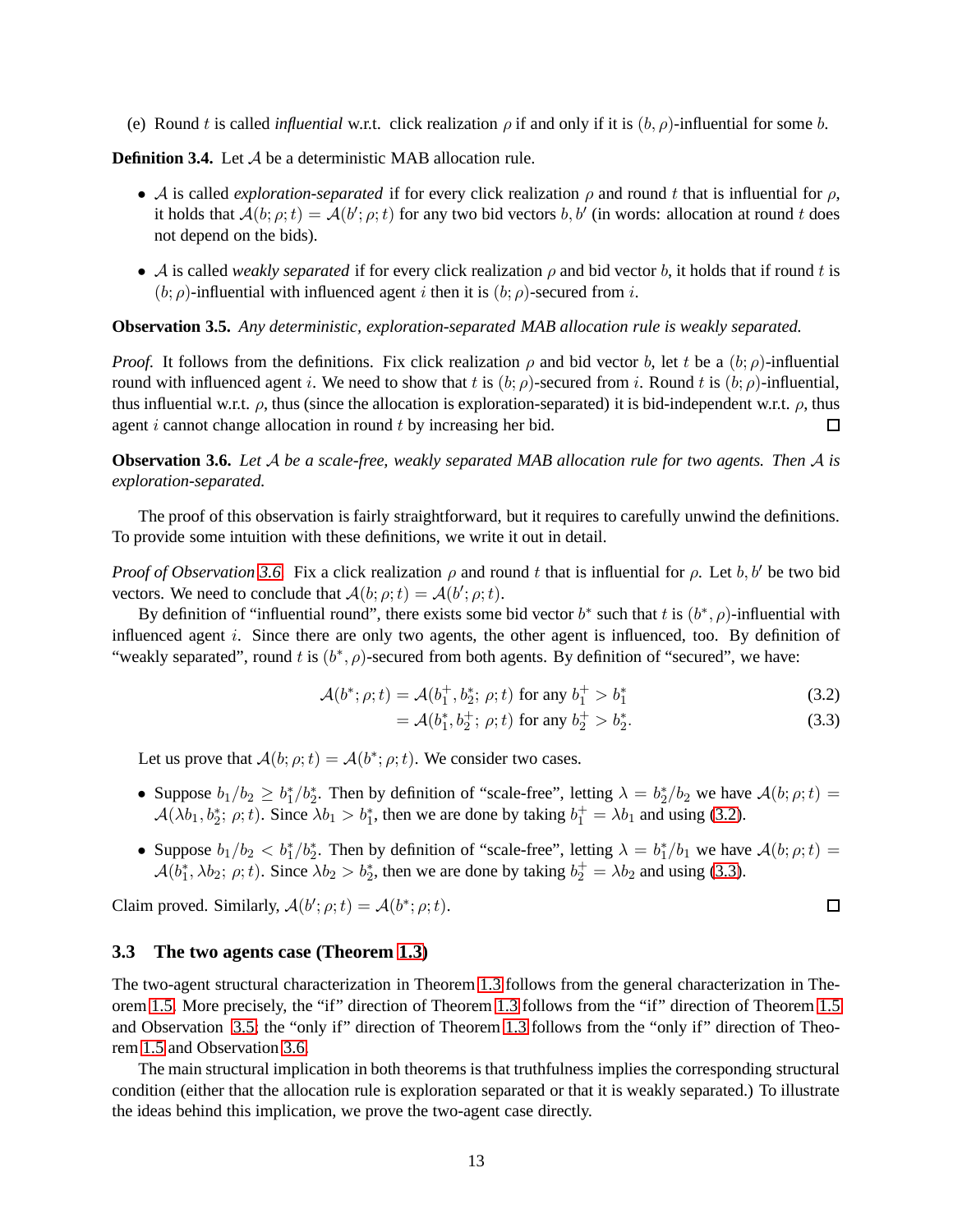<span id="page-13-1"></span>**Proposition 3.7.** *Consider the MAB mechanism design problem with two agents. Let* A *be a non-degenerate scale-free deterministic allocation rule. If* (A,P) *is a normalized truthful mechanism for some* P*, then it is exploration separated.*

*Proof.* Assume A is not exploration-separated. Then there is a *counterexample* ( $\rho$ , t): a click realization  $\rho$ and a round  $t$  such that round  $t$  is influential and allocation in round  $t$  depends on bids. We want to prove that this leads to a contradiction.

Let us pick a counterexample  $(\rho, t)$  with some useful properties. Since round t is influential, there exists a click realization  $\rho$  and bid profile b such that the allocation at some round  $t' > t$  (the *influenced* round) is different under click realization  $\rho$  and another click realization  $\rho' = \rho \oplus \mathbf{1}(j, t)$ , where  $j = \mathcal{A}(b; \rho; t)$  is the agent chosen at round t under  $\rho$ . Without loss of generality, let us pick a counterexample with minimum value of t' over all choices of  $(b, \rho, t)$ . For ease of exposition, from this point on let us assume that  $j = 2$ . For the counterexample we can also assume that  $\rho_1(t') = 1$ , and that there are no clicks after round t', that is  $\rho_l(t'') = \rho'_l(t'') = 0$  for all  $t'' > t'$  and for all  $l \in \{1, 2\}$ .

We know that the allocation in round  $t$  depends on bids. This means that agent 1 gets an impression in round t for some bid profile  $\hat{b} = (\hat{b}_1, \hat{b}_2)$  under click realization  $\rho$ , that is  $\mathcal{A}(\hat{b}; \rho; t) = 1$ . As the mechanism is scale-free this means that, denoting  $b_1^+ = \hat{b}_1 b_2/\hat{b}_2$  we have  $\mathcal{A}(b_1^+, b_2; \rho; t) = 1$ . Since  $\mathcal{A}(b_1, b_2; \rho; t) = 2$ and  $\mathcal{A}(b_1^+, b_2; \rho; t) = 1$ , pointwise monotonicity (Lemma [3.2\)](#page-11-1) implies that  $b_1^+ > b_1$ . We conclude that there exists a bid  $b_1^+ > b_1$  for agent 1 such that  $\mathcal{A}(b_1^+, b_2; \rho; t) = 1$ .

Now, the mechanism needs to compute prices for agent 1 for bids  $(b_1^+, b_2)$  under click realizations  $\rho$ and  $\rho'$ , that is  $\mathcal{P}_1(b_1^+, b_2; \rho)$  and  $\mathcal{P}_1(b_i^+, b_2; \rho')$ . Therefore, the mechanism needs to compute the integral  $I_1(\varphi) = \int_{x \leq b_1^+} C_1(x, b_2; \varphi) dx$  for both click realizations  $\varphi \in {\rho, \rho'}$ .

First of all, for all  $x \leq b_1^+$  and for all  $t'' < t'$ ,  $\mathcal{A}(x, b_2; \rho; t'') = \mathcal{A}(x, b_2; \rho'; t'')$ , since otherwise the minimality of  $t'$  will be violated. The only difference in the allocation can occur in round  $t'$ .

Let us assume  $A_1(b_1, b_2; \rho; t') < A_1(b_1, b_2; \rho', t')$  (otherwise, we can swap  $\rho$  and  $\rho'$ ). We make the claim that for all bids  $x \leq b_1^+$  of agent 1, the influence of round t on round t' is in the same "direction":

<span id="page-13-0"></span>
$$
\mathcal{A}_1(x, b_2; \rho; t') \le \mathcal{A}_1(x, b_2; \rho'; t') \text{ for all } x \le b_1^+.
$$
 (3.4)

Suppose [\(3.4\)](#page-13-0) does not hold. Then there is an  $x < b_1^+$  such that  $1 = A_1(x, b_2; \rho; t') > A_1(x, b_2; \rho'; t') = 0$ . (Note that we have used the fact that the mechanism is deterministic.) If  $x < b<sub>1</sub>$  then pointwise monotonicity is violated under click realization  $\rho$ , since  $A_1(x, b_2; \rho; t') > A_1(b_1, b_2; \rho; t')$ ; otherwise it is violated under click realization  $\rho'$ , giving a contradiction in both cases. The claim [\(3.4\)](#page-13-0) follows.

Since A is non-degenerate, there exists a non-degenerate interval I containing  $b_i$  such that if agent 1 bids any value  $x \in I$  then  $\mathcal{A}_1(x, b_2; \rho; t') < \mathcal{A}_1(x, b_2; \rho'; t')$ . Now by [\(3.4\)](#page-13-0) it follows that  $I_1(\rho) < I_2(\rho')$ . However, the mechanism cannot distinguish between  $\rho$  and  $\rho'$  when the bid of agent 1 is  $b_1^+$ , since the differing bit  $\rho_2(t)$  is not observed. Therefore the mechanism cannot compute prices, contradiction.  $\Box$ 

#### **3.4 The general case (Theorem [1.5\)](#page-4-1)**

Let us prove the general characterization (Theorem [1.5\)](#page-4-1). We restate it here for convenience.

**Theorem** (Theorem [1.5,](#page-4-1) restated)**.** *Consider the MAB mechanism design problem. Let* A *be a non-degenerate deterministic allocation rule. Then a mechanism* (A,P) *is normalized and truthful for some payment rule* P *if and only if* A *is pointwise monotone and weakly separated.*

*Proof of Theorem [1.5:](#page-4-1) the "only if" direction.* Suppose (A,P) be a normalized truthful mechanism, for some payment rule  $\mathcal P$ . Then  $\mathcal A$  is pointwise-monotone by Lemma [3.2.](#page-11-1) The fact that  $\mathcal A$  is weakly separated is proved similarly to Proposition [3.7,](#page-13-1) albeit with a few extra details.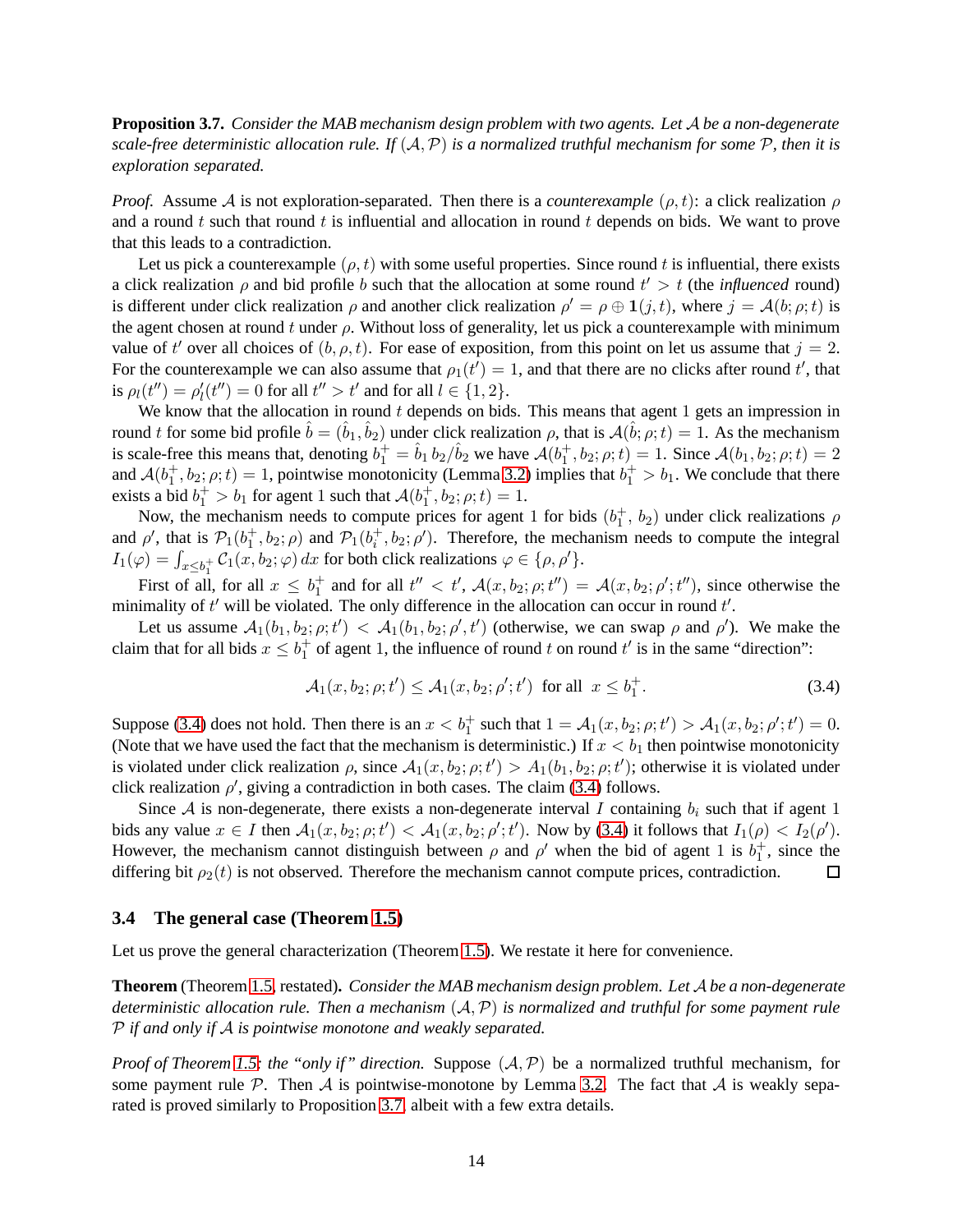Assume A is not weakly separated. Then there is a *counterexample*  $(\rho, b, t, t', i)$ : a click realization  $\rho$ , bid vector b, rounds t, t' and agent i such that round t is  $(b; \rho)$ -influential with influenced agent i and influenced round t' and it does not holds that round t is  $(b; \rho)$ -secured from i. We prove that this leads to a contradiction..

Let us pick a counterexample  $(\rho, b, t, t', i)$  with a minimum value of  $t'$  over all choices of  $(\rho, b, t, i)$ . Without loss of generality, let us assume that  $\rho_i(t') = 1$  and  $\rho_j(t'') = 0$  for all  $t'' > t'$  and for all agents j.

Let  $j = A(b; \rho; t)$ . As it does not holds that round t is  $(b; \rho)$ -secured from i, this means that  $j \neq i$ , and there exists a bid  $b_i^+ > b_i$  such that  $\mathcal{A}(b_i^+, b_{-i}; \rho; t) \neq j$ .

Let  $\rho' = \rho \oplus \mathbf{1}(j, t)$ . The mechanism needs to compute prices for agent i when her bid is  $b_i^+$  under click realizations  $\rho$  and  $\rho'$ , that is to compute  $\mathcal{P}_i(b_i^+, b_{-i}; \rho)$  and  $\mathcal{P}_i(b_i^+, b_{-i}; \rho')$ . Therefore, the mechanism needs to compute the integral  $I_i(\varphi) = \int_{x \leq b_1^+} C_i(x, b_{-i}; \varphi) dx$  for both click realizations  $\varphi \in {\rho, \rho'}$ .

First of all, for all  $x \leq b_i^+$  and for all  $t'' < t'$ ,  $\mathcal{A}_i(x, b_{-i}; \rho; t'') = \mathcal{A}_i(x, b_{-i}; \rho'; t'')$ . If not, then the minimality of t' will be violated. This is because, if there were such an x and  $t'' < t'$  with  $A_i(x, b_{-i}; \rho; t'') \neq$  $\mathcal{A}_i(x, b_{-i}; \rho'; t'')$ , then round t will still be  $(b, \rho)$ -influential with influenced agent i, and influenced round  $t'' < t'$ , violating the minimality of  $t''$ . Therefore, when we decrease the bid of agent *i*, the only difference in the allocation can occur at time round  $t'$ .

As i is the influenced agent at round t' it must hold that  $A_i(b_i, b_{-i}; \rho; t') \neq A_i(b_i, b_{-i}; \rho', t')$ . Let us assume  $0 = A_i(b_i, b_{-i}; \rho; t') < A_i(b_i, b_{-i}; \rho', t') = 1$  (otherwise, we can swap  $\rho$  and  $\rho'$ ). Note that we have made use of the fact that the mechanism is deterministic. Let us make the the claim that for all bids  $x \leq b_i^+$ the influence of round  $t$  on round  $t'$  is in the same "direction."

<span id="page-14-0"></span>
$$
\mathcal{A}_i(x, b_{-i}; \rho; t') \le \mathcal{A}_i(x, b_{-i}; \rho'; t') \text{ for all } x \le b_i^+.
$$
\n(3.5)

Suppose [\(3.5\)](#page-14-0) does not hold. Then there is an  $x \leq b_i^+$  such that  $1 = A_i(x, b_{-i}; \rho; t') > A_i(x, b_{-i}; \rho'; t') = 0$ . (Note that we have used the fact that the mechanism is deterministic.) If  $x > b_i$ , then pointwise monotonicity is violated in  $\rho'$ , since  $0 = A_i(x, b_{-i}; \rho'; t') < A_i(b_i, b_{-i}; \rho'; t') = 1$ . If  $x < b_i$  on the other hand, then the pointwise-monotonicity is violated in  $\rho$ , since  $1 = A_i(x, b_{-i}; \rho; t') > A_i(b_i, b_{-i}; \rho; t') = 0$ , giving a contradiction in both cases. The claim [\(3.5\)](#page-14-0) follows.

By the non-degeneracy of A, there exists a non-degenerate interval I containing  $b_i$  such that

<span id="page-14-1"></span>
$$
\mathcal{A}_i(x, b_{-i}; \rho; t') < \mathcal{A}_i(x, b_{-i}; \rho'; t') \text{ for all } x \in I. \tag{3.6}
$$

By [\(3.5\)](#page-14-0) and [\(3.6\)](#page-14-1) it follows that  $I_i(\rho) < I_i(\rho')$ . However, the mechanism cannot distinguish between  $\rho$ and  $\rho'$  when agent *i*'s bid is  $b_i^+$ , since the differing bit  $\rho_j(t)$  is not seen. Contradiction.  $\Box$ 

*Proof of Theorem [1.5:](#page-4-1) the "if" direction.* Let A be a deterministic allocation rule which is pointwise monotone and weakly separated. We need to provide a payment rule P such that the resulting mechanism  $(A, P)$ is truthful and normalized. Since  $A$  is pointwise monotone, it immediately follows that it is monotone (i.e., as an agent increases her bid, the number of clicks that she gets cannot decrease). Therefore it follows from Theorem [3.1](#page-10-3) that mechanism  $(A, \mathcal{P})$  is truthful and normalized if and only if  $\mathcal P$  is given by [\(3.1\)](#page-10-2). We need to show that  $\mathcal P$  can be computed using only the knowledge of the clicks (bits from the click realization) that were revealed during the execution of A.

Assume we want to compute the payment for agent i in bid profile  $(b_i, b_{-i})$  and click realization  $\rho$ . We will prove that we can compute  $C_i(x) := C_i(x, b_{-i}; \rho)$  for all  $x \leq b_i$ . To compute  $C_i(x)$ , we show that it is possible to simulate the execution of the mechanism with bid $i = x$ . In some rounds, the agent i loses an impression, and in others it retains the impression (pointwise monotonicity ensures that agent i cannot gain an impression when decreasing her bid). In rounds that it loses an impression, the mechanism does not observe the bits of  $\rho$  in those rounds, so we prove that those bits are *irrelevant* while computing  $C_i(x)$ . In other words, while running with  $bid_i = x$ , if mechanism needs to observe the bit that was not revealed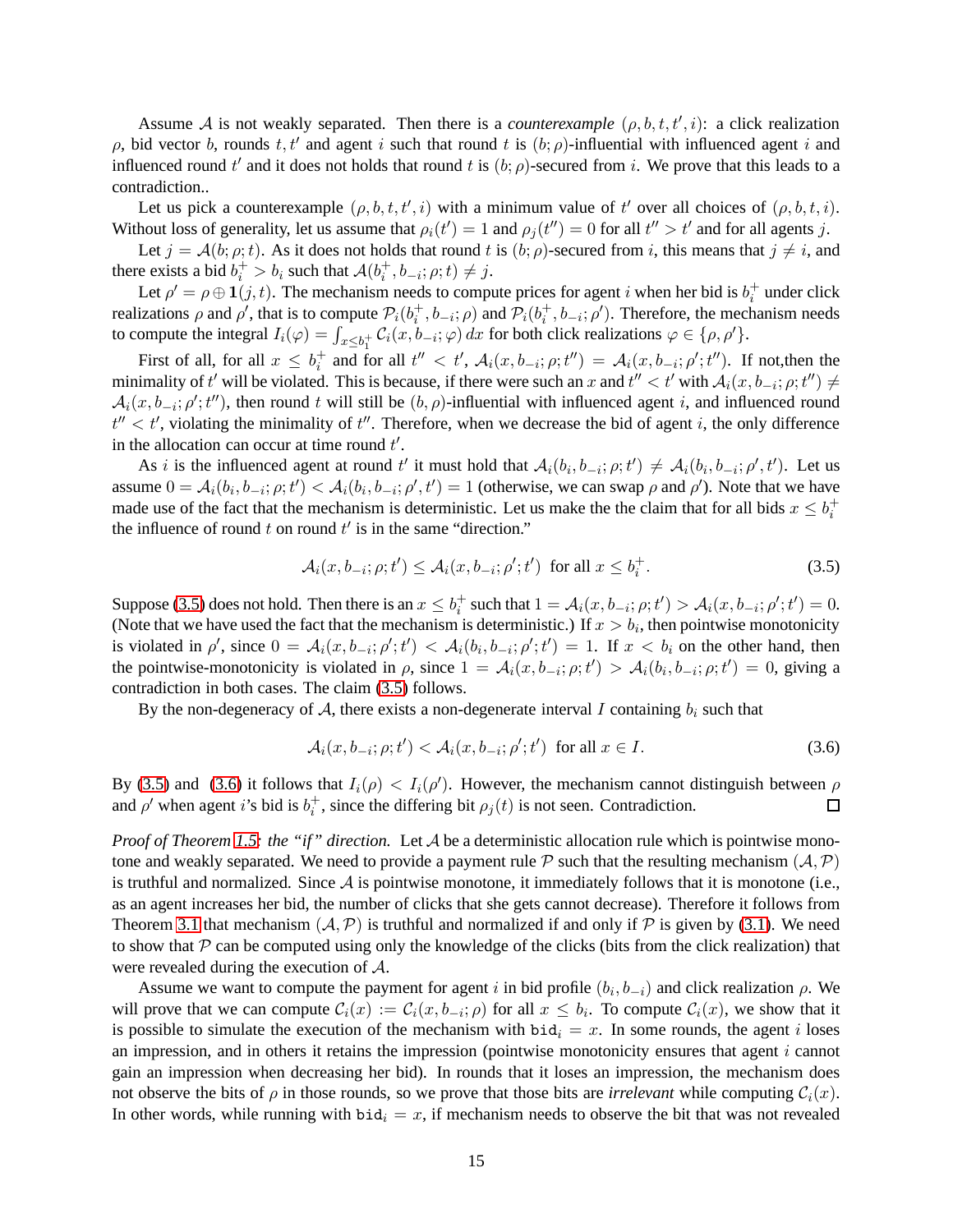when running with  $bid_i = b_i$ , we arbitrarily put that bit equal to 1 and simulate the execution of A. We want to prove that this computes  $C_i(x)$  correctly.

Let  $t_1 < t_2 < \cdots < t_n$  be the rounds in which agent i did not get an impression while bidding x, but did get an impression while bidding  $b_i$ . Let  $\rho^0 := \rho$ , and let us define click realization  $\rho^l$  inductively for every  $l \in [n]$  by setting  $\rho^l := \rho^{l-1} \oplus \mathbf{1}(j_l, t_l)$ , where  $j_l = \mathcal{A}(x, b_{-i}; \rho^{l-1}; t_l)$  is the agent that got the impression at round  $t_l$  with click realization  $\rho^{l-1}$  and bids  $(x, b_{-i})$ .

First, we claim that  $j_l \neq i$  for any l. Indeed, suppose not, and pick the smallest l such that  $j_{l+1} = i$ . Then  $t_l$  is a  $(x, b_{-i}; \rho^l)$ -influential round, with influenced agent  $j_{l+1} = i$ . Thus  $t_l$  is  $(x, b_{-i}; \rho^l)$ -secured from *i*. Since  $\mathcal{A}(x, b_{-i}; \rho^l; t_l) = \mathcal{A}(x, b_{-i}; \rho^{l-1}; t_l) = j_l \neq i$  by minimality of *l*, agent *i* does not get an impression in round  $t_l$  if she raises her bid to  $b_i$ . That is,  $\mathcal{A}(b; \rho^l; t_l) \neq i$ . However, the changes in click realizations  $\rho^0$ , ...,  $\rho^{l-1}$  only concern the rounds in which agent i is chosen, so they are not seen by the allocation if the bid profile is b (to prove this formally, use induction). Thus,  $A(b; \rho^l; t_l) = A(b; \rho; t_l) = i$ , contradiction. Claim proved. It follows that  $A(b; \rho; t_1) = i$  for each l. (This is because by induction, the change from  $\rho^{l-1}$  to  $\rho^l$  is not seen by the allocation if the bid profile is *b*.)

We claim that  $A_i(x, b_{-i}; \rho; t') = A_i(x, b_{-i}; \rho^n; t')$  for every round t', which will prove the theorem. If not, then there exists l such that  $A_i(x, b_{-i}; \rho^l; t') \neq A_i(x, b_{-i}; \rho^{l-1}; t')$  for some  $t'$  (and of course  $t' > t_l$ ). Round  $t_l$  is thus  $(x, b_{-i}; \rho^l)$ -influential with influenced round  $t'$  and influenced agent i. Moreover, the influencing agent of that round is  $j_l$ , and we already proved that  $j_l \neq i$ . Since round  $t_l$  is  $(x, b_{-i}; \rho^l)$ -secured from agent  $i$  due to the "weakly separated" condition, it follows that agent  $i$  does not get an impression in round  $t_l$  if she raises her bid to  $b_i$ . That is,  $\mathcal{A}(b; \rho^l; t_l) \neq i$ , contradiction.  $\Box$ 

Let us argue that the non-degeneracy assumption in Theorem [1.5](#page-4-1) is indeed necessary.

### **Claim 3.8.** *There exists a deterministic mechanism* (A,P) *for two agents that is truthful and normalized, such that the allocation rule* A *is pointwise monotone, scale-free and yet* not *weakly separated.*

*Proof.* There are only two rounds. Agent 1 allocated at round 1 if and only if  $b_1 \geq b_2$ . Agent 1 allocated at round 2 if  $b_1 > b_2$  or if  $b_1 = b_2$  and  $\rho_1(1) = 1$ ; otherwise agent 2 is shown. This completes the description of the allocation rule. To obtain a payment rule  $P$  which makes the mechanism normalized and truthful, consider an alternate allocation rule A' which in each round selects agent 1 if and only if  $b_1 \geq b_2$ . (Note that  $A' = A$  except when  $b_1 = b_2$ .) Use Theorem [1.5](#page-4-1) for  $A'$  to obtain a normalized truthful mechanism  $(A', P')$ , and set  $P = P'$ . The payment rule P is well-defined since the observed clicks for P and P' coincide unless  $b_1 = b_2$ , in which case both payment rules charge 0 to both agents. The resulting mechanism  $(A, \mathcal{P})$  is normalized and truthful because the integral in [\(3.1\)](#page-10-2) remains the same even if we change the value at a single point. It is easy to see that the allocation rule A has all the claimed properties; it fails to be non-<br>degenerate because round t is influential only when  $b_1 = b_2$ . degenerate because round t is influential only when  $b_1 = b_2$ .

#### **3.5 Scalefree and IIA allocation rules**

We show that under the right assumptions, an MAB allocation rule is exploration-separated if and only if it is weakly separated.

<span id="page-15-0"></span>**Lemma 3.9.** *Consider the MAB mechanism design problem. Let* A *be a non-degenerate deterministic allocation rule which is scalefree, pointwise monotone, and satisfies IIA. Then it is exploration-separated if and only if it is weakly separated.*

The proof of Lemma [3.9](#page-15-0) is very technical. We precede it with a proof sketch. To preserve the flow, we place the full proof in Appendix [A.](#page-30-9)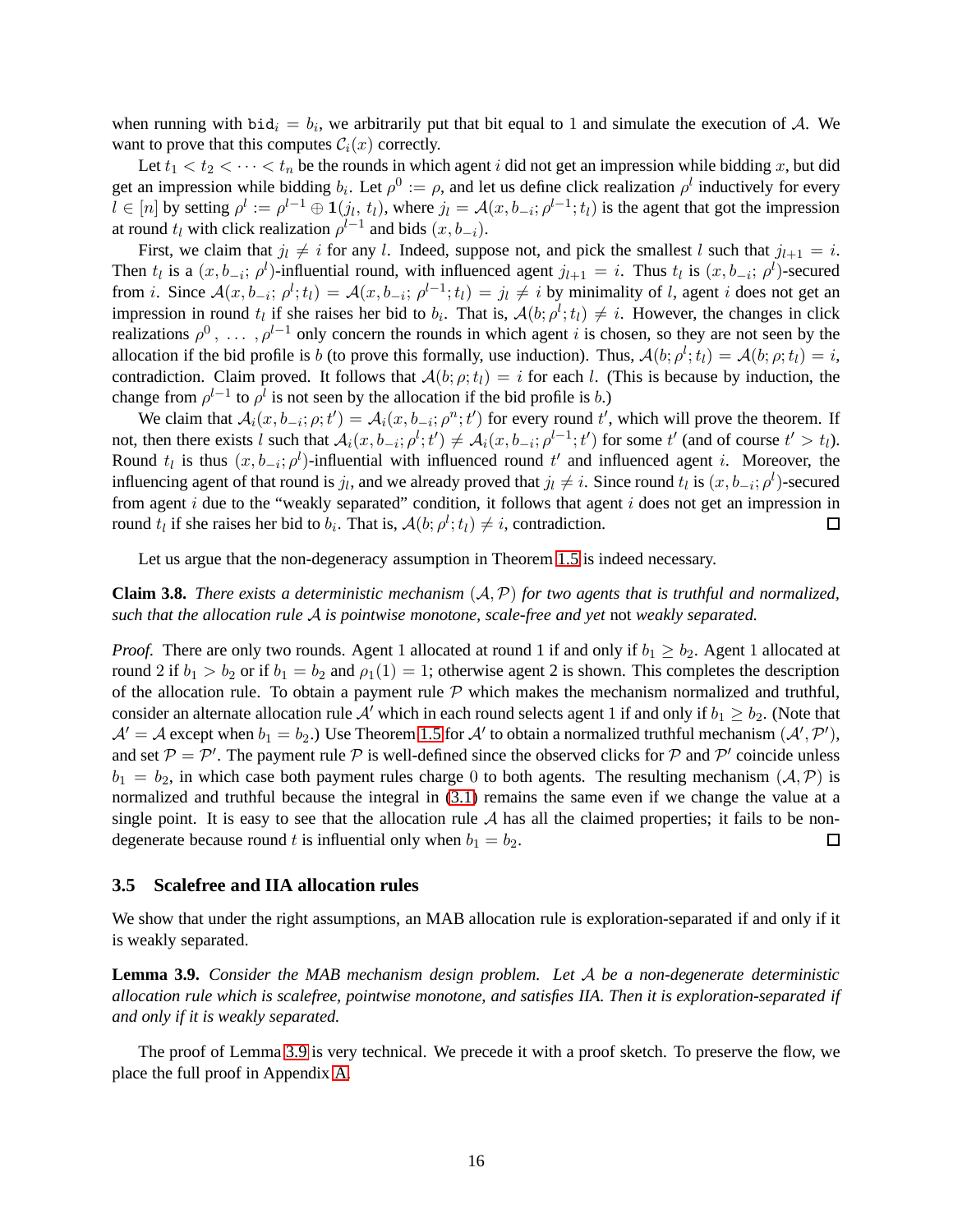

<span id="page-16-0"></span>Figure 1: This figure explains all the steps in the proof of Lemma [3.9.](#page-15-0) The rows correspond to agents (whose identity is shown on the right side), and columns correspond to time rounds. The asterisks show the impressions. The arrows show how the impressions get *transferred*, and labels on the arrows show what causes the transfer. In labels, "in  $\rho$ ,  $b_i \uparrow$ " denotes that a particular transfer of impression is caused in click realization  $\rho$  when bid  $b_i$  in increased.

*Proof Sketch.* We sketch the proof of Lemma [3.9](#page-15-0) at a *very* high level. The "only if" direction was observed in Observation [3.5;](#page-12-3) we focus on the "if" direction. Let A be a weakly-separated mechanism. We prove by a contradiction that it is exploration-separated. If not, then there is a click realization  $\rho$  and a round t such that t is influencial w.r.t.  $\rho$  as well as not bid-dependent w.r.t.  $\rho$ . Let round t be influencial with bid vector b, influencing agent l, and influenced agents j and  $j' \neq j$  in influenced round  $t'$  (see  $\boxed{1}$  in Figure [1;](#page-16-0) all boxed numbers in this sketch will refer to this figure).

From the assumption, t is not bid-dependent w.r.t.  $\rho$ , which means that there exists a bid profile b' such that  $i' \neq l$  is selected in round t with bids b'. Using scalefreeness, IIA, and pointwise-monotonicity, we can prove that there exists a sufficiently large bid  $b_{i'}^{+}$ <sup>+</sup> of agent i' such that she gets an impression in round t with bids  $(b_{i'}^+)$  $_{i'}^+$ ,  $b_{-i'}$ ) (see  $\boxed{2}$ ). Using the properties of the mechanism, it can further be proved that there is an agent i such that she gets the impression in round t when either i increases her bid, *or* l decreases her bid (see  $\boxed{3}$ ). When i increases her bid to  $b_i^+$ , she also gets an impression in round t', since impressions cannot differ in round  $t'$  in the case when l is not selected in round t and they must get transferred from j and j' to somebody in round t', and IIA implies that this *somebody* should be i.

Recall that two different agents j and j' get the impression in round t' under  $\rho$  and  $\rho'$  respectively (see  $\overline{4}$ ). We prove that either agent j' or agent j must be equal to l (this is done by looking at how the allocation in round t' changes when l decreases her bid). Let us break the symmetry and assume  $j' = l$  (see box  $\boxed{5}$ ). It is also easy to see that when i increases her bid, impression in round  $t'$  get transferred to her in  $\rho$  (at some minimum value  $b_i^{+\rho}$ <sup>+ρ</sup>, see **6**), and impression in round t' gets transferred to her also in  $\rho'$  (as some possibly different minimum value  $b_i^{+\rho'}$  $i^{\dagger \rho}$ , see  $\boxed{7}$ ). Using the assumptions of weakly-separatedness, we prove that  $b_i^{+\rho} = b_i^{+\rho'}$  $i^{+p'}$  (see  $\boxed{8}$ ). This can be proved by observing that  $b_i^+ \ge \max\{b_i^{+p}\}$  $i^{+\rho}, b_i^{+\rho'}$  $i^{+\rho}$ }, and then using weakly-separatedness of A. Since these two bids were at a "threshold value" (these were the minimum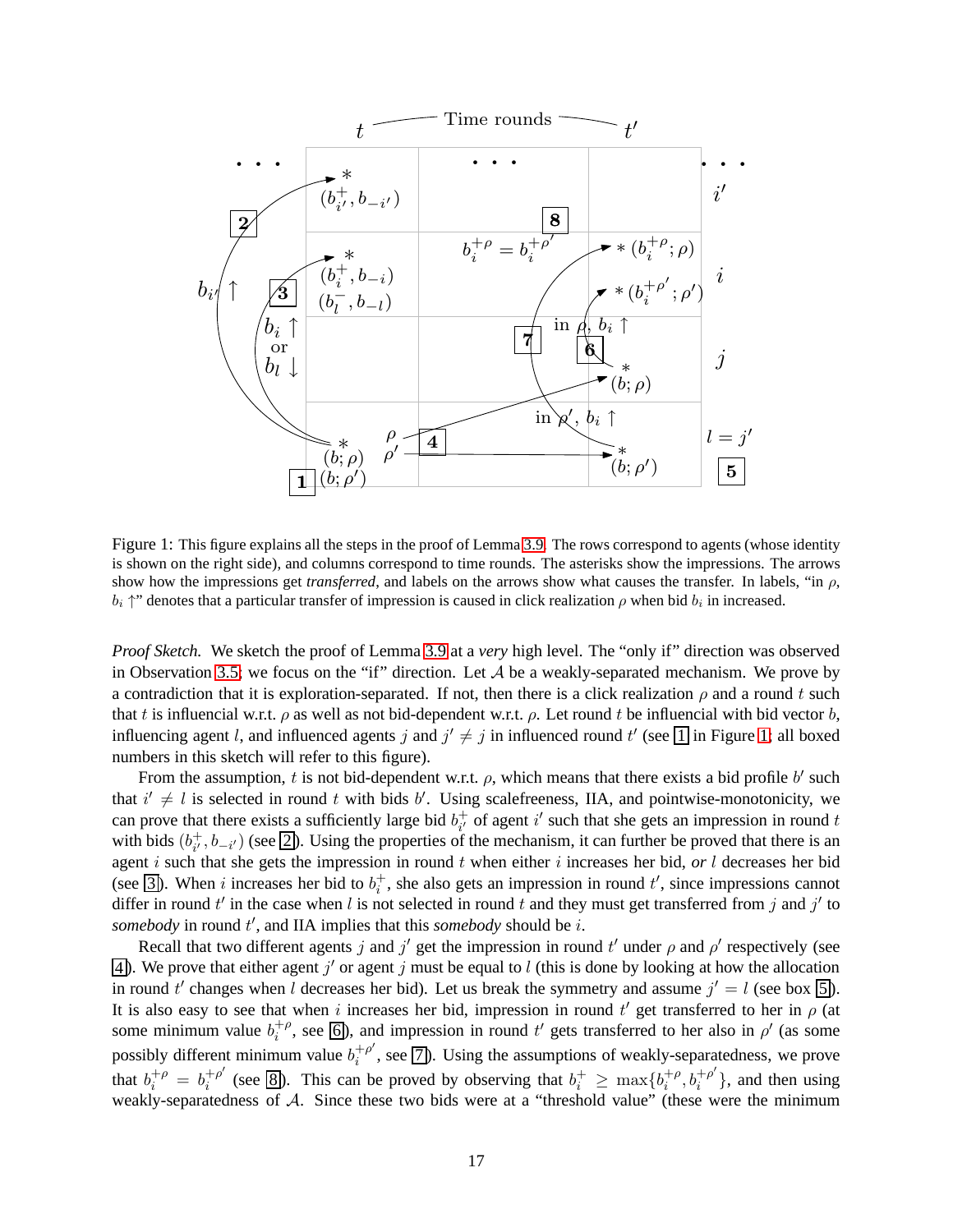values of bids to have transferred the impression in  $\rho$  and  $\rho'$  from j and l respectively), we are able to prove that the ratio of  $b_j/b_l$  must be some fixed number dependent on  $\rho$ ,  $\rho'$ , and  $t'$ . In particular, it follows that  $b_l$ belongs to a finite set  $S(b_{-l})$  which depends only on  $b_{-l}$ . However, by non-degeneracy of A there must be infinitely many such  $b_i$ 's, which leads to a contradiction.

## <span id="page-17-0"></span>**4 Lower bounds on regret**

In this section we use structural results from the previous section to derive lower bounds on regret.

<span id="page-17-1"></span>**Theorem 4.1.** *Consider the stochastic MAB mechanism design problem with* k *agents. Let* A *be an exploration-separated deterministic allocation rule. Then its regret is*  $R(T; v_{\text{max}}) = \Omega(v_{\text{max}} k^{1/3} T^{2/3})$ .

Let  $\vec{\mu}_0 = (\frac{1}{2}, \ \ldots \ , \frac{1}{2})$  $(\frac{1}{2}) \in [0,1]^k$  be the vector of CTRs in which for each agent the CTR is  $\frac{1}{2}$ . For each agent i, let  $\vec{\mu}_i = (\mu_{i1}, \dots, \mu_{ik}) \in [0, 1]^k$  be the vector of CTRs in which agent i has CTR  $\mu_{ii} = \frac{1}{2} + \epsilon$ ,  $\epsilon = k^{1/3} T^{-1/3}$ , and every other agent  $j \neq i$  has CTR  $\mu_{ij} = \frac{1}{2}$  $\frac{1}{2}$ . As a notational convention, denote by  $\mathbb{P}_{i}[\cdot]$ and  $\mathbb{E}_i[\cdot]$  respectively the probability and expectation induced by the algorithm when clicks are given by  $\vec{\mu}_i$ . Let  $\mathcal{I}_i$  be the problem instance in which CTRs are given by  $\vec{\mu}_i$  and all bids are  $v_{\text{max}}$ . For each agent i, let  $\mathcal{J}_i$ be the problem instance in which CTRs are given by  $\vec{\mu}_0$ , the bid of agent i is  $v_{\text{max}}$ , and the bids of all other agents are  $v_{\text{max}}/2$ . We will show that for any exploration-separated deterministic allocation rule A, one of these 2k instances causes high regret.

Let  $N_i$  be the number of bid-independent rounds in which agent i is selected. Note that  $N_i$  does not depend on the bids. It is a random variable in the probability space induced by the clicks; its distribution is completely specified by the CTRs. We show that (in a certain sense) the allocation cannot distinguish between  $\vec{\mu}_0$  and  $\vec{\mu}_i$  if  $N_i$  is too small. Specifically, let  $\mathcal{A}_t$  be the allocation in round t. Once the bids are fixed, this is a random variable in the probability space induced by the clicks. For a given set  $S$  of agents, we consider the event  $\{A_t \in S\}$  for some fixed round t, and upper-bound the difference between the probability of this event under  $\vec{\mu}_0$  and  $\vec{\mu}_i$  in terms of  $\mathbb{E}_i[N_i]$ , in the following crucial claim, which is proved in Section [4.1](#page-18-0) via relative entropy techniques.

<span id="page-17-3"></span>**Claim 4.2.** *For any fixed vector of bids, each round* t*, each agent* i *and each set of agents* S*, we have*

<span id="page-17-2"></span>
$$
|\mathbb{P}_0[\mathcal{A}_t \in S] - \mathbb{P}_i[\mathcal{A}_t \in S]| \le O(\epsilon^2 \mathbb{E}_0[N_i]).
$$
\n(4.1)

**Proof of Theorem [4.1:](#page-17-1)** Fix a positive constant  $\beta$  to be specified later. Consider the case  $k = 2$  first. If  $\mathbb{E}_0[N_i] > \beta T^{2/3}$  for some agent i, then on the problem instance  $\mathcal{J}_i$ , regret is  $\Omega(T^{2/3})$ . So without loss of generality let us assume  $\mathbb{E}_0[N_i] \leq \beta T^{2/3}$  for each agent *i*. Then, plugging in the values for  $\epsilon$  and  $\mathbb{E}_0[N_i]$ , the right-hand side of [\(4.1\)](#page-17-2) is at most  $O(\beta)$ . Take  $\beta$  so that the right-hand side of (4.1) is at most  $\frac{1}{4}$ . For each round t there is an agent i such that  $\mathbb{P}_0[\mathcal{A}_t \neq i] \geq \frac{1}{2}$ . Then  $\mathbb{P}_i[\mathcal{A}_t \neq i] \geq \frac{1}{4}$  by Claim [4.2,](#page-17-3) and therefore in this round algorithm A incurs regret  $\Omega(\epsilon v_{\text{max}})$  under problem instance  $\mathcal{I}_i$ . By Pigeonhole Principle there exists an  $i$  such that this happens for at least half of the rounds  $t$ , which gives the desired lower-bound.

Case  $k \ge 3$  requires a different (and somewhat more complicated) argument. Let  $R = \beta k^{1/3} T^{2/3}$  and N be the number of bid-independent rounds. Assume  $\mathbb{E}_0[N] > R$ . Then  $\mathbb{E}_0[N_i] \leq \frac{1}{k}$  $\frac{1}{k}$   $\mathbb{E}_0[N]$  for some agent i. For the problem instance  $\mathcal{J}_i$  there are, in expectation,  $E[N - N_i] = \Omega(R)$  bid-independent rounds in which agent i is not selected; each of which contributes  $\Omega(v_{\text{max}})$  to regret, so the total regret is  $\Omega(v_{\text{max}} R)$ .

From now on assume that  $\mathbb{E}_0[N] \leq R$ . Note that by Pigeonhole Principle, there are more than  $\frac{k}{2}$  agents i such that  $\mathbb{E}_0[N_i] \leq 2R/k$ . Furthermore, let us say that an agent i is *good* if  $\mathbb{P}_0[\mathcal{A}_t = i] \leq \frac{4}{5}$  $\frac{4}{5}$  for more than  $T/6$  different rounds t. We claim that there are more than  $\frac{k}{2}$  good agents. Suppose not. If agent i is not good then  $\mathbb{P}_0[\mathcal{A}_t = i] > \frac{4}{5}$  $\frac{4}{5}$  for at least  $\frac{5}{6}T$  different rounds t, so if there are at least  $k/2$  such agents then

$$
T = \sum_{t=1}^{T} \sum_{i=1}^{k} \mathbb{P}_{0}[\mathcal{A}_{t} = i] > \frac{k}{2} \times (\frac{5}{6}T) \times \frac{4}{5} \ge kT/3 \ge T,
$$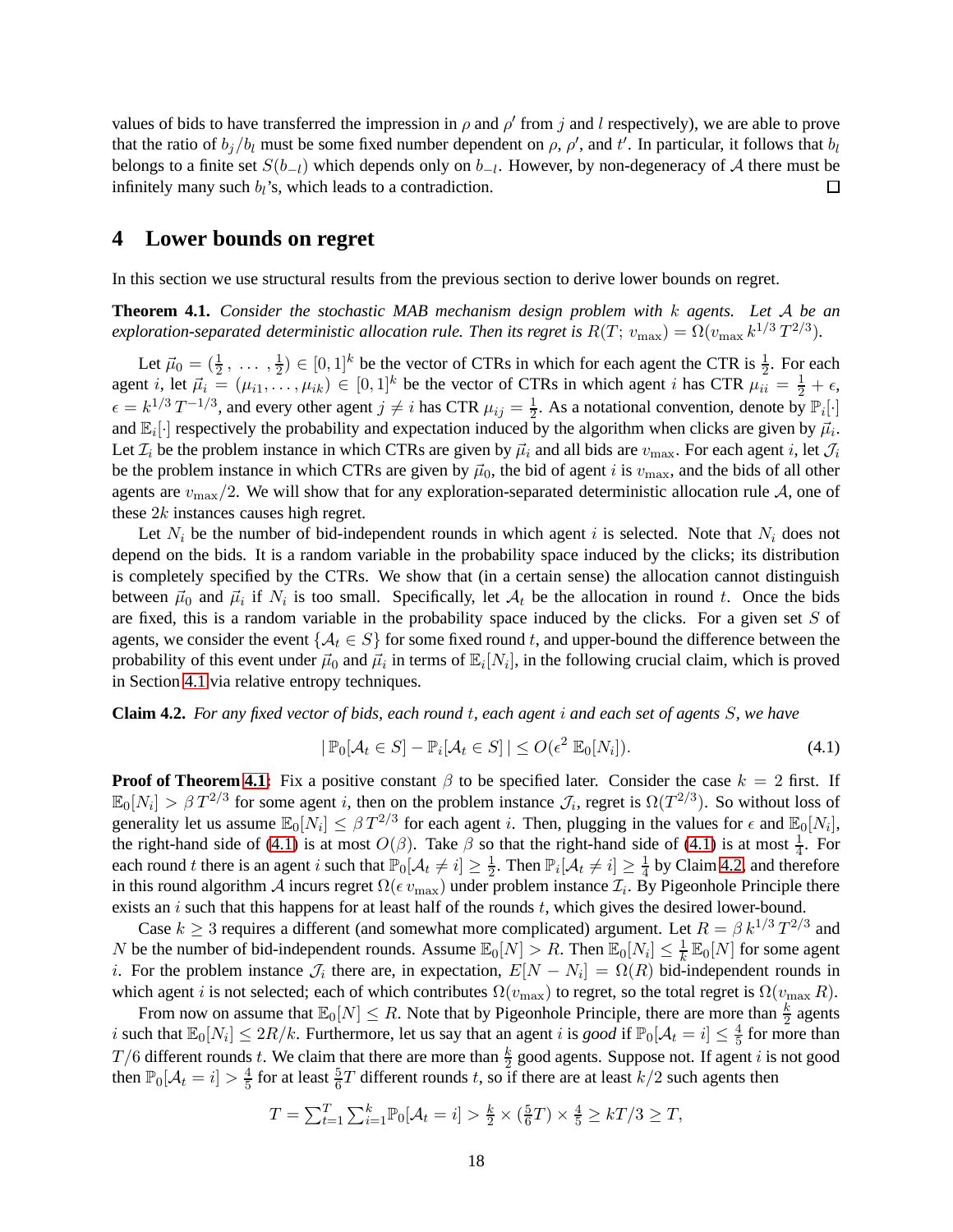contradiction. Claim proved. It follows that there exists a good agent i such that  $\mathbb{E}_0[N_i] \leq 2R/k$ . Therefore the right-hand side of [\(4.1\)](#page-17-2) is at most  $O(\beta)$ . Pick  $\beta$  so that the right-hand side of (4.1) is at most  $\frac{1}{10}$ . Then by Claim [4.2](#page-17-3) for at least  $T/6$  different rounds t we have  $\mathbb{P}_i[\mathcal{A}_t = i] \leq \frac{9}{10}$ . In each such round, if agent i is not selected then algorithm A incurs regret  $\Omega(\epsilon v_{\text{max}})$  on problem instance  $\mathcal{I}_i$ . Therefore, the (total) regret of A on problem instance  $\mathcal{I}_i$  is  $\Omega(\epsilon v_{\text{max}} T) = \Omega(v_{\text{max}} k^{1/3} T^{2/3}).$  $\Box$ 

<span id="page-18-7"></span>**Theorem 4.3.** In the setting of Theorem [4.1,](#page-17-1) fix k and  $v_{\text{max}}$  and assume that  $R(T; v_{\text{max}}) = O(v_{\text{max}} T^{\gamma})$ for some  $\gamma < 1$ . Then for every fixed  $\delta \leq \frac{1}{4}$  $\frac{1}{4}$  and  $\lambda < 2(1 - \gamma)$  we have  $R_{\delta}(T; v_{\text{max}}) = \Omega(\delta v_{\text{max}} T^{\lambda}).$ 

*Proof.* Fix  $\lambda \in (0, 2(1 - \gamma))$ . Redefine  $\vec{\mu}_i$ 's with respect to a different  $\epsilon$ , namely  $\epsilon = T^{-\lambda/2}$ . Define the problem instances  $\mathcal{I}_i$  in the same way as before: all bids are  $v_{\text{max}}$ , the CTRs are given by  $\vec{\mu}_i$ .

Let us focus on agents 1 and 2. We claim that  $\mathbb{E}_1[N_1] + \mathbb{E}_2[N_2] \ge \beta T^{\lambda}$ , where  $\beta > 0$  is a constant to be defined later. Suppose not. Fix all bids to be  $v_{\text{max}}$ . For each round t, consider event  $S_t = \{A_t = 1\}$ . Then by Claim [4.2](#page-17-3) we have

$$
\left| \mathbb{P}_{1}[S_{t}] - \mathbb{P}_{2}[S_{t}] \right| \leq \left| \mathbb{P}_{0}[S_{t}] - \mathbb{P}_{1}[S_{t}] \right| + \left| \mathbb{P}_{0}[S_{t}] - \mathbb{P}_{2}[S_{t}] \right| \leq O\left(\epsilon^{2}\right) \left( \mathbb{E}_{1}[N_{1}] + \mathbb{E}_{2}[N_{2}] \right) \leq \frac{1}{4}
$$

for a sufficiently small  $\beta$ . Now,  $\mathbb{P}_1[S_t] \geq \frac{1}{2}$  $\frac{1}{2}$  for at least  $T/2$  rounds t. This is because otherwise on problem instance  $\mathcal{I}_i$  regret would be  $R(T) \geq \Omega(\epsilon T v_{\text{max}}) = \Omega(v_{\text{max}} T^{1-\lambda/2})$ , which contradicts the assumption  $R(T) = O(v_{\text{max}} T^{\gamma})$ . Therefore  $\mathbb{P}_2[S_t] \geq \frac{1}{4}$  $\frac{1}{4}$  for at least  $T/2$  rounds t, hence on problem instance  $\mathcal{I}_2$  regret is at least  $\Omega(\epsilon T v_{\text{max}})$ , contradiction. Claim proved.

Now without loss of generality let us assume that  $\mathbb{E}_1[N_1] \geq \frac{\beta}{2}$  $\frac{\beta}{2}T^{\lambda}$ . Consider the problem instance in which CTRs given by  $\vec{\mu}_1$ , bid of agent 2 is  $v_{\text{max}}$ , and all other bids are  $v_{\text{max}}(1 - 2\delta)/(1 + 2\epsilon)$ . It is easy to see that this problem instance has  $\delta$ -gap. Each time agent 1 is selected, algorithm incurs regret  $\Omega(\delta v_{\text{max}})$ . Thus the total regret is at least  $\Omega(\delta N_1 v_{\text{max}}) = \Omega(\delta v_{\text{max}} T^{\lambda}).$ □

#### <span id="page-18-0"></span>**4.1 Relative entropy technique: proof of Claim [4.2](#page-17-3)**

We extend the relative entropy technique from [\[7\]](#page-28-5). All relevant facts about relative entropy are summarized in the theorem below. We will need the following definition: given a random variable  $X$  on a probability space  $(\Omega, \mathcal{F}, \mathbb{P})$ , let  $\mathbb{P}_X$  be the distribution of X, i.e. a measure on R defined by  $\mathbb{P}_X(x) = \mathbb{P}[X = x]$ .

<span id="page-18-2"></span>**Theorem 4.4** (Some standard facts about relative entropy, e.g. [\[15,](#page-28-21) [27,](#page-29-22) [29\]](#page-29-16))**.**

*Let* p *and* q *be two probability measures on a finite set* U*, and let* Y *and* Z *be functions on* U*. There exists a function*  $F(p; q|Y) : U \to \mathbb{R}$  *with the following properties:* 

- <span id="page-18-6"></span><span id="page-18-3"></span>*(i)*  $E_p F(p; q | Y) = E_p F(p; q | (Y, Z)) + E_p F(p_Z; q_Z | Y)$  *(chain rule),*
- (*ii*)  $|p(U') q(U')| \le$  $\sqrt{\frac{1}{2}\mathcal{D}(p||q)}$  for any event  $U' \subset U$ , where  $\mathcal{D}(p||q) = E_p F(p;q|1)$
- <span id="page-18-5"></span><span id="page-18-4"></span>*(iii) for each*  $x \in U$ *, if conditional on the event*  $\{Z = Z(x)\}\$  *p coincides with q, then*  $F(p; q|Z)(x) = 0$ *.*
- *(iv) for each*  $x \in U$ , *if conditional on the event*  $\{Z = Z(x)\}$  *p and q are fair and*  $(\frac{1}{2} + \epsilon)$ *-biased coins, respectively, then it is the case that*  $F(p; q|Z)(x) \leq 4\epsilon^2$ .

*Remark.* This theorem summarizes several well-known facts about relative entropy, albeit in a somewhat non-standard notation. For the proofs, see [\[15,](#page-28-21) [27,](#page-29-22) [29\]](#page-29-16). In the proofs, one defines  $F = F(p; q|Y)$  as a function  $F: U \to \mathbb{R}$  which is specified by  $F(x) = \sum_{x' \in U} p(x'|U_x) \lg \frac{p(x'|U_x)}{q(x'|U_x)}$  $\frac{p(x'|U_x)}{q(x'|U_x)}$ , where  $U_x$  is the event  ${Y = Y(x)}$ .<sup>[16](#page-18-1)</sup> Note that the quantity  $E_p F(p; q|1)$  is precisely the relative entropy (a.k.a. KL-divergence), commonly denoted  $\mathcal{D}(p||q)$ , and  $E_p F(p; q|Y)$  is the corresponding conditional relative entropy.

<span id="page-18-1"></span><sup>&</sup>lt;sup>16</sup>We use the convention that  $p(x) \log(p(x)/q(x))$  is 0 when  $p(x) = 0$ , and  $+\infty$  when  $p(x) > 0$  and  $q(x) = 0$ .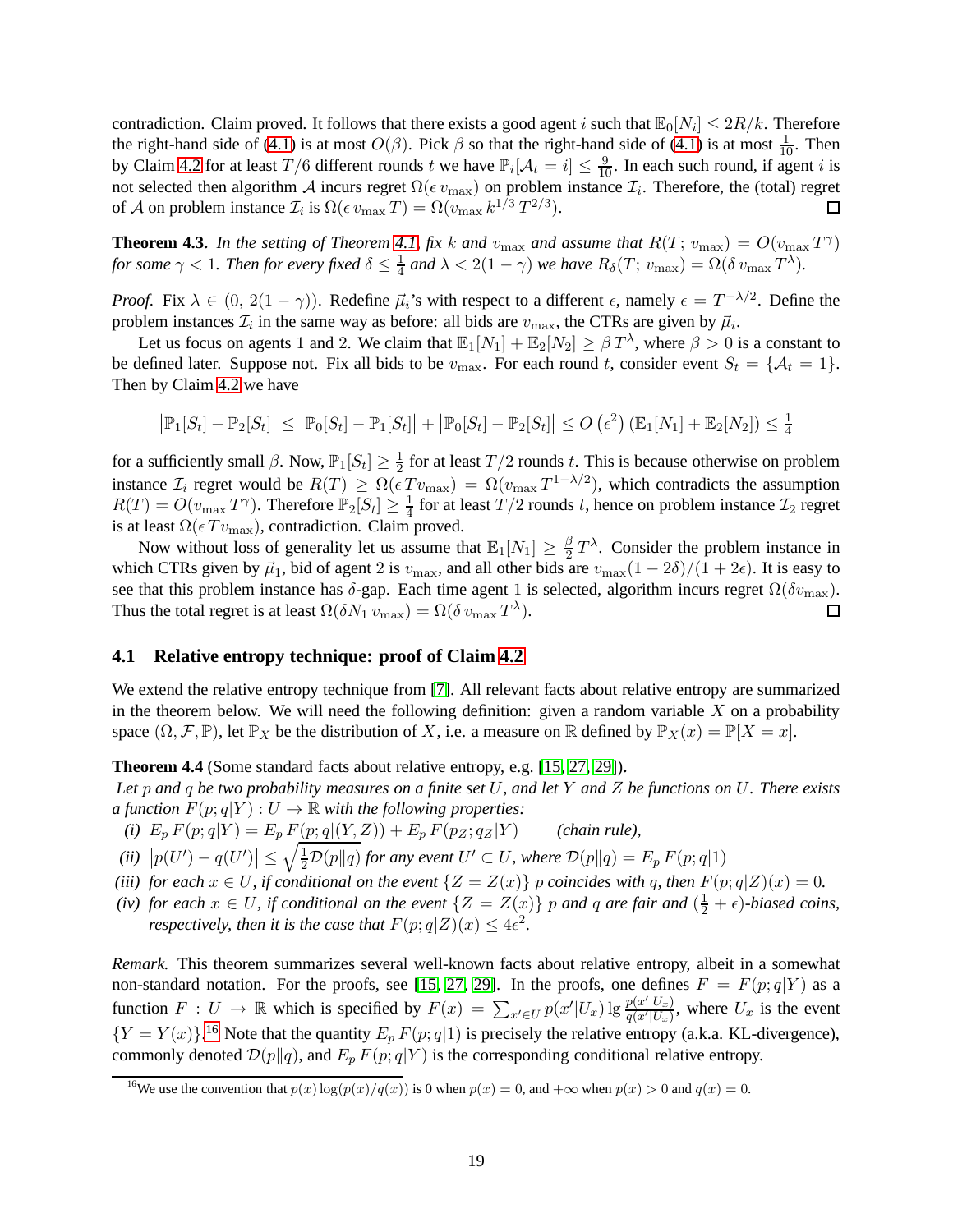In what follows we use Theorem [4.4](#page-18-2) to prove Claim [4.2.](#page-17-3) For simplicity we will prove [\(4.1\)](#page-17-2) for  $i = 1$ .

The *history* up to round t is  $H_t = (h_1, h_2, \ldots, h_t)$  where  $h_s \in \{0, 1\}$  is the click or no click event received by the algorithm at round s. Let  $C_t$  be the indicator function of the event "round t is bid-independent". Define the *bid-independent history* as  $H_t = (h_1, h_2, \ldots, h_t)$ , where  $h_t = h_tC_t$ . For any explorationseparated deterministic allocation rule and each round t, the bid-independent history  $H_{t-1}$  and the bids completely determine which arm is chosen in this round. Moreover,  $H_{t-1}$  alone (without the bids) completely determines whether round  $t$  is bid-independent, and if so, which arm is chosen in this round.

Recall the CTR vectors  $\vec{\mu}_i$  as defined in Section [4.](#page-17-0) Let p and q be the distributions induced on  $H_T$  by  $\vec{\mu}_0$  and  $\vec{\mu}_1$ , respectively. Let  $p_t$  and  $q_t$  be the distributions induced on  $\hat{h}_t$  by  $\vec{\mu}_0$  and  $\vec{\mu}_1$ , respectively. Let  $\mathcal{H}_t$  the support of  $H_t$ , i.e. the set of all t-bit vectors. In the forthcoming applications of Theorem [4.4,](#page-18-2) the universe will be  $U = H_T$ . By abuse of notation, we will treat  $H_t$  as a projection  $H_T \to H_t$ , so that it can be considered a random variable under  $p$  or  $q$ .

<span id="page-19-0"></span>**Claim 4.5.** 
$$
\mathcal{D}(p||q) = E_p F(p; q|\hat{H}_t) + \sum_{s=1}^t E_p F(p_s; q_s|\hat{H}_{s-1})
$$
 for any  $t > 1$ .

*Proof.* Use induction on  $t \ge 0$  (set  $\hat{H}_0 = 1$ ). In order to obtain the claim for a given t assuming that it holds for  $t - 1$ , apply Theorem 4.4(i) with  $Y = \hat{H}_{t-1}$  and  $Z = \hat{h}_t$ . for  $t - 1$ , apply Theorem [4.4](#page-18-2)[\(i\)](#page-18-3) with  $Y = H_{t-1}$  and  $Z = h_t$ .

**Claim 4.6.**  $F(p_t; q_t | \hat{H}_{t-1}) \leq 4\epsilon^2 C_t 1_{\{A_t=1\}}$  *for each round t.* 

*Proof.* We are interested in the function  $F = F(p_t; q_t | \hat{H}_{t-1}) : \mathcal{H}_T \to \mathbb{R}$ . Given  $\hat{H}_{t-1}$ , one of the following three cases occurs:

- round t is not bid-independent. Then  $\hat{h}_t = 0$ , hence  $F(\cdot) = 0$  by Theorem [4.4\(](#page-18-2)[iii\)](#page-18-4),
- round t is bid-independent and arm 1 is not selected. Then  $h_t$  is distributed as a fair coin under both p and q, so again  $F(\cdot) = 0$ .
- round t is bid-independent and arm 1 is selected. Then  $F(\cdot) \le 4\epsilon^2$  by Theorem [4.4](#page-18-2)[\(iv\)](#page-18-5).  $\Box$

Given the full bid-independent history  $\hat{H}_T$ , p and q become (the same) point measure, so by Theo-rem [4.4](#page-18-2)[\(iii\)](#page-18-4)  $E_p F(p; q | \hat{H}_T ) = 0$ . Therefore taking Claim [4.5](#page-19-0) with  $t = T$  we obtain

<span id="page-19-1"></span>
$$
\mathcal{D}(p||q) = \sum_{t=1}^{T} E_p F(p_t; q_t | \hat{H}_{t-1}) = 4\epsilon^2 \sum_{t=1}^{T} E_p [C_t \ 1_{\{A_t=1\}}] = 4\epsilon^2 \ E_p [N_1]. \tag{4.2}
$$

For a given round  $t$  and fixed bids, the allocation at round  $t$  is completely determined by the bid-independent history  $H_{t-1}$ . Thus, we can treat  $\{A_t \in S\}$  as an event in  $\mathcal{H}_T$ . Now [\(4.1\)](#page-17-2) follows from [\(4.2\)](#page-19-1) via an application of Theorem [4.4](#page-18-2)[\(ii\)](#page-18-6) with  $U' = \{A_t \in S\}.$ 

#### **4.2 Lower bound for non-scalefree allocations**

In this subsection we derive a regret lower bound for deterministic truthful mechanisms without assuming that the allocations are scale-free. In particular, for two agents there are no assumptions. This lower bound holds for any  $k$  (the number of agents) assuming that the allocation satisfies IIA, but unlike the one in Theorem [4.1](#page-17-1) it does not depend on  $k$ .

<span id="page-19-2"></span>**Theorem 4.7.** *Consider the stochastic MAB mechanism design problem with* k *agents. Let* (A,P) *be a normalized truthful mechanism such that* A *is a non-degenerate deterministic allocation rule. Suppose* A satisfies IIA. Then its regret is  $R(T; v_{\text{max}}) = \Omega(v_{\text{max}} T^{2/3})$  for any sufficiently large  $v_{\text{max}}$ .

Let us sketch the proof. Fix an allocation A. In Definition [3.3,](#page-11-2) if round t is  $(b, \rho)$  influential, for some click realization  $\rho$  and bid vector b, an agent i is called *strongly influenced* by round t if it is one of the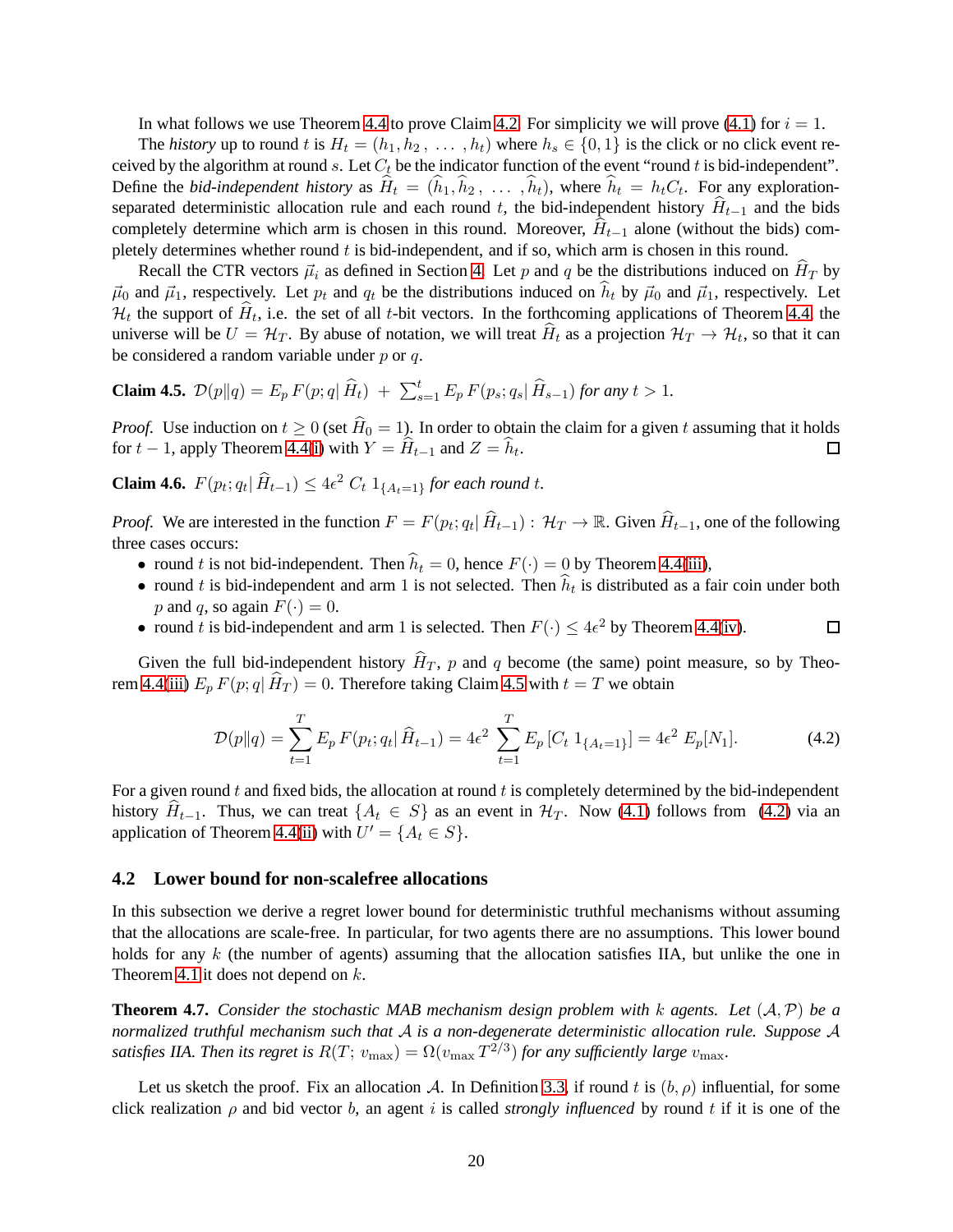two agents that are "influenced" by round t but is not the "influencing agent" of round t. In particular, it holds that  $A(b, \rho, t) \neq i$ . For each click realization  $\rho$ , round t and agent i, if there exists a bid vector b such that round t is  $(b, \rho)$ -influential with strongly influenced agent i, then fix any one such b, and define  $b_i^* = b_i^*(\rho, t) := \max_{j \neq i} b_j$ . Let us define  $B_A^* = \max_{\rho, t, i} b_i^*(\rho, t)$ , where the maximum is taken over all click realizations  $\rho$ , all rounds t, and all agents i. Let us say that round t is  $B^*$ -free from agent i w.r.t click realization  $\rho$ , if for this click realization the following property holds: agent i is not selected in round t as long as each bid is at least  $B^*$ .

<span id="page-20-0"></span>**Lemma 4.8.** *In the setting of Theorem [4.7,](#page-19-2) for any click realization* ρ*, any influential round* t *is* B<sup>∗</sup> <sup>A</sup>*-free from some agent w.r.t.* ρ*.*

*Proof.* Fix click realization  $\rho$ . Since round t is influential, for some bid profile b and agent i it is  $(b, \rho)$ influential with a strongly influenced agent *i*. By definition of  $b_i^*(\rho, t)$ , without loss of generality each bid in b (other than i's bid) is at most  $b_i^*(\rho, t) \leq B_{\mathcal{A}}^*$ . Then  $\mathcal{A}(b, \rho, t) \neq i$ , and round t is  $(b, \rho)$ -secured from agent i.

Suppose round t is not  $B^*_{\mathcal{A}}$ -free from agent i w.r.t  $\rho$ . Then there exists a bid profile b' in which each bid (other than i's bid) is at least  $B^*_{\mathcal{A}}$  such that  $\mathcal{A}(b', \rho, t) = i$ . To derive a contradiction, let us transform b to b' by adjusting first the bid of agent i and then bids of agents  $j \neq i$  one agent at a time. Initially agent i is not chosen in round  $t$ , and after the last step of this transformation agent  $i$  is chosen. Thus it is chosen at some step, say when we adjust the bid of agent i or some agent  $j \neq i$ . This *transfer of impression* to agent i cannot happen when bid of agent i is adjusted from  $b_i$  to  $b'_i$  (since round t is  $(b; \rho)$ -secured from i), and it cannot happen when bid of agent  $j \neq i$  is adjusted from  $b_j$  to  $b'_j \geq b_j$  (this is because, the transfer to i cannot happen from j because of pointwise-monotonicity and the transfer to i cannot happen from  $l \neq j$ <br>because of IIA). This is a contradiction. because of IIA). This is a contradiction.

Let T be the time horizon. Assume  $v_{\text{max}} \ge 2B_A^*$ . Let  $N(\rho)$  be the number of influential rounds w.r.t click realization  $\rho$ . Let  $N_i(\rho)$  be the number of influential rounds w.r.t. click realization  $\rho$  that are  $B^*_{\mathcal{A}}$ -free from agent i w.r.t.  $\rho$ . Then N and the N<sub>i</sub>'s are random variables in the probability space induced by the clicks. By Lemma [4.8](#page-20-0) we have that  $\sum_i N_i(\rho)$  is at least the number of *influential rounds*. As in Section [4,](#page-17-0) let  $\vec{\mu}_0$  be the vector of CTRs in which all CTRs are  $\frac{1}{2}$ , and let  $\mathbb{E}_0[\cdot]$  denote expectation w.r.t.  $\vec{\mu}_0$ .

Fix a constant  $\beta > 0$  to be specified later. If  $\mathbb{E}_0[N] \geq \beta k T^{2/3}$  then  $\mathbb{E}_0[N_i] \geq \beta T^{2/3}$  for some agent i, so the allocation incurs expected regret  $R(T; v_{\text{max}}) \ge \Omega(v_{\text{max}} T^{2/3})$  on any problem instance  $\mathcal{J}_j$ ,  $j \ne i$ . (In this problem instance, CTRs given by  $\vec{\mu}_0$ , the bid of agent j is  $v_{\text{max}}$ , and all other bids are  $v_{\text{max}}/2$ .) Now suppose  $\mathbb{E}_0[N] \le \beta k T^{2/3}$ . Then the desired regret bound follows by an argument very similar to the one in the last paragraph of the proof of Theorem [4.1.](#page-17-1)

#### **4.3 Universally truthful randomized MAB mechanisms**

Consider randomized mechanisms that are *universally truthful*, i.e. truthful for each realization of the internal random seed. Our goal here is to extend the  $\Omega(v_{\rm max} T^{2/3})$  regret bounds for deterministic mechanisms to universally truthful randomized mechanisms, under relatively mild assumptions.

Note that lower bounds on regret for universally truthful MAB mechanisms do not immediately follow from those for deterministic truthful MAB mechanisms. To see this, consider a randomized MAB mechanism  $A$  that randomizes over some deterministic truthful mechanisms, each with regret at least R. Then for each deterministic mechanism  $A'$  in the support of A there is a problem instance on which  $A'$  has regret at least R; it could be a different problem instance for different  $A'$ . Whereas to lower-bound the regret of  $A$ we need to provide one problem instance with high regret in expectation over *all* <sup>A</sup>′ .

We consider mechanisms that randomize over exploration-separated deterministic allocation rules. As per the discussion above, it does not suffice to quote Theorem [4.1;](#page-17-1) instead, we need to extend its proof.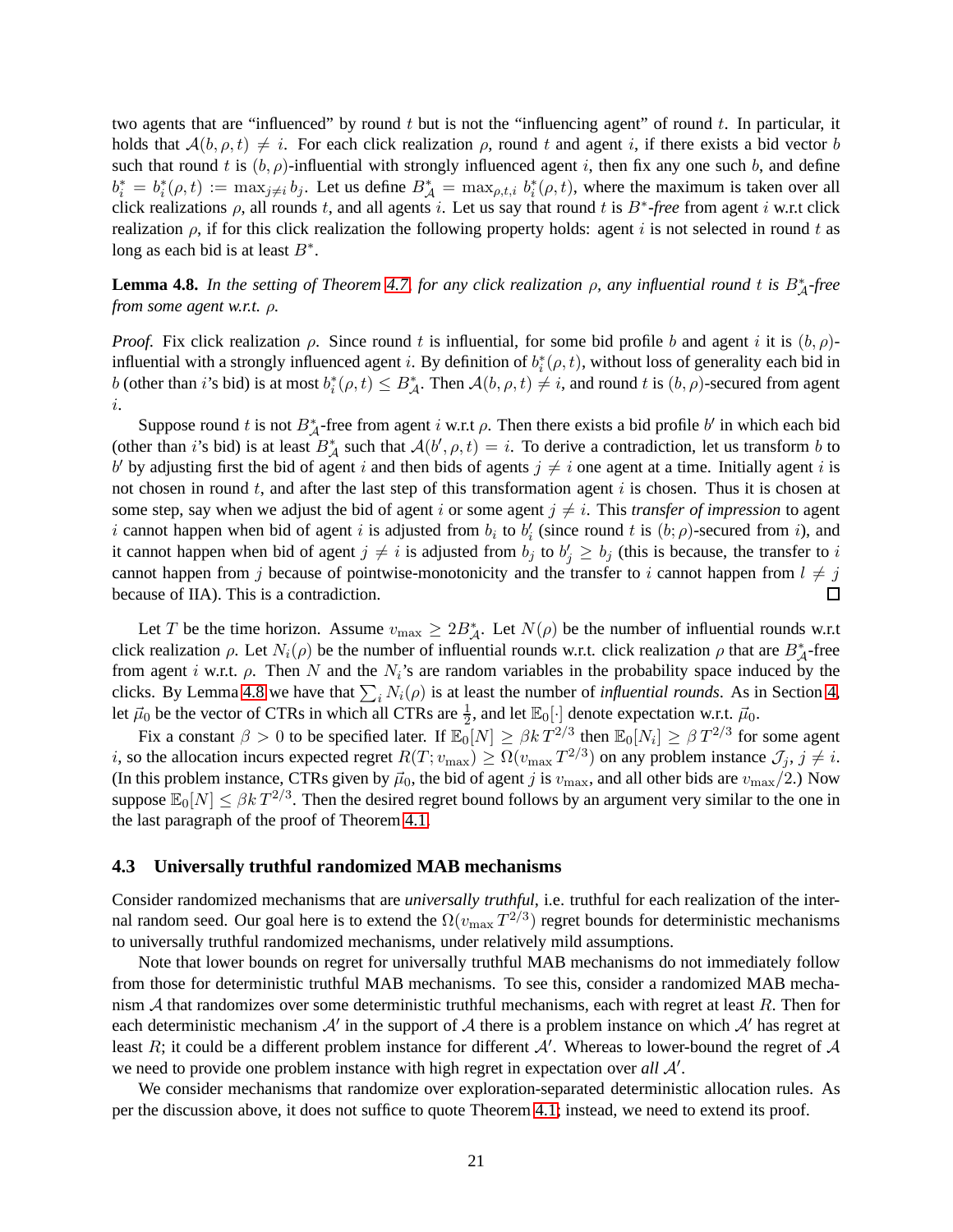**Lemma 4.9.** *Consider the MAB mechanism design problem. Let* D *be a distribution over explorationseparated deterministic allocation rules. Then*

$$
\mathbb{E}_{\mathcal{A}\in\mathcal{D}}\left[R_{\mathcal{A}}(T;v_{\text{max}})\right] = \Omega(v_{\text{max}}\,k^{1/3}\,T^{2/3}).
$$

*Proof.* Recall that in the proof of Theorem [4.1](#page-17-1) we define a family  $\mathcal F$  of  $2k$  problem instances, and show that if  $A$  is an exploration-separated deterministic allocation rule, then on one of these instances its regret is "high". In fact, we can extend this analysis to show that the regret is "high", that is at least  $R^* =$  $\Omega(v_{\text{max}} k^{1/3} T^{2/3})$ , on an instance  $\mathcal{I} \in \mathcal{F}$  chosen uniformly at random from  $\mathcal{F}$ ; here regret is in expectation over the choice of  $\mathcal{I}$ . <sup>[17](#page-21-1)</sup> Once this is proved, it follows that regret is  $R^*/2$  for any *distribution* over such A, in expectation over both the choice of A and the choice of T. Thus there exists a single (deterministic) instance T such that  $\mathbb{E}_{A \in \mathcal{D}} [R_A \tau(T)] > R^*/2$ . instance  $\mathcal I$  such that  $\mathbb{E}_{\mathcal A \in \mathcal D}$   $[R_{\mathcal A, \mathcal I}(T)] \geq R^*/2$ .

Theorem [4.3](#page-18-7) can be extended similarly.

## <span id="page-21-0"></span>**5 A matching upper bound**

Let us describe a very simple mechanism, called *the naive MAB mechanism*, which matches the lower bound from Theorem [4.1](#page-17-1) up to polylogarithmic factors (and also the lower bound from Theorem [4.3,](#page-18-7) for  $\gamma=\lambda=\frac{2}{3}$ and constant  $\delta$ ).

Fix the number of agents  $k$ , the time horizon  $T$ , and the bid vector  $b$ . The mechanism has two phases. In the *exploration phase*, each agent is selected for  $T_0 := k^{-2/3} T^{2/3} (\log T)^{1/3}$  rounds, in a round robin fashion. Let  $c_i$  be the number of clicks on agent i in the exploration phase. In the *exploitation phase*, an agent  $i^* \in \text{argmax}_i c_i b_i$  is chosen and selected in all remaining rounds. Payments are defined as follows: agent  $i^*$ pays  $\max_{i \in [k] \setminus \{i^*\}} c_i b_i/c_{i^*}$  for every click she gets in exploitation phase, and all others pay 0. (Exploration rounds are free for every agent.) This completes the description of the mechanism.

**Lemma 5.1.** *Consider the stochastic MAB mechanism design problem with* k *agents. The naive mechanism* is normalized, truthful and has worst-case regret  $R(T; v_{\text{max}}) = O(v_{\text{max}} k^{1/3} T^{2/3} \log^{2/3} T)$ .

*Proof.* The mechanism is truthful by a simple second-price argument.<sup>[18](#page-21-2)</sup> Recall that  $c_i$  is the number of clicks i got in the exploration phase. Let  $p_i = \max_{i \neq i} c_i b_i/c_i$  be the price paid (per click) by agent i if she wins (all) rounds in exploitation phase. If  $v_i \geq p_i$ , then by bidding anything greater than  $p_i$  agent i gains  $v_i - p_i$  utility each click irrespective of her bid, and bidding less than  $v_i$ , she gains 0, so bidding  $v_i$  is weakly dominant. Similarly, if  $v_i < p_i$ , then by bidding anything less than  $p_i$  she gains 0, while bidding  $b_i > p_i$ , she *loses*  $b_i - p_i$  each click. So bidding  $v_i$  is weakly dominant in this case too.

For the regret bound, let  $(\mu_1, \ldots, \mu_k)$  be the vector of CTRs, and let  $\bar{\mu}_i = c_i/T_0$  be the sample CTRs. By Chernoff bounds, for each agent i we have  $Pr\left[|\bar{\mu}_i - \mu_i| > r\right] \leq T^{-4}$ , for  $r = \sqrt{8 \log(T)/T_0}$ . If in a given run of the mechanism all estimates  $\bar{\mu}_i$  lie in the intervals specified above, call the run *clean*. The expected regret from the runs that are not clean is at most  $O(v_{\text{max}})$ , and can thus be ignored. From now on let us assume that the run is clean.

The regret in the exploration phase is at most  $kT_0 v_{\text{max}} = O(v_{\text{max}} k^{1/3} T^{2/3} \log^{1/3} T)$ . For the exploitation phase, let  $j = \argmax_i \mu_i b_i$ . Then (since we assume that the run is clean) we have

$$
(\mu_{i^*} + r) b_{i^*} \geq \bar{\mu}_{i^*} b_{i^*} \geq \bar{\mu}_j b_j \geq (\mu_j - r) b_j,
$$

<span id="page-21-1"></span><sup>&</sup>lt;sup>17</sup>This extension requires but minor modifications to the proof of Theorem [4.1.](#page-17-1) For instance, for the case  $k \geq 3$  we argue that first, if  $\mathbb{E}_0[N] > R$  then  $\mathbb{E}_0[N_i] \leq \frac{2}{k} E_0[N]$  for at least  $\frac{k}{2}$  agents i (and so on), and if  $\mathbb{E}_0[N] \leq R$  then (omitting some details) there are  $\Omega(k)$  good agents i such that  $\mathbb{E}_0[N_i] \leq 2R/k$  (and so on).

<span id="page-21-2"></span><sup>&</sup>lt;sup>18</sup>Alternatively, one can use Theorem [1.5](#page-4-1) since all exploration rounds are bid-independent, and only exploration rounds are influential, and the payments are exactly as defined in Theorem [3.1.](#page-10-3)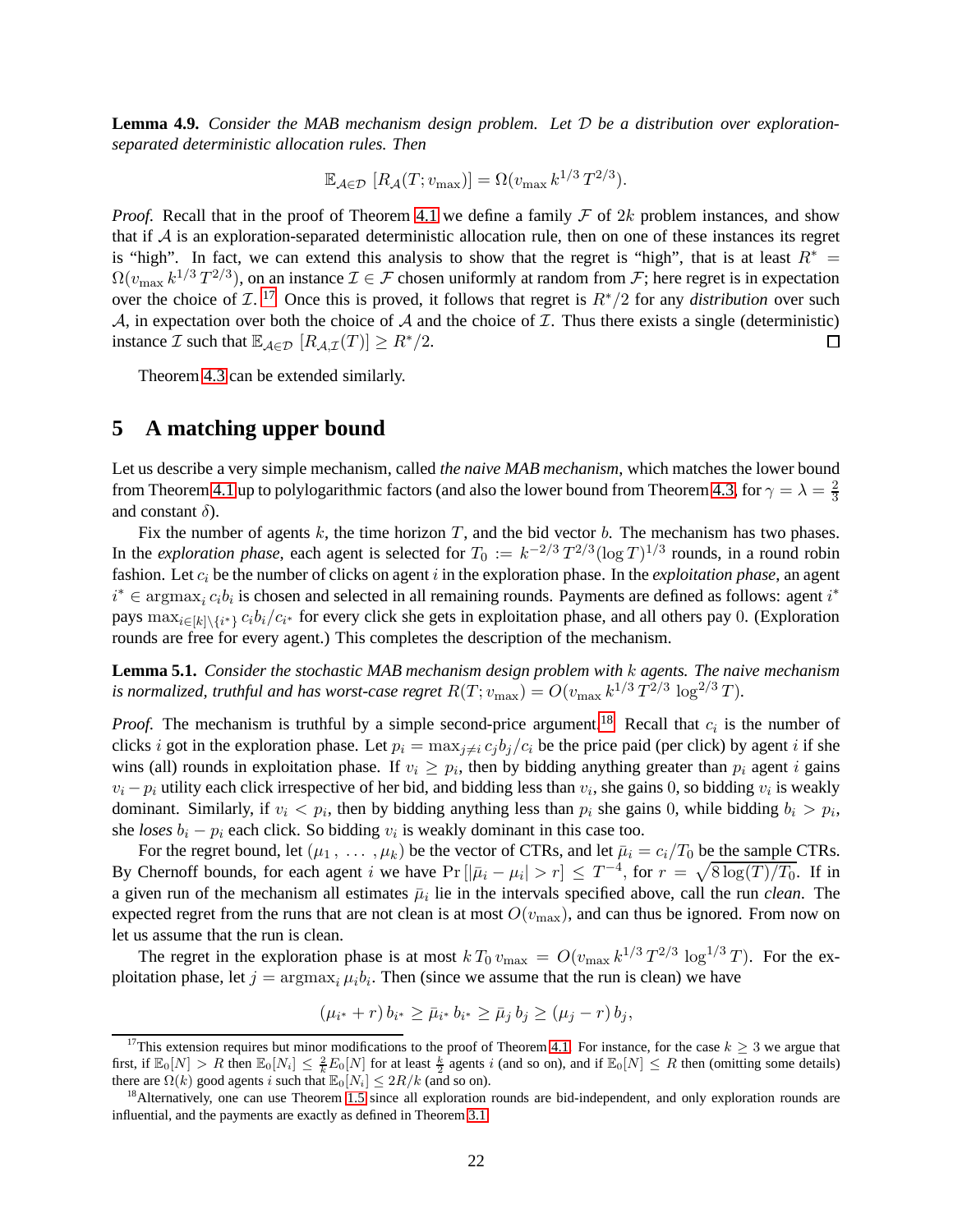which implies  $\mu_j v_j - \mu_{i^*} v_{i^*} \le r(v_j + v_{i^*}) \le 2r v_{\text{max}}$ . Therefore, the regret in exploitation phase is at most  $2r v_{\text{max}} T = O(v_{\text{max}} k^{1/3} T^{2/3} \log^{2/3} T)$ . Therefore the total regret is as claimed.

## <span id="page-22-0"></span>**6 Randomized allocations and adversarially chosen clicks**

In this section we discuss randomized allocations. We apply them to a version of the MAB mechanism design problem in which clicks are generated adversarially.<sup>[19](#page-22-1)</sup> The objective is to optimize the worst-case regret over all values  $v = (v_1, \ldots, v_k)$  such that  $v_i \in [0, v_{\text{max}}]$  for each i, and all click realizations  $\rho$ :

<span id="page-22-2"></span>
$$
R(T; v; \rho) = \left[ \max_i v_i \sum_{t=1}^T \rho_i(t) \right] - \sum_{t=1}^T \sum_{i=1}^k v_i \rho_i(t) \mathbb{E} \left[ \mathcal{A}_i(v; \rho; t) \right] \tag{6.1}
$$

 $R(T; v_{\text{max}}) = \max\{R(T; v; \rho) : \text{ all click realizations } \rho, \text{ all } v \text{ such that } v_i \in [0, v_{\text{max}}] \text{ for each } i\}.$ 

The first term in [\(6.1\)](#page-22-2) is the social welfare from the best time-invariant allocation, the second term is the social welfare generated by A.

Let us make a few definitions related to truthfulness. Recall that a mechanism is called *weakly truthful* if for each click realization, it is truthful in expectation over its random seed. A randomized allocation is *pointwise monotone* if for each click realization and each bid profile, increasing the bid of any one agent does not decrease the probability of this agent being allocated in any given round. For a set  $S$  of rounds and a function  $\sigma : S \to \{$ agents $\}$ , an allocation is  $(S, \sigma)$ -separated if (i) it coincides with  $\sigma$  on S, (ii) the clicks from the rounds not in S are discarded (not reported to the algorithm). An allocation is *strongly separated* if before round 1, without looking at the bids, it randomly chooses a set S of rounds and a function  $\sigma : S \to \{\text{agents}\},$  and then runs a pointwise monotone  $(S, \sigma)$ -separated allocation. Note that the choice of S and  $\sigma$  is independent of the clicks, by definition.

We obtain a structural result: for any (randomized) strongly separated allocation rule  $A$  there exists a mechanism that is normalized and weakly truthful.

<span id="page-22-4"></span>**Lemma 6.1.** *Consider the MAB mechanism design problem. Let* A *be a (randomized) strongly separated allocation rule. Then there exists a payment rule* P *such that the resulting mechanism* (A,P) *is normalized and weakly truthful.*

We consider PSIM [\[8,](#page-28-9) [28\]](#page-29-7), a randomized MAB algorithm from the literature which we here interpret as an MAB allocation rule. It follows from [\[8,](#page-28-9) [28\]](#page-29-7), that PSIM has strong regret guarantees for the adversarial MAB mechanism design problem: it obtains regret  $R(T, v_{\text{max}}) = O(v_{\text{max}} k^{1/3} (\log k)^{1/3} T^{2/3})$ . In Section [6.1](#page-23-0) we state PSIM and show that it is strongly separated. Thus, we obtain the following result.

<span id="page-22-3"></span>**Theorem 6.2.** *There exists a weakly truthful normalized mechanism for the adversarial MAB problem* (against oblivious adversary) whose regret grows as  $\mathcal{O}((k \log k)^{1/3} \cdot T^{2/3} \cdot v_{\max})$ .

*Remark.* For the adversarial MAB problem (i.e., without the restriction of truthfulness), the regret bound can be improved to  $\tilde{O}(\sqrt{kT} \cdot v_{\text{max}})$  [\[7,](#page-28-5) [5\]](#page-28-17). However, the algorithms that achieve this bound do not immediately yield MAB allocation rules that are strongly separated. It is an open question whether the regret bound in Corollary [6.2](#page-22-3) can be improved.

**Proof of Lemma [6.1:](#page-22-4)** Throughout the proof, let us fix a click realization  $\rho$ , time horizon T, bid vector b, and agent i. We will consider the payment of agent i. We will vary the bid of agent i on the interval  $[0, b_i]$ ; the bids  $b_{-i}$  of all other agents always stay the same.

<span id="page-22-1"></span><sup>&</sup>lt;sup>19</sup>We focus on the *oblivious adversary* which (unlike the more difficult "adaptive adversary") specifies all clicks in advance.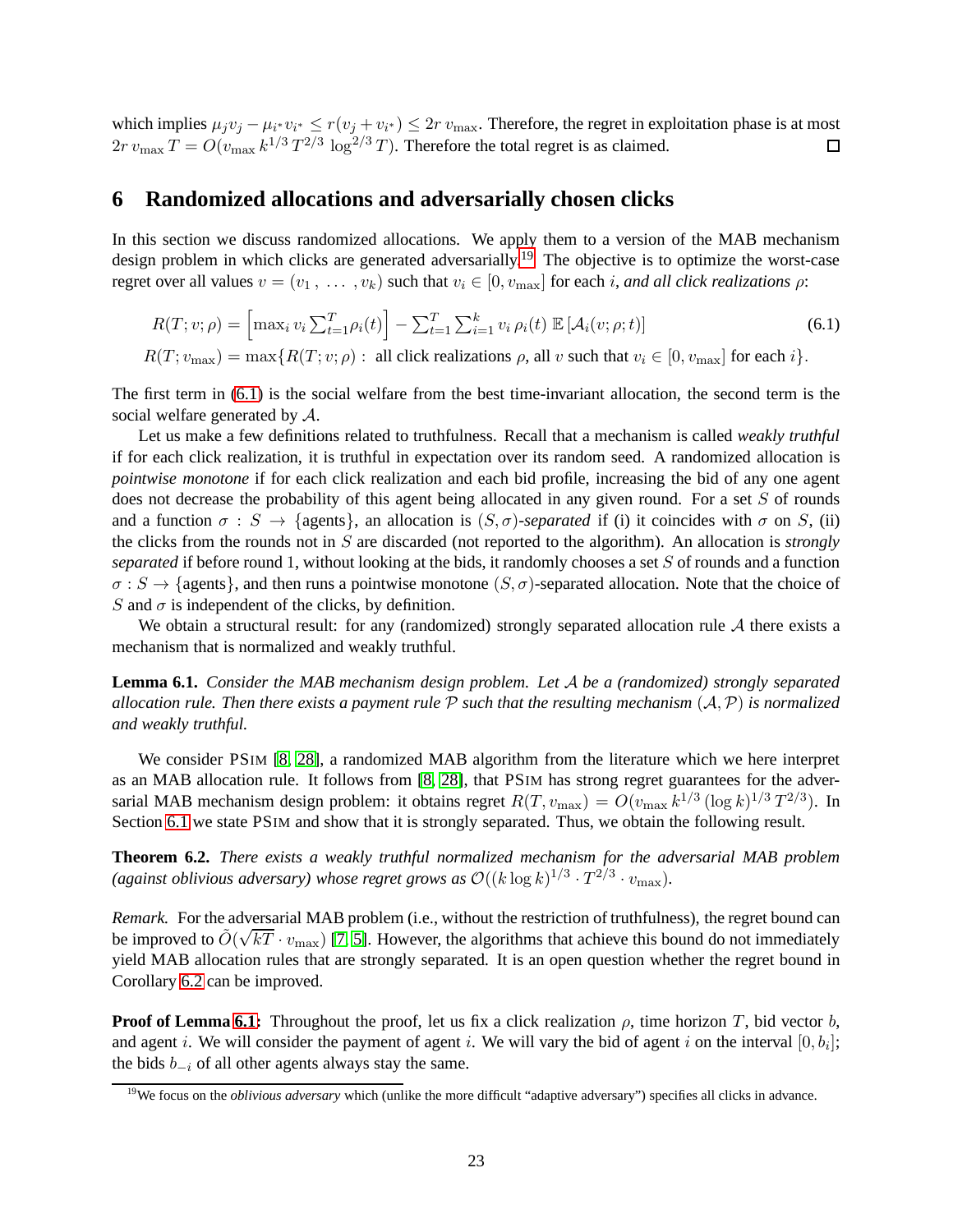Let  $c_i(x)$  be the number of clicks received by agent i given that her bid is x. Then by (the appropriate version of) Theorem [3.1](#page-10-3) the payment of agent i must be  $P_i(b)$  such that

<span id="page-23-2"></span>
$$
\mathbb{E}_{\mathcal{A}}[\mathcal{P}_i(b)] = \mathbb{E}_{\mathcal{A}}\left[b_i c_i(b_i) - \int_{x=0}^{b_i} c_i(x) dx\right],\tag{6.2}
$$

where the expectation is taken over the internal randomness in the algorithm.

Recall that initially  $A$  randomly selects, without looking at the bids, a set  $S$  of rounds and a function  $\sigma : S \to \{\text{agents}\},$  and then runs some pointwise monotone  $(S, \sigma)$ -separated allocation  $\mathcal{A}^{(S,\sigma)}$ . In what follows, let us fix S and  $\sigma$ , and denote  $\mathcal{A}^* = \mathcal{A}^{(S,\sigma)}$ . We will refer to the rounds in S as *exploration rounds*, and to the rounds not in S as *exploitation rounds*. Let  $\gamma_i^*(x,t)$  be the probability that algorithm  $\mathcal{A}^*$ allocates agent  $i$  in round  $t$  given that agent  $i$  bids  $x$ . Note that for fixed value of internal random seed of A∗ this probability can only depend on the clicks observed in exploration rounds, which are known to the mechanism. Therefore, abstracting away the computational issues, we can assume that it is known to the mechanism. Define the payment rule as follows: in each exploitation round  $t$  in which agent  $i$  is chosen and clicked, charge

<span id="page-23-1"></span>
$$
\mathcal{P}_i^*(b, t) = b_i - \frac{1}{\gamma_i^*(b_i, t)} \int_0^{b_i} \gamma_i^*(x, t) \, dx. \tag{6.3}
$$

Then the total payment assigned to agent  $i$  is

$$
\mathcal{P}_i^*(b) = \sum_{t \notin S} \rho_i(t) \mathcal{A}_i^*(b; \rho; t) \mathcal{P}_i^*(b, t). \tag{6.4}
$$

Since allocation  $A^*$  is pointwise monotone, the probability  $\gamma_i^*(x,t)$  is non-decreasing in x. Therefore  $\mathcal{P}_i^*(b,t) \in [0,b_i]$  for each round t. It follows that the mechanism is normalized (for any realization of the random seed of allocation  $A$ ).

It remains to check that the payment rule [\(6.3\)](#page-23-1) results in [\(6.2\)](#page-23-2). Let  $c_i^*(x)$  be the number of clicks It remains to check that the payment rule (0.5) results in (0.2). Let  $c_i$  allocated to agent *i* by allocation  $A^*$  given that her bid is x. Let  $c_i^{\text{expl}}(x)$  be  $e^{\exp i}_{i}(x)$  be the corresponding number of clicks in exploitation rounds only. Since  $A^*$  is  $(S, \sigma)$ -separated, we have

$$
\mathbb{E}[c_i^*(x) - c_i^{\text{expl}}(x)] = \sum_{t \in S} \rho_{\sigma(t)}(t) = \text{const}(x). \tag{6.5}
$$

Taking expectations in [\(6.4\)](#page-23-3) over the random seed of  $A<sub>S</sub>$  and using [\(6.5\)](#page-23-4), we obtain

$$
\mathbb{E}[\mathcal{P}_i^*(b)] = \sum_{t \notin S} \rho_i(t) \gamma_i^*(b_i, t) \mathcal{P}_i^*(b, t)
$$
  
\n
$$
= \sum_{t \notin S} \rho_i(t) \left[ b_i \gamma_i^*(b_i, t) - \int_0^{b_i} \gamma_i^*(x, t) dx \right]
$$
  
\n
$$
= b_i \left[ \sum_{t \notin S} \rho_i(t) \gamma_i^*(b_i, t) \right] - \int_0^{b_i} \left[ \sum_{t \notin S} \rho_i(t) \gamma_i^*(x, t) \right] dx
$$
  
\n
$$
= b_i \mathbb{E} [c_i^{\text{expl}}(b_i)] - \int_0^{b_i} \mathbb{E} [c_i^{\text{expl}}(x)] dx
$$
  
\n
$$
= \mathbb{E} \left[ b_i c_i^*(b_i) - \int_0^{b_i} c_i^*(x) dx \right].
$$

Finally, taking expectations over the choice of S and  $\sigma$ , we obtain [\(6.2\)](#page-23-2).

#### <span id="page-23-4"></span><span id="page-23-3"></span> $\Box$

### <span id="page-23-0"></span>**6.1 Algorithm** PSIM **is strongly separated**

In this subsection we interpret PSIM [\[8,](#page-28-9) [28\]](#page-29-7) as an MAB allocation rule and show that it is strongly separated (which implies Theorem [6.2\)](#page-22-3). For the sake of completeness, we present PSIM below. As usual,  $k$  denotes the number of agents; let  $[k]$  denote the set of agents.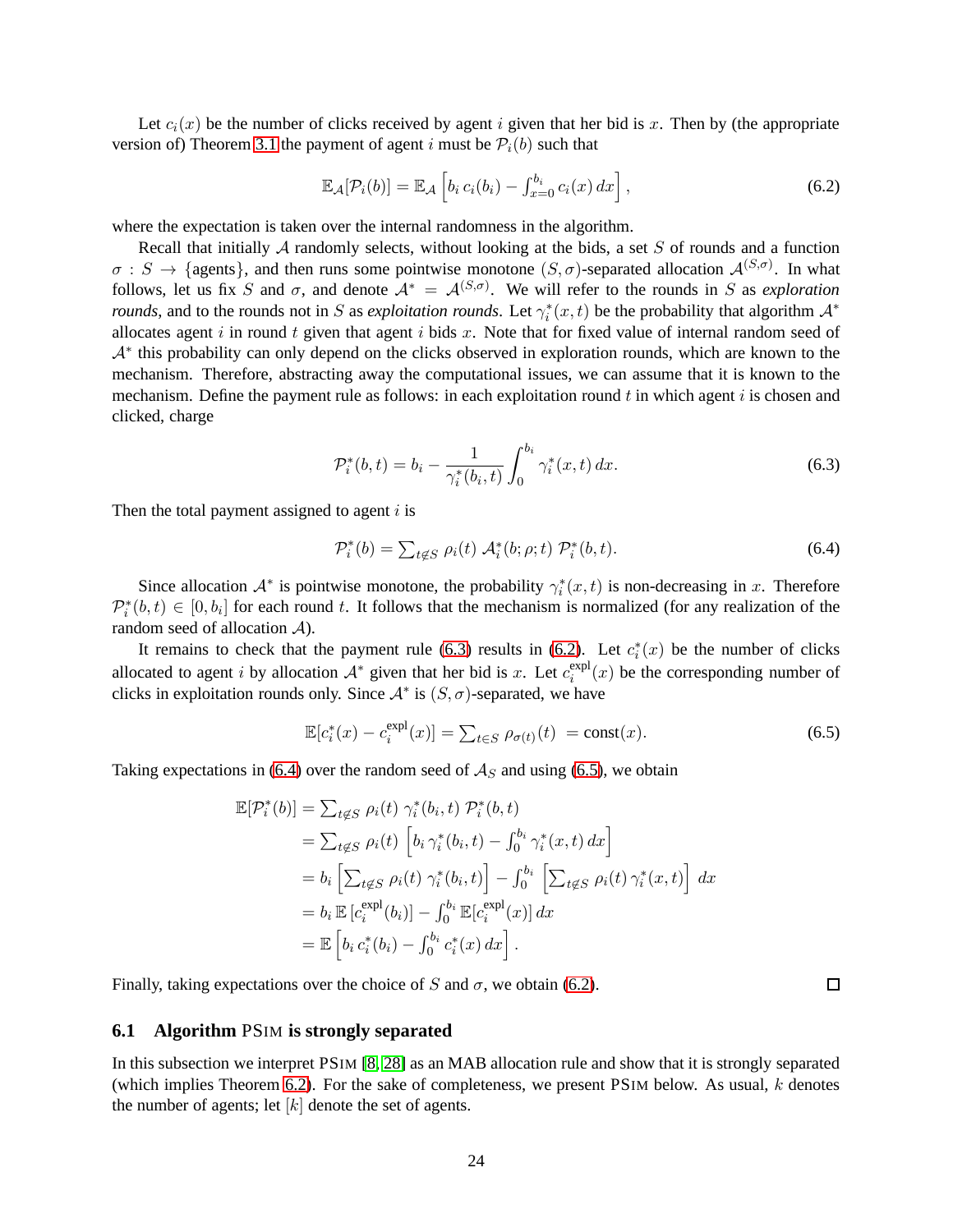**Input:** Time horizon T, bid vector b. Let  $v_{\text{max}} = \max_i b_i$ .

**Output:** For each round  $t \leq T$ , a distribution on [k].

- 1. Divide the time horizon into P phases of  $T/P$  consecutive rounds each.
- 2. From rounds of each phase p, pick without replacement k rounds at random (called the *exploration rounds*) and assign them randomly to k arms. Let S denote the set of all exploration rounds (of all phases). Let  $f : S \to [k]$  be the function which tells which arm is assigned to an exploration round in S. The rounds in  $|T| \setminus S$  are called the exploitation rounds.
- 3. Let  $w_i(0) = 1$  for all  $i \in [k]$ .
- 4. For each phase  $p = 1, 2, \ldots, P$ 
	- (a) For each round  $t$  in phase  $p$ 
		- i. If  $t \in S$  and  $f(t) = i$ , then define the distribution  $\gamma(b; t; S, f)$  such that  $\gamma_i(b; t; S, f) = 1$ . Pick an agent according to this distribution (equivalently, pick agent  $i$ ), observe the click  $\rho_i(t)$ , and update  $w_i(p)$  multiplicatively,

$$
w_i(p) = w_i(p-1) \cdot (1+\epsilon)^{\rho_i(t)b_i/v_{\max}}
$$

.

ii. If  $t \notin S$ , then define the distribution  $\gamma(b; t; S, f)$  such that  $\gamma_i(b; t; S, f) = \frac{w_i(p-1)}{\sum_j w_j(p-1)}$ . Pick an agent according to  $\gamma(b; t; S, f)$ , observe the feedback, and discard the feedback.

**Regret.** If we pick the values  $\epsilon = (k \log k/T)^{1/3}$  and  $P = (\log k)^{1/3} (T/k)^{2/3}$ , then the regret of PSIM is bounded by  $\mathcal{O}((k \log k)^{1/3} T^{2/3} v_{\text{max}})$  against any oblivious adversary (see [\[8,](#page-28-9) [28\]](#page-29-7)).

**Claim 6.3.** PSIM *is strongly-separated.*

*Proof.* It is clear from the structure of PSIM above that it chooses a set S of exploration rounds and a function  $f : S \to [k]$  in the beginning without looking at the bids and then runs an  $(S, f)$ -separated allocation. We need to prove that the  $(S, f)$ -separated allocation is pointwise monotone. For this we need prove that the probability  $\gamma_i(b; t; S, f)$  is monotone in the bid of agent i, where  $\gamma_i(b; t; S, f)$  denotes the probability of picking agent i in round t when bids are b given the choice of S and f. If  $t \in S$ , the  $\gamma_i(b; t; S, f)$  is independent of bids, and hence is monotone in  $b_i$ . Let  $t \notin S$  and  $t$  is a round in phase  $p$ . Let us denote by  $f^{-1}(i, p)$  the (unique) exploration round in phase p assigned to agent i. We then have

$$
\gamma_i(b;t;S,f) = (1+\epsilon)^{\frac{b_i}{v_{\max}}\sum_{q=1}^{p-1}\rho_i(f^{-1}(i,q))} / \sum_j (1+\epsilon)^{\frac{b_j}{v_{\max}}\sum_{q=1}^{p-1}\rho_j(f^{-1}(j,q))}.
$$

We split the denominator into the term for agent  $i$  and all other terms. It is then not hard to see that this is a non-decreasing function of  $b_i$ .  $\Box$ 

## <span id="page-24-0"></span>**7 Truthfulness in expectation over CTRs**

We consider the stochastic MAB mechanism design problem under a more relaxed notion of truthfulness: truthfulness *in expectation*, where for each vector of CTRs the expectation is taken over clicks (and the internal randomness in the mechanism, if the latter is not deterministic).<sup>[20](#page-24-1)</sup> We show that any MAB allocation A∗ that is monotone in expectation, can be converted to an MAB mechanism that is truthful in expectation and normalized in expectation, with minor changes and a very minor increase in regret. As discussed in the Introduction, this result rules out a natural lower-bounding approach.

<span id="page-24-1"></span><sup>20</sup> *Normalized-in-expectation* and *monotone-in-expectation* properties are defined similarly. An allocation rule is *monotone in expectation* if for each agent i and fixed bid profile b<sub>−i</sub>, the corresponding expected click-allocation is a non-decreasing function of bi. A mechanism is *normalized in expectation* if in expectation each agent is charged an amount between 0 and her bid for each click she receives. In both cases, the expectation is taken over the clicks and possibly the allocation's random seed.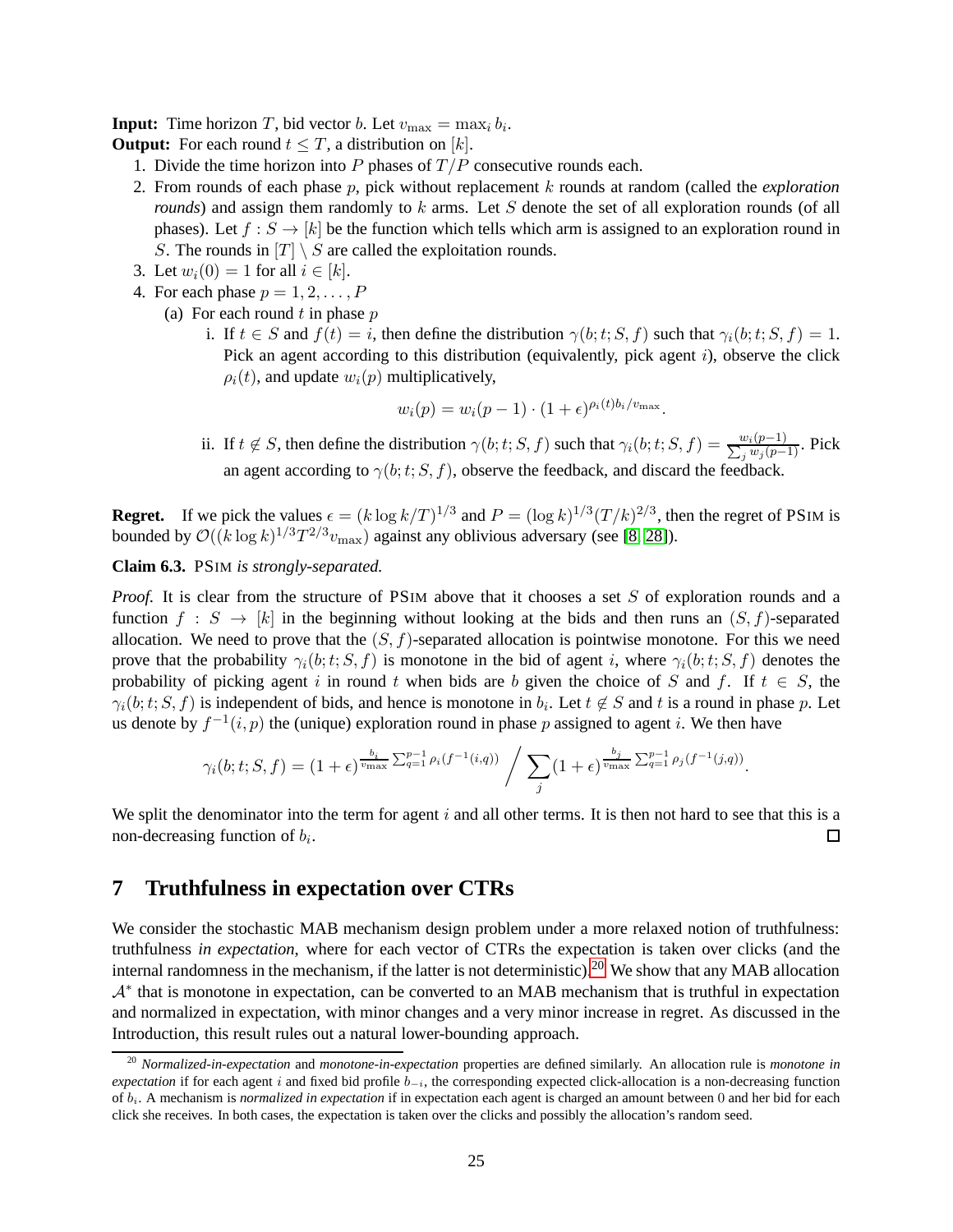*Remark.* The follow-up work [\[9\]](#page-28-0) has established that there exist MAB allocations that are monotone in expectation whose regret matches the optimal upper bounds for MAB *algorithms*. In fact, [\[9\]](#page-28-0) defined a rather natural class of "well-formed MAB algorithms" that, e.g., includes (a version of) algorithm UCB1 [\[6\]](#page-28-4), and proved that any algorithm in this class gives rise to a monotone-in-expectation MAB allocation.

We will show that for any allocation  $A^*$  that is monotone in expectation, any time horizon T, and any parameter  $\gamma \in (0, 1)$  there exists a mechanism  $(\mathcal{A}, \mathcal{P})$  such that the mechanism is truthful in expectation and normalized in expectation, and allocation  $A$  initially makes a random choice between  $A^*$  and some other allocation, choosing  $A^*$  with probability at least  $\gamma$ . We call such allocation A a  $\gamma$ -approximation of  $A^*$ . Clearly, on any problem instance we have  $R_{\mathcal{A}}(T) \leq \gamma R_{\mathcal{A}^*}(T) + (1 - \gamma)T$ . The extra additive factor of  $(1 - \gamma)T$  is not significant if e.g.  $\gamma = 1 - \frac{1}{T}$  $\frac{1}{T}$ . The problem with this mechanism is that it is not ex-post normalized; moreover, in some click realizations payments may be very large in absolute value.

**Theorem 7.1.** *Consider the stochastic MAB mechanism design problem with* k *agents and a fixed time horizon* T. For each  $\gamma \in (0,1)$  and each allocation rule  $\mathcal{A}^*$  that is monotone in expectation, there exists *a mechanism* (A,P) *such that* <sup>A</sup> *is a* <sup>γ</sup>*-approximation of* <sup>A</sup><sup>∗</sup> *, and the mechanism is truthful in expectation and normalized in expectation.*

*Remark.* The key idea is to view the Myerson payments (see Theorem [3.1\)](#page-10-3) as multivariate polynomials over the CTRs, and argue that any such polynomial can be "implemented" by a suitable payment rule. The payment rule  $P$  will be well-defined as a mapping from histories to numbers; we do not make any claims on the efficient computability thereof.

*Proof.* Let  $A_{\text{expl}}$  be the allocation rule where in each round an agent is chosen independently and uniformly at random. Allocation A is defined as follows: use  $A^*$  with probability  $\gamma$ ; otherwise use  $A_{\text{expl}}$ . Fix an instance  $(b, \mu)$  of the stochastic MAB mechanism design problem, where  $b = (b_1, \ldots, b_k)$  and  $\mu =$  $(\mu_1, \ldots, \mu_k)$  are vectors of bids and CTRs, respectively. Let  $C_i = C_i(b_i; b_{-i})$  be the expected number of clicks for agent i under the original allocation  $A^*$ . Then by Myerson [\[38\]](#page-29-5) the expected payment of agent i must be

<span id="page-25-0"></span>
$$
\mathcal{P}_i^{\mathbf{M}} = \gamma \left[ b_i \, C_i(b_i; b_{-i}) - \int_0^{b_i} C_i(x; b_{-i}) \, dx \right]. \tag{7.1}
$$

We treat the expected payment as a multivariate polynomial over  $\mu_1, \ldots, \mu_k$ .

**Claim 7.2.**  $\mathcal{P}_i^M$  is a polynomial of degree  $\leq T$  in variables  $\mu_1, \ldots, \mu_k$ .

*Proof.* Fix the bid profile. Let  $X_t$  be allocation of algorithm  $A^*$ . Let  $poly(T)$  be the set of all polynomials over  $\mu_1$ , ...,  $\mu_k$  of degree at most T. Consider a fixed history  $h = (x_1, y_1; \dots; x_T, y_T)$ , and let  $h^t$  be the corresponding history up to (and including) round  $t$ . Then

$$
\mathbb{P}[h] = \prod_{t=1}^{T} \Pr[X_t = x_t \, | \, h^{t-1}] \, \mu_{x_t}^{y_t} \, (1 - \mu_{x_t})^{1 - y_t} \in \text{poly}(T) \tag{7.2}
$$

$$
C_i(b_i; b_{-i}) = \sum_{h \in \mathcal{H}} \mathbb{P}[h] \neq \text{clicks}_i(h) \in \text{poly}(T). \tag{7.3}
$$

Therefore  $\mathcal{P}_i^{\mathbf{M}} \in \text{poly}(T)$ , since one can take an integral in [\(7.1\)](#page-25-0) separately over the coefficient of each monomial of  $C_i(x; b_{-i})$ .

Fix time horizon T. For a given run of an allocation rule, the *history* is defined as  $h = (x_1, y_1; \dots; x_T, y_T)$ , where  $x_t$  is the allocation in round t, and  $y_t \in \{0, 1\}$  is the corresponding click. Let H be the set of all possible histories.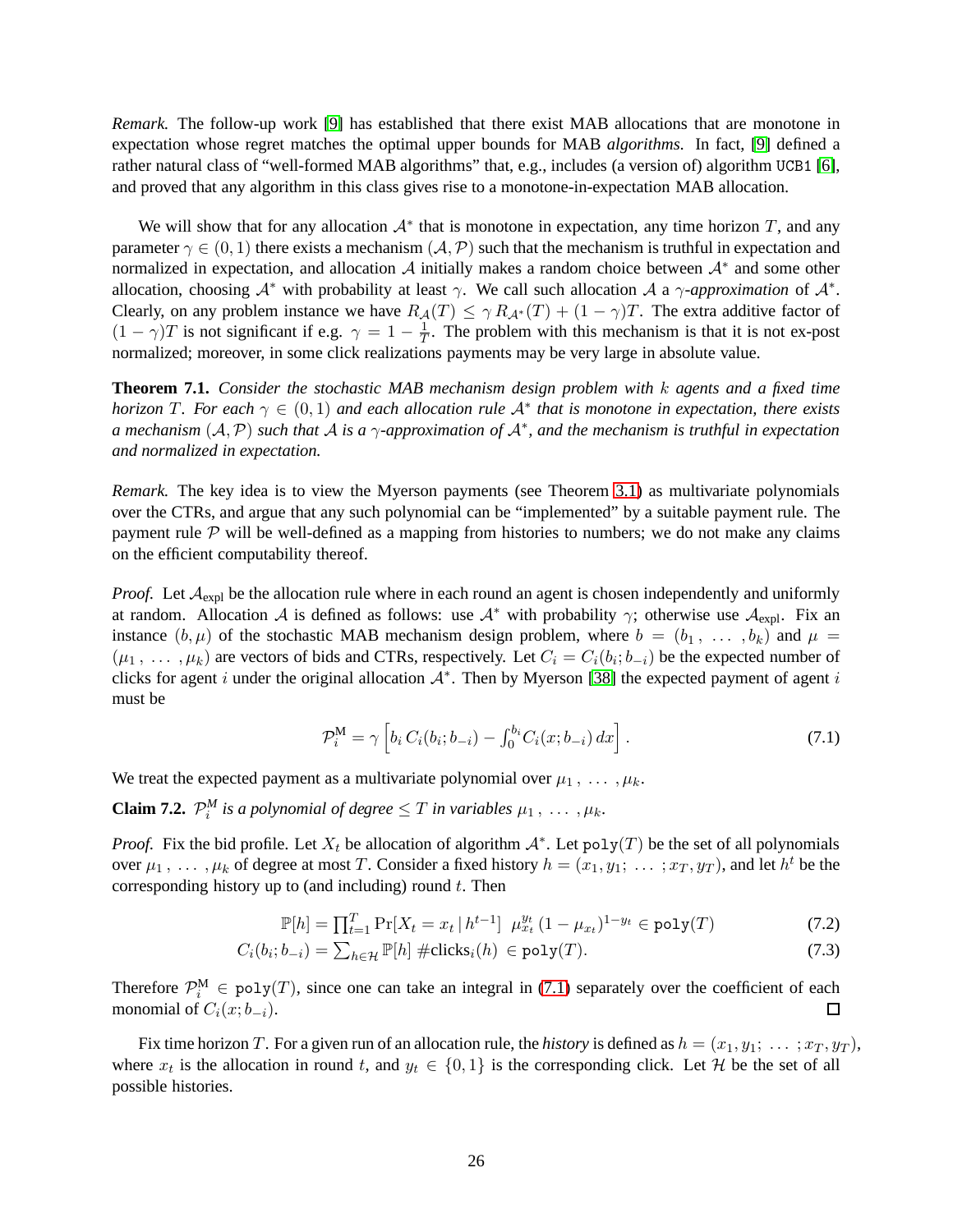Our payment rule P is a deterministic function of history. For each agent i, we define the payment  $P_i$  =  $P_i(h)$  for each history h such that  $E_h[P_i(h)] = P_i^M$  for any choice of CTRs, and hence  $E_h[P_i(h)] \equiv P_i^M$ , where  $\equiv$  denotes an equality between polynomials over  $\mu_1, \ldots, \mu_k$ .

Fix the bid vector and fix agent i. We define the payment  $P_i$  as follows. Charge nothing if allocation  $A^*$  is used. If allocation  $A_{\text{expl}}$  is used, charge *per monomial*. Specifically, let mono(T) be the set of all monomials over  $\mu_1, \ldots, \mu_k$  of degree at most T. For each monomial  $Q \in \text{mono}(T)$  we define a subset of *relevant histories*  $\mathcal{H}_i(Q) \subset \mathcal{H}$ . (We defer the definition till later in the proof.) For a given history  $h \in \mathcal{H}$ we charge a (possibly negative) amount

$$
\mathcal{P}_i(h) = \frac{1}{1-\gamma} \sum_{Q \in \text{mono}(T): h \in \mathcal{H}_i(Q)} k^{\deg(Q)} \mathcal{P}_i^{\mathbf{M}}(Q), \tag{7.4}
$$

where  $deg(Q)$  is the degree of Q, and  $\mathcal{P}_i^{\mathbf{M}}(Q)$  is the coefficient of Q in  $\mathcal{P}_i^{\mathbf{M}}$ . Let  $\mathbb{P}_{expl}$  be the distribution on histories induced by  $A_{\text{expl}}$ . Then the expected payment is

$$
E_h[\mathcal{P}_i(h)] = \sum_{Q \in \text{mono}(T)} k^{\deg(Q)} \, \mathbb{P}_{\text{expl}}[\mathcal{H}_i(Q)] \, \mathcal{P}_i^{\text{M}}(Q).
$$

Therefore in order to guarantee that  $E_h[\mathcal{P}_i(h)] \equiv \mathcal{P}_i^M$  it suffices to choose  $\mathcal{H}_i(Q)$  for each  $Q$  so that

<span id="page-26-1"></span>
$$
k^{\deg(Q)}\,\mathbb{P}_{\expl}[\mathcal{H}_i(Q)] \equiv Q.\tag{7.5}
$$

Consider a monomial  $Q = \mu_1^{\alpha_1} \dots \mu_k^{\alpha_k}$ . Let  $\mathcal{H}_i(Q)$  consist of all histories such that first agent 1 is selected  $\alpha_1$  times in a row, and clicked every time, then agent 2 is selected  $\alpha_2$  times in a row, and clicked every time, and so on till agent k. In the remaining  $T - \deg(Q)$  rounds, any agent can be chosen, and any outcome (click or no click) can be received. It is clear that (7.5) holds. (click or no click) can be received. It is clear that [\(7.5\)](#page-26-1) holds.

## <span id="page-26-0"></span>**8 Open questions**

Despite the exciting developments in the follow-up work [\[9,](#page-28-0) [56,](#page-30-0) [22,](#page-28-1) [48\]](#page-30-1) (discussed in Section [1.3\)](#page-8-0), MAB mechanisms are not well-understood. Below is a snapshot of the open questions, current as of this writing.

#### **Impossibility results for deterministic MAB mechanisms.**

- 1. For deterministic MAB mechanisms with  $k > 2$  agents, is it possible to obtain lower bounds on regret for weakly separated MAB allocation rules, without assuming IIA?
- 2. We conjecture that the "informational obstacle" insufficient observable information to compute payments – can be meaningfully extended to a very general class of mechanisms in which an allocation rule interacts with the environment. As mentioned in Section [1.3,](#page-8-0) the follow-up work [\[56,](#page-30-0) [48\]](#page-30-1) suggested settings other than MAB mechanisms in which this obstacle arises. To conclude that the "informational obstacle" is prominent in a given setting, one needs to prove that unrestricted payment computation makes truthful mechanisms strictly more powerful.
- 3. Surprisingly, we still do not understand the limitations of deterministic truthful-in-expectation mechanisms. While, according to [\[9\]](#page-28-0), there exist regret-optimal MAB allocation rules that are deterministic and monotone-in-expectation (e.g., the allocation rule based on UCB1), it is not clear whether any such allocation rule can be extended to a *deterministic* truthful-in-expectation MAB mechanism.
- 4. It would be interesting to analyze a slightly more permissive model in which an MAB mechanism can decide to "skip" a round without displaying an ad. In particular, in such model we could trivially extend the lower bounds on regret from the special case of  $k = 2$  agents to  $k > 2$  agents. However, our negative results for two agents do not immediately extend to this new model, and moreover the structural results for  $k > 2$  agents do not immediately follow either.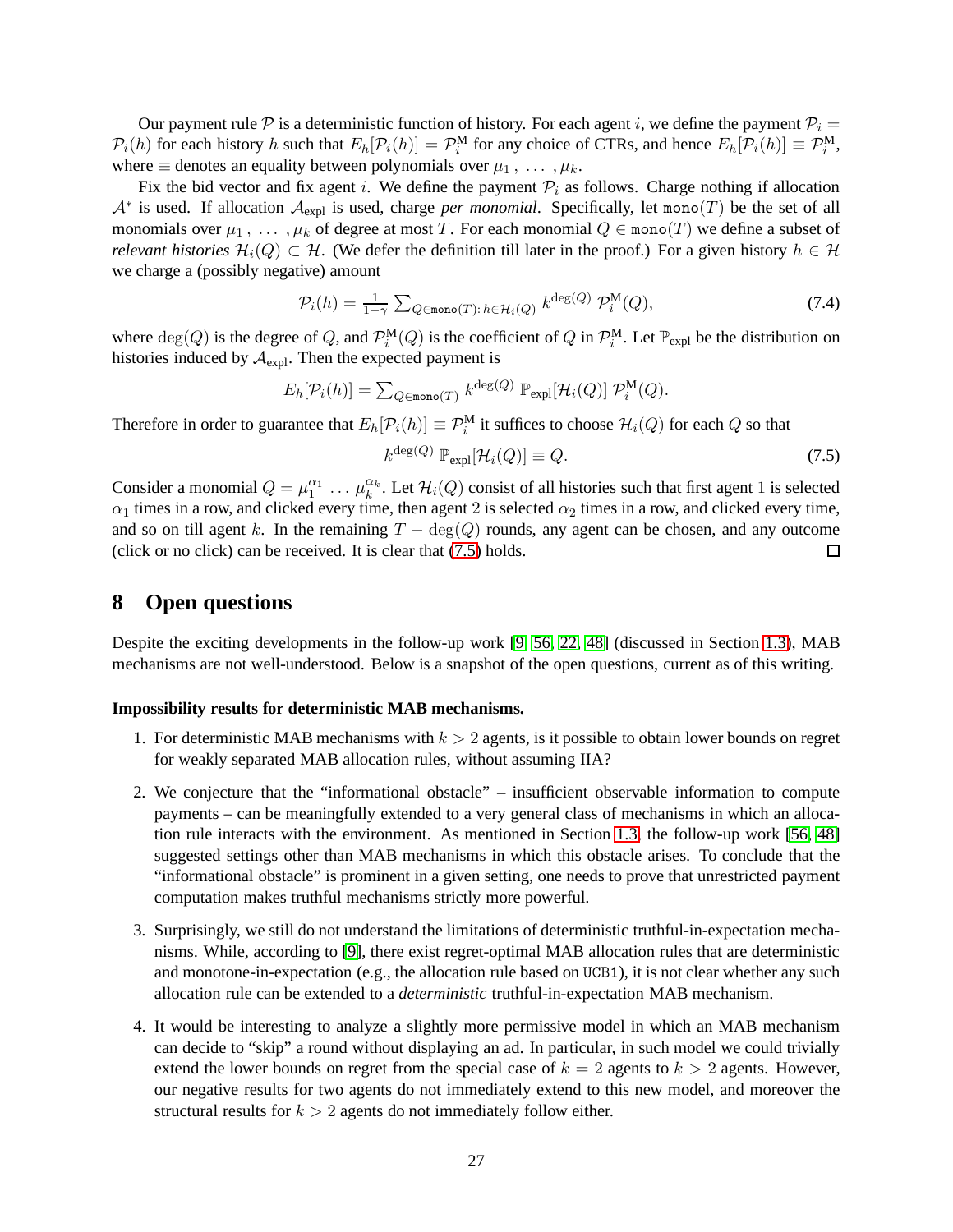### **Randomized MAB mechanisms.**

1. Recall that the "BKS reduction" from Babaioff, Kleinberg and Slivkins [\[9\]](#page-28-0) exhibits a tradeoff between variance in payments and loss in performance. Since the variance in payments can be very high, optimizing this tradeoff is crucial.

This question is *not* resolved by the worst-case optimality result in Wilkens and Sivan [\[56\]](#page-30-0). While no other reduction can achieve a better tradeoff for all monotone MAB allocation rules simultaneously, the result in [\[56\]](#page-30-0) does not rule out a reduction with better tradeoff for *some* monotone MAB allocation rules, and therefore it does not rule out an MAB mechanism with better tradeoff. Furthermore, it is possible that an MAB mechanism with optimal tradeoff cannot be represented as a reduction from a regret-optimal allocation rule, in which case results about reductions simply do not apply.

- 2. Consider weakly truthful MAB mechanisms in the setting with adversarially chosen clicks.<sup>[21](#page-27-1)</sup> The weakly truthful MAB mechanism in the present paper achieves regret  $\tilde{O}(k^{1/3}T^{2/3})$ , whereas the best known MAB algorithms achieve regret  $O(\sqrt{kT})$  [\[7,](#page-28-5) [5\]](#page-28-17). It is not clear what should be the tight regret bound. In particular, neither our reduction in Section [6](#page-22-0) nor the BKS reduction from [\[9\]](#page-28-0) immediately apply to the algorithms in [\[7,](#page-28-5) [5\]](#page-28-17).
- 3. More generally, as discussed in Section [1.2,](#page-7-1) pay-per-click ad auctions motivate many other versions of the MAB mechanism design problem, corresponding to the various MAB settings studied in the literature. For every such version one could compare the performance of weakly truthful MAB mechanisms with that of the best MAB algorithms. The positive direction here reduces (using the BKS reduction) to designing weakly monotone MAB allocations. This type of question is a new angle in the MAB literature, see [\[50\]](#page-30-10) for a self-contained account.

**Multi-slot MAB mechanisms:** pay-per-click auctions with multiple ad slots and unknown CTRs.

- 1. Intuitively it seems that the negative results from this paper should extend to the setting with two or more ad slots. However, the precise characterization results and regret bounds remain elusive. Also, such results would probably depend on the specific multi-slot model, i.e. on on how clicks in different slots are correlated, and how CTRs of the same ad in different slots are related to one another.
- 2. Recall that Gatti, Lazaric and Trovo [\[22\]](#page-28-1) provide truthful multi-slot MAB mechanisms based on the simple MAB mechanism presented in this paper and (independently) in Devanur and Kakade [\[17\]](#page-28-15). It remains to be seen if one can obtain weakly truthful mechanisms with better regret, e.g. using a more efficient multi-slot MAB algorithm with an extension of the BKS reduction. Note that even the algorithmic (i.e., non-strategic) version of multi-slot MAB is not fully understood.

# **Acknowledgements**

We thank Jason Hartline, Robert Kleinberg and Ilya Segal for helpful discussions.

# <span id="page-27-0"></span>**References**

[1] Gagan Aggarwal, Ashish Goel, and Rajeev Motwani. Truthful auctions for pricing search keywords. In *ACM Conf. on Electronic Commerce (EC)*, pages 1–7, 2006.

<span id="page-27-1"></span> $21$ Recall that an MAB mechanism is weakly truthful if for each click realization, it is truthful in expectation over its random seed. Weakly monotone MAB allocation rules are defined similarly.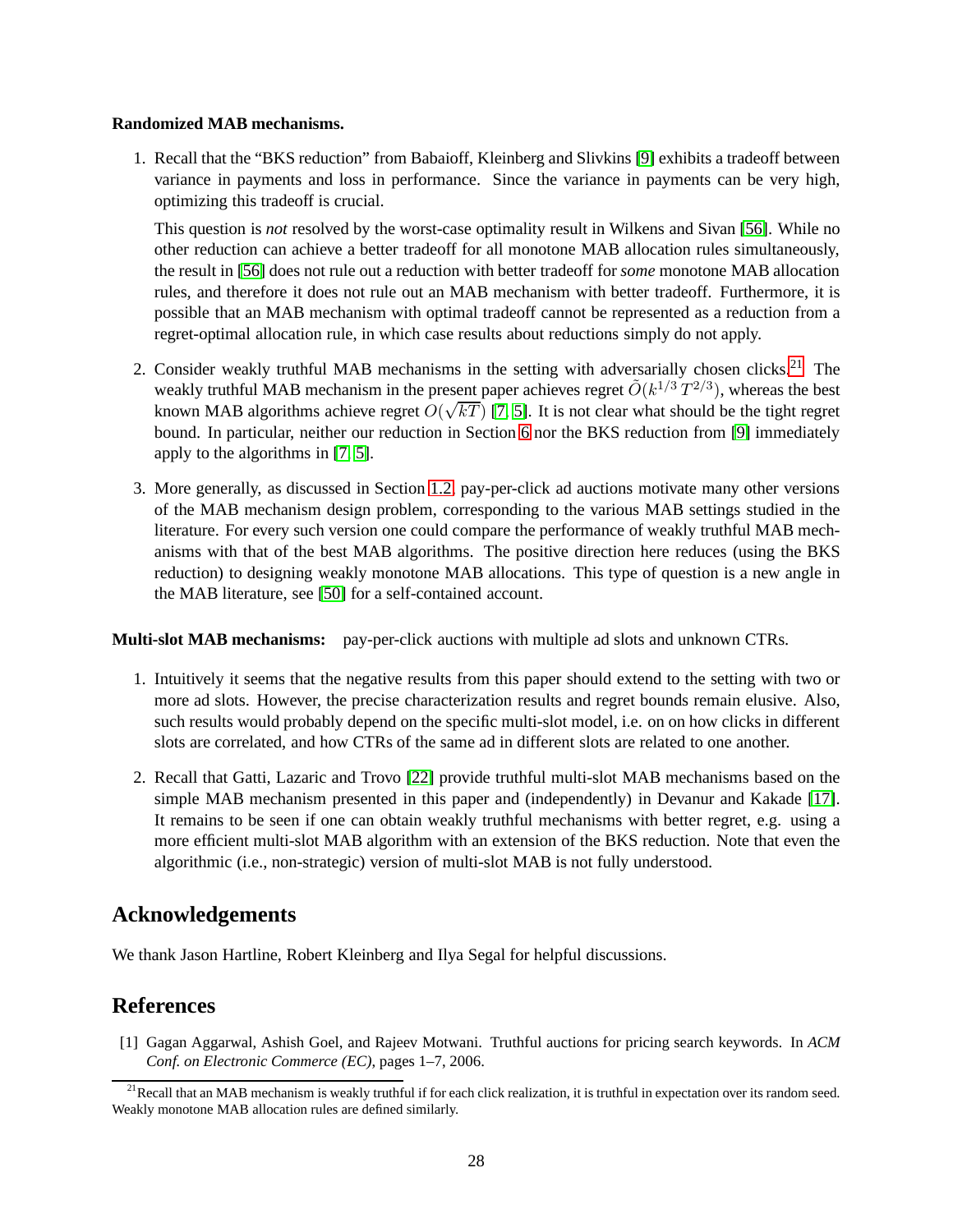- <span id="page-28-7"></span><span id="page-28-3"></span>[2] Gagan Aggarwal and S. Muthukrishnan. Tutorial on theory of sponsored search auctions. In *IEEE Symp. on Foundations of Computer Science (FOCS)*, 2008.
- <span id="page-28-12"></span>[3] Aaron Archer and Éva Tardos. Truthful mechanisms for one-parameter agents. In *IEEE Symp. on Foundations of Computer Science (FOCS)*, pages 482–491, 2001.
- <span id="page-28-17"></span>[4] Susan Athey and Ilya Segal. An efficient dynamic mechanism. Available from [http://www.stanford.edu/˜isegal/agv.pdf](http://www.stanford.edu/~isegal/agv.pdf), March 2007.
- [5] J.Y. Audibert and S. Bubeck. Regret Bounds and Minimax Policies under Partial Monitoring. *J. of Machine Learning Research (JMLR)*, 11:2785–2836, 2010. A preliminary version has been published in *COLT 2009*.
- <span id="page-28-4"></span>[6] Peter Auer, Nicolò Cesa-Bianchi, and Paul Fischer. Finite-time analysis of the multiarmed bandit problem. *Machine Learning*, 47(2-3):235–256, 2002. Preliminary version in *15th ICML*, 1998.
- <span id="page-28-5"></span>[7] Peter Auer, Nicolò Cesa-Bianchi, Yoav Freund, and Robert E. Schapire. The nonstochastic multiarmed bandit problem. *SIAM J. Comput.*, 32(1):48–77, 2002. Preliminary version in *36th IEEE FOCS*, 1995.
- <span id="page-28-9"></span><span id="page-28-0"></span>[8] Baruch Awerbuch and Robert Kleinberg. Online linear optimization and adaptive routing. *J. of Computer and System Sciences*, 74(1):97–114, February 2008. Preliminary version in *36th ACM STOC*, 2004.
- [9] Moshe Babaioff, Robert Kleinberg, and Aleksandrs Slivkins. Truthful mechanisms with implicit payment computation. In *11th ACM Conf. on Electronic Commerce (EC)*, pages 43–52, 2010. Best Paper Award.
- <span id="page-28-14"></span>[10] Maria-Florina Balcan, Avrim Blum, Jason D. Hartline, and Yishay Mansour. Reducing mechanism design to algorithm design via machine learning. *J. of Computer and System Sciences*, 74(8):1245–1270, 2008. Preliminary version in *IEEE FOCS 2005*.
- <span id="page-28-18"></span>[11] Michael Ben-Or and Avinatan Hassidim. The Bayesian Learner is Optimal for Noisy Binary Search (and Pretty Good for Quantum as Well). In *IEEE Symp. on Foundations of Computer Science (FOCS)*, 2008.
- <span id="page-28-16"></span>[12] Dirk Bergemann and Juuso Välimäki. Bandit Problems. In Steven Durlauf and Larry Blume, editors, *The New Palgrave Dictionary of Economics, 2nd ed.* Macmillan Press, 2006.
- <span id="page-28-11"></span><span id="page-28-8"></span>[13] Dirk Bergemann and Juuso Välimäki. Efficient dynamic auctions. Available from <cowles.econ.yale.edu/P/cd/d15b/d1584.pdf>, October 2006.
- <span id="page-28-21"></span>[14] Nicol`o Cesa-Bianchi and G´abor Lugosi. *Prediction, learning, and games*. Cambridge Univ. Press, 2006.
- <span id="page-28-6"></span>[15] Thomas M. Cover and Joy A. Thomas. *Elements of Information Theory*. John Wiley & Sons, New York, 1991.
- [16] Varsha Dani and Thomas P. Hayes. Robbing the bandit: less regret in online geometric optimization against an adaptive adversary. In *17th ACM-SIAM Symp. on Discrete Algorithms (SODA)*, pages 937–943, 2006.
- <span id="page-28-15"></span>[17] Nikhil Devanur and Sham M. Kakade. The price of truthfulness for pay-per-click auctions. In *10th ACM Conf. on Electronic Commerce (EC)*, pages 99–106, 2009.
- <span id="page-28-10"></span>[18] Shahar Dobzinski and Mukund Sundararajan. On characterizations of truthful mechanisms for combinatorial auctions and scheduling. In *ACM Conf. on Electronic Commerce (EC)*, pages 38–47, 2008.
- <span id="page-28-2"></span>[19] Benjamin Edelman, Michael Ostrovsky, and Michael Schwarz. Internet advertising and the generalized secondprice auction: Selling billions of dollars worth of keywords. *American Economic Review*, 97(1):242–259, March 2007.
- <span id="page-28-20"></span>[20] Abraham Flaxman, Adam Kalai, and H. Brendan McMahan. Online Convex Optimization in the Bandit Setting: Gradient Descent without a Gradient. In *16th ACM-SIAM Symp. on Discrete Algorithms (SODA)*, pages 385–394, 2005.
- <span id="page-28-13"></span><span id="page-28-1"></span>[21] P.R. Freeman. The secretary problem and its extensions: a review. *Intl. Statistics Review*, 51(2):189–206, 1983.
- [22] Nicola Gatti, Alessandro Lazaric, and Francesco Trovo. A Truthful Learning Mechanism for Contextual Multi-Slot Sponsored Search Auctions with Externalities. In *13th ACM Conf. on Electronic Commerce (EC)*, 2012.
- <span id="page-28-19"></span>[23] Elad Hazan and Satyen Kale. Better algorithms for benign bandits. In *20th ACM-SIAM Symp. on Discrete Algorithms (SODA)*, pages 38–47, 2009.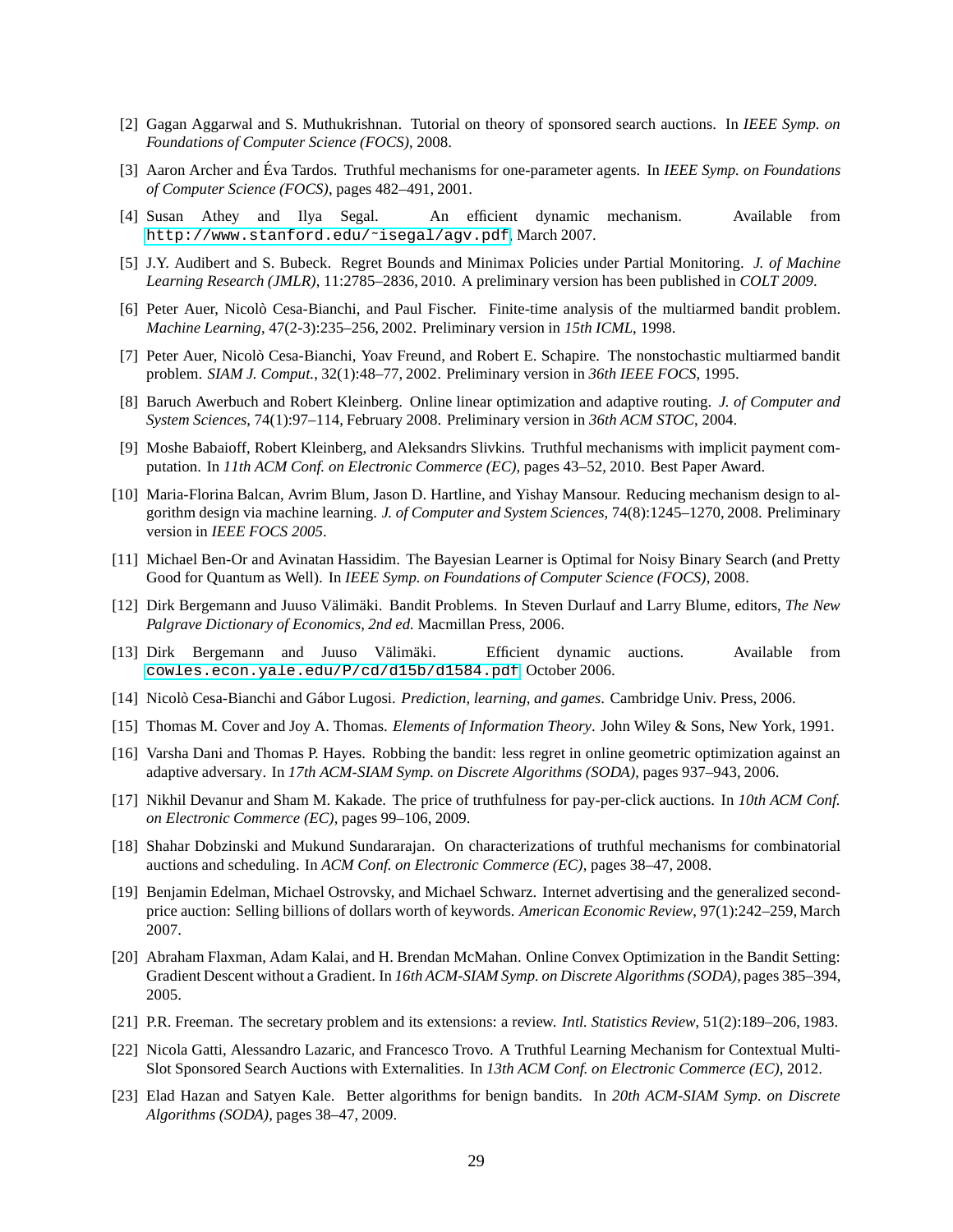- <span id="page-29-15"></span><span id="page-29-4"></span>[24] Nicole Immorlica, Kamal Jain, Mohammad Mahdian, and Kunal Talwar. Click fraud resistant methods for learning click-through rates. In *Workshop on Internet & Network Economics (WINE)*, pages 34–45, 2005.
- <span id="page-29-17"></span>[25] Sham M. Kakade, Ilan Lobel, and Hamid Nazerzadeh. Optimal Dynamic Mechanism Design and the Virtual Pivot Mechanism. SSRN Report, SSRN ID 1782211, 2011.
- <span id="page-29-22"></span>[26] Richard Karp and Robert Kleinberg. Noisy binary search and its applications. In *18th ACM-SIAM Symp. on Discrete Algorithms (SODA)*, pages 881–890, 2007.
- <span id="page-29-7"></span>[27] Robert Kleinberg. *Online Decision Problems with Large Strategy Sets*. PhD thesis, MIT, 2005.
- <span id="page-29-16"></span>[28] Robert Kleinberg. Lecture notes: *CS683: Learning, Games, and Electronic Markets* (week 8), Spring 2007. Available at http://www.cs.cornell.edu/courses/cs683/2007sp/lecnotes/week8.pdf.
- <span id="page-29-18"></span>[29] Robert Kleinberg. Lecture notes: *CS683: Learning, Games, and Electronic Markets* (week 9), Spring 2007. Available at http://www.cs.cornell.edu/courses/cs683/2007sp/lecnotes/week9.pdf.
- <span id="page-29-2"></span>[30] Robert Kleinberg, Aleksandrs Slivkins, and Eli Upfal. Multi-Armed Bandits in Metric Spaces. In *40th ACM Symp. on Theory of Computing (STOC)*, pages 681–690, 2008.
- [31] Sebastien Lahaie, David M. Pennock, Amin Saberi, and Rakesh V. Vohra. *In N. Nisan, T. Roughgarden, E. Tardos, and V. Vazirani (eds.) Chapter 28, Sponsored search auctions*. Cambridge University Press., 2007.
- <span id="page-29-20"></span><span id="page-29-6"></span>[32] Tze Leung Lai and Herbert Robbins. Asymptotically efficient Adaptive Allocation Rules. *Advances in Applied Mathematics*, 6:4–22, 1985.
- <span id="page-29-9"></span>[33] John Langford and Tong Zhang. The Epoch-Greedy Algorithm for Contextual Multi-armed Bandits. In *21st Advances in Neural Information Processing Systems (NIPS)*, 2007.
- [34] Ron Lavi, Ahuva Mu'alem, and Noam Nisan. Towards a characterization of truthful combinatorial auctions. In *IEEE Symp. on Foundations of Computer Science (FOCS)*, page 574, 2003.
- <span id="page-29-8"></span>[35] Ron Lavi and Noam Nisan. Online ascending auctions for gradually expiring items. In *16th ACM-SIAM Symp. on Discrete Algorithms (SODA)*, pages 1146–1155, 2005.
- <span id="page-29-3"></span>[36] Aranyak Mehta, Amin Saberi, Umesh Vazirani, and Vijay Vazirani. Adwords and generalized online matching. *J. ACM*, 54(5):22, 2007.
- <span id="page-29-12"></span>[37] Reshef Meir, Ariel D. Procaccia, and Jeffrey S. Rosenschein. Algorithms for Strategyproof Classification. *Artificial Intelligence*, 186:123–156, 2012.
- <span id="page-29-13"></span><span id="page-29-5"></span>[38] Roger B. Myerson. Optimal Auction Design. *Mathematics of Operations Research*, 6:58–73, 1981.
- [39] Hamid Nazerzadeh, Amin Saberi, and Rakesh Vohra. Dynamic cost-per-action mechanisms and applications to online advertising. In *17th Intl. World Wide Web Conf. (WWW)*, 2008.
- <span id="page-29-1"></span><span id="page-29-0"></span>[40] N. Nisan and A. Ronen. Algorithmic Mechanism Design. *Games and Economic Behavior*, 35(1-2):166–196, 2001.
- [41] N. Nisan, T. Roughgarden, E. Tardos, and V. Vazirani (eds.). *Algorithmic Game Theory*. Cambridge University Press., 2007.
- <span id="page-29-19"></span>[42] Sandeep Pandey, Deepayan Chakrabarti, and Deepak Agarwal. Multi-armed Bandit Problems with Dependent Arms. In *24th Intl. Conf. on Machine Learning (ICML)*, 2007.
- <span id="page-29-10"></span>[43] Christos Papadimitriou, Michael Schapira, and Yaron Singer. On the hardness of being truthful. In *IEEE Symp. on Foundations of Computer Science (FOCS)*, 2008.
- <span id="page-29-14"></span>[44] Alessandro Pavan, Ilya Segal, and Juuso Toikka. Dynamic Mechanism Design: Revenue Equivalence, Profit Maximization, and Information Disclosure. Working paper, 2011.
- <span id="page-29-21"></span>[45] Filip Radlinski, Robert Kleinberg, and Thorsten Joachims. Learning diverse rankings with multi-armed bandits. In *25th Intl. Conf. on Machine Learning (ICML)*, pages 784–791, 2008.
- <span id="page-29-11"></span>[46] Michael Rothschild. A two-armed bandit theory of market pricing. *Journal of Economic Theory*, 9:185–202, 1974.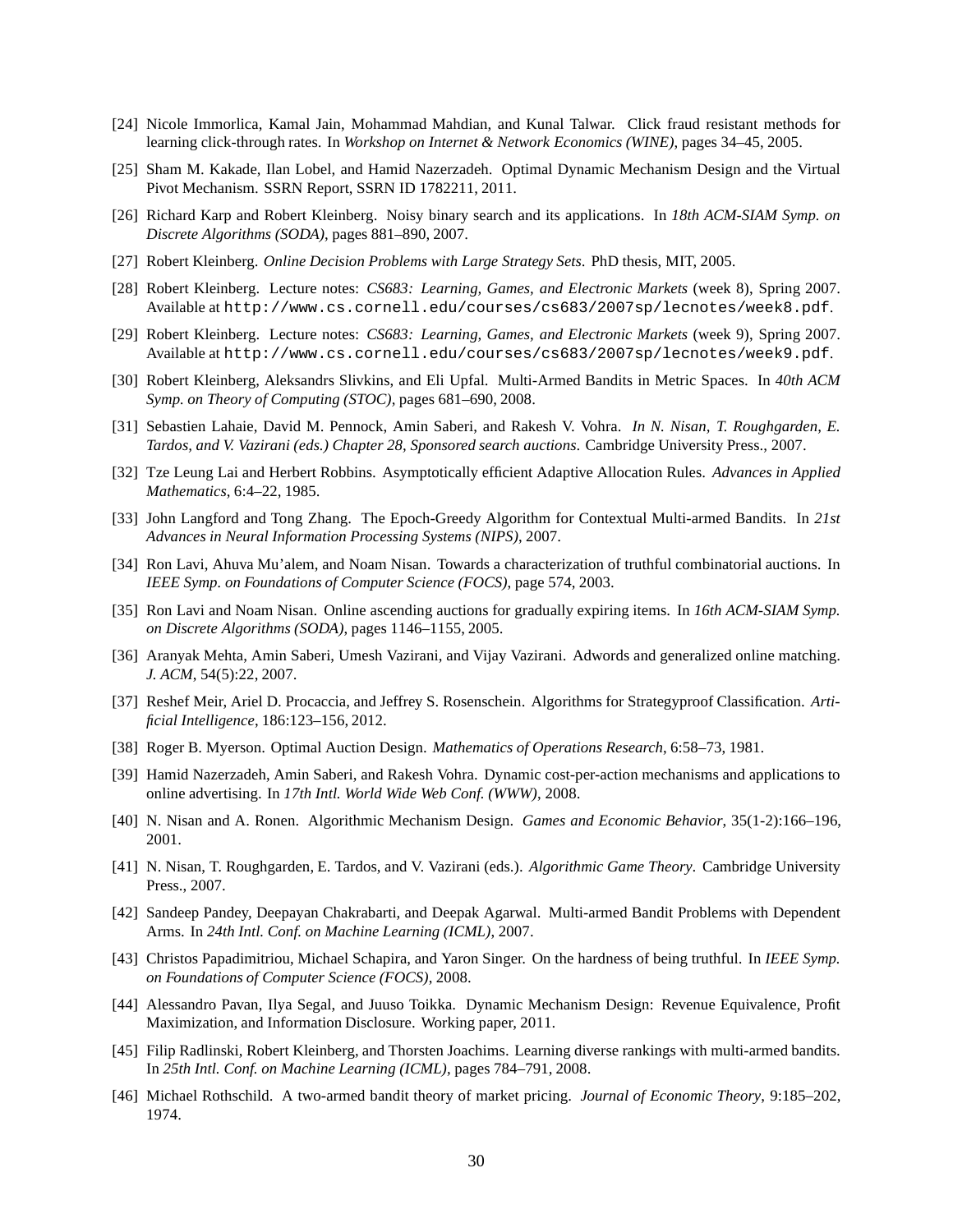- <span id="page-30-2"></span><span id="page-30-1"></span>[47] Tim Roughgarden. An algorithmic game theory primer. IFIP International Conference on Theoretical Computer Science (TCS). An invited survey., 2008.
- <span id="page-30-7"></span>[48] Victor Shnayder, Jeremy Hoon, David Parkes, and Vikas Kawadia. Truthful Prioritization Schemes for Spectrum Sharing. In *7th Workshop on the Economics of Networks, Systems and Computation (NetEcon)*, 2012.
- <span id="page-30-10"></span>[49] Aleksandrs Slivkins. Contextual Bandits with Similarity Information. In *24th Conf. on Learning Theory (COLT)*, 2011.
- <span id="page-30-5"></span>[50] Aleksandrs Slivkins. Monotone multi-armed bandit allocations. Open Problem Session at *COLT 2011* (Conf. on Learning Theory), 2011.
- <span id="page-30-6"></span>[51] Aleksandrs Slivkins and Eli Upfal. Adapting to a Changing Environment: the Brownian Restless Bandits. In *21st Conf. on Learning Theory (COLT)*, pages 343–354, 2008.
- [52] Niranjan Srinivas, Andreas Krause, Sham Kakade, and Matthias Seeger. Gaussian Process Optimization in the Bandit Setting: No Regret and Experimental Design. In *27th Intl. Conf. on Machine Learning (ICML)*, pages 1015–1022, 2010.
- <span id="page-30-8"></span><span id="page-30-4"></span>[53] Matthew Streeter and Daniel Golovin. An online algorithm for maximizing submodular functions. In *Advances in Neural Information Processing Systems (NIPS)*, pages 1577–1584, 2008.
- [54] William R. Thompson. On the likelihood that one unknown probability exceeds another in view of the evidence of two samples. *Biometrika*, 25(3-4):285294, 1933.
- <span id="page-30-3"></span><span id="page-30-0"></span>[55] Hal R. Varian. Position auctions. *International Journal of Industrial Organization*, 25(6):1163–1178, December 2007.
- <span id="page-30-9"></span>[56] Chris Wilkens and Balasubramanian Sivan. Single-call mechanisms. In *13th ACM Conf. on Electronic Commerce (EC)*, 2012.

## **Appendix A: Proof of Lemma [3.9](#page-15-0)**

In this section we present the full proof of Lemma [3.9.](#page-15-0) Recall that the "only if" direction is a consequence of Observation [3.5.](#page-12-3) We focus on the "if" direction.

For bid profile b, click realization  $\rho$ , agent l and round t, the tuple  $(b; \rho; l; t)$  is called an *influence-tuple* if round t is  $(b, \rho)$ -influential with influencing agent l. Suppose allocation A is weakly separated but not exploration-separated. Then there is a *counterexample*: an influence-tuple  $(b; \rho; l; t)$  such that round t is not bid-independent w.r.t. click realization  $\rho$ . We prove that such counterexample can occur only if  $b_l \in S_l(b_{-l}),$ for some finite set  $S_l(b_{-l}) \subset \mathbb{R}$  that depends only on  $b_{-l}$ .

<span id="page-30-11"></span>**Proposition A.1.** *Let* A *be as in Lemma [3.9.](#page-15-0) Assume* A *is weakly separated. Then for each agent* l *and each bid profile*  $b_{-l}$  there exists a finite set  $S_l(b_{-l}) \subset \mathbb{R}$  with the following property: for each counterexample  $(b_l, b_{-l}; \rho; l; t)$  *it is the case that*  $b_l \in S_l(b_{-l})$ *.* 

Once this proposition is proved, we obtain a contradiction with the non-degeneracy of  $A$ . Indeed, suppose  $(b; \rho; l; t)$  is a counterexample. Then  $(b; \rho; l; t)$  is an influence-tuple. Since A is non-degenerate, there exists a non-degenerate interval I such that for each  $x \in I$  it holds that  $(x, b_{-l}; \rho; l; t)$  is an influence-tuple, and therefore a counterexample. Thus the set  $S_l(b_{-l})$  in Proposition [A.1](#page-30-11) cannot be finite, contradiction.

In the rest of this section we prove Proposition [A.1.](#page-30-11) Fix a counterexample  $(b; \rho; l; t)$ ; let  $t' > t$  be the influenced round. In particular,  $A(b; \rho; t) = l$  (see  $\boxed{1}$  in Figure [1](#page-16-0) on page [17;](#page-16-0) all boxed numbers will refer to this figure). Then by the assumption there exist bids b' such that  $A(b'; \rho; t) = i' \neq l$ . We claim that this implies that there exists a bid  $b_{i'}^{+}$  $j_i^+ > b_{i'}$  such that  $\mathcal{A}(b_{i'}^+)$  $i<sub>i</sub><sup>+</sup>, b<sub>-i'</sub>; \rho; t) = i'$  (see  $\boxed{2}$ ). This is proven in Lemma [A.3](#page-31-0) below, and in order to prove it we first present the following lemma, which essentially states that if the mechanism makes a choice between i and j of who to be show, then it can only depend on the ratio of their bids  $\text{bid}_i/\text{bid}_i$ , and not on the bids of other agents.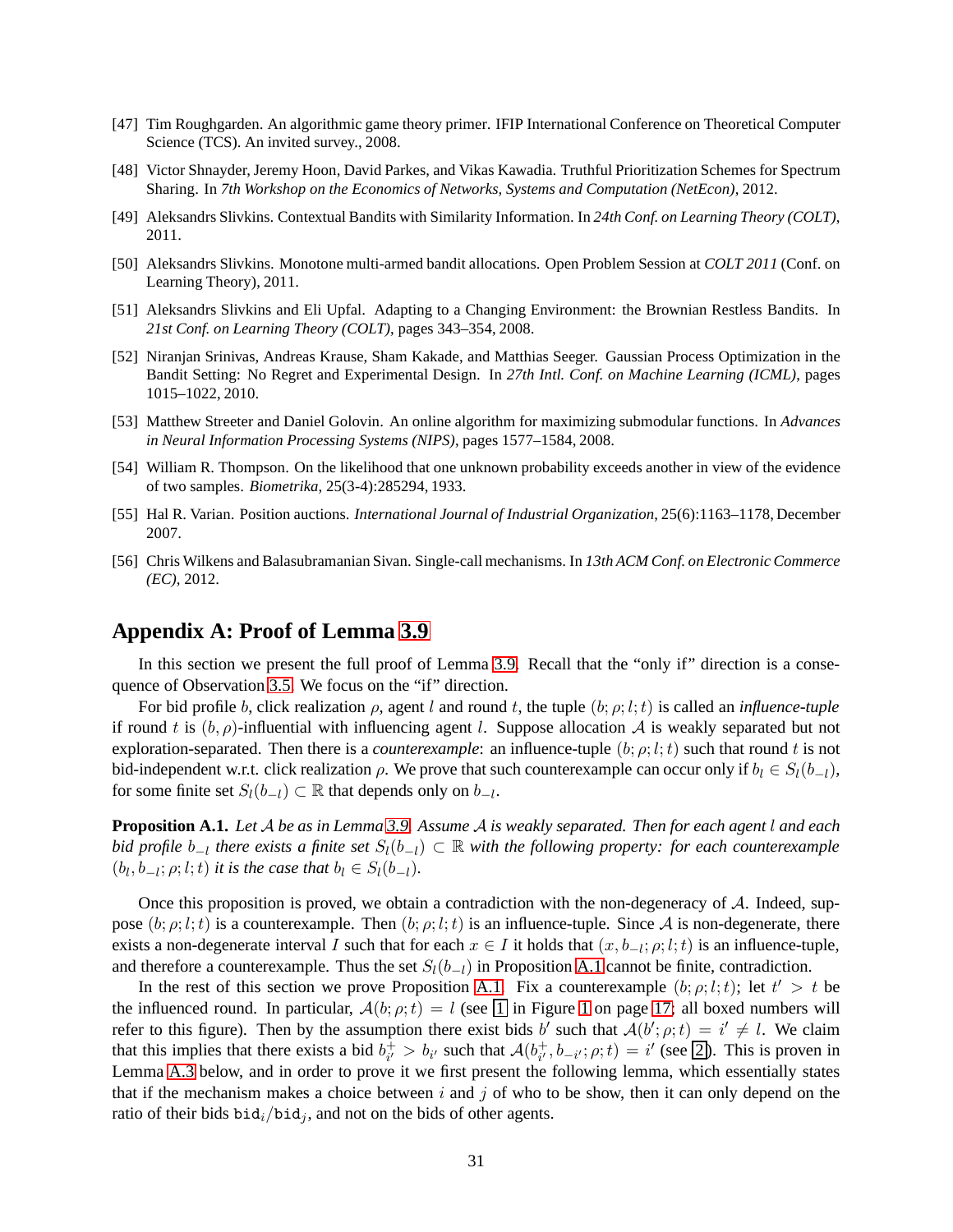<span id="page-31-1"></span>**Lemma A.2.** *Let* A *be an MAB (deterministic) allocation rule that is pointwise-monotone, scalefree, and satisfies IIA. Let there be two bid profiles*  $\alpha$  *and*  $\beta$  *such that*  $\mathcal{A}(\alpha;\rho;t) \in \{i,j\}$ ,  $\mathcal{A}(\beta;\rho;t) \in \{i,j\}$ , and  $\alpha_i/\alpha_j = \beta_i/\beta_j$ *. Then it must be the case that*  $\mathcal{A}(\alpha; \rho; t) = \mathcal{A}(\beta; \rho; t)$ *.* 

*Proof.* As A is scalefree we assume that  $\alpha_i = \beta_i$  and  $\alpha_j = \beta_j$  by scaling bids in  $\beta$  by a factor of  $\alpha_i/\beta_i$  (or a factor of  $\alpha_j/\beta_j$ ), without changing the allocation.

Assume for the sake of a contradiction that  $A(\beta; \rho; t) \neq A(\alpha; \rho; t)$ . Let us number the agents as follows. Agents i and j are numbered 1 and 2, respectively. The rest of the agents are arbitrarily numbered 3 to  $k$ . Consider the following sequence of bid vectors.  $\alpha(1) = \alpha(2) = \alpha$  and  $\alpha(m) = (\beta_m, \alpha(m-1)_{-m})$  for  $m \in \{3, \ldots, k\}.$  As  $\alpha(1) = \alpha$  and  $\alpha(k) = \beta$ ,  $\mathcal{A}(\alpha(1); \rho; t) = \mathcal{A}(\alpha; \rho; t)$  and  $\mathcal{A}(\alpha(k); \rho; t) = \mathcal{A}(\beta; \rho; t).$ Since  $A(\alpha(k); \rho; t) = A(\beta; \rho; t) \neq A(\alpha; \rho; t) = A(\alpha(1); \rho; t)$  there exists  $m \in \{3, ..., k\}$  such that  $\mathcal{A}(\alpha(m-1); \rho; t) = \mathcal{A}(\alpha; \rho; t) \in \{i, j\}$  while  $\mathcal{A}(\alpha(m); \rho; t) \neq \mathcal{A}(\alpha(m-1); \rho; t)$ . As  $m \neq i$  and  $m \neq j$ , IIA implies that  $\mathcal{A}(\alpha(m); \rho; t) = m$  and given that, IIA also implies that  $\mathcal{A}(\alpha(k); \rho; t) \in \{m, m+1, \dots k\}$ (note that i, j are not in this set). But as  $\mathcal{A}(\alpha(k); \rho; t) = \mathcal{A}(\beta; \rho; t) \in \{i, j\}$  this yields a contradiction.

<span id="page-31-0"></span>**Lemma A.3.** *Let* A *be an MAB (deterministic) allocation rule that is pointwise-monotone, scalefree, and satisfies IIA. Let there be two bid profiles*  $\alpha$  *and*  $\beta$  *such that*  $\mathcal{A}(\alpha;\rho;t) = i$  *and*  $\mathcal{A}(\beta;\rho;t) = j \neq i$ . Then *there exists*  $\beta_i^+ > \beta_i$  *such that*  $\mathcal{A}(\beta_i^+, \beta_{-i}; \rho; t) = i$ *.* 

*In other words, if it is possible for* i *to get the impression in round* t *at all, then it is possible for her to get the impression starting from any bid profile and raising her bid high enough.*

*Proof.* We first note that  $\frac{\alpha_i}{\alpha_j} \geq \frac{\beta_i}{\beta_j}$  $\frac{\beta_i}{\beta_j}$ . If not, then  $\frac{\alpha_i}{\alpha_j} < \frac{\beta_i}{\beta_j}$  $\frac{\beta_i}{\beta_j}$ . Consider a raised bid of *i* from  $\alpha_i$  to  $\alpha_i^+$  =  $\alpha_j\cdot\frac{\beta_i}{\beta_j}$  $\frac{\beta_i}{\beta_j}$ . In the bid profile  $(\alpha_i^+, \alpha_{-i})$ , *i* must get the impression (by pointwise monotonicity). This gives a contradiction to Lemma [A.2,](#page-31-1) since  $\mathcal{A}(\alpha_i^+, \alpha_{-i}; \rho; t) = i \in \{i, j\}$ ,  $\mathcal{A}(\beta; \rho; t) = j \in \{i, j\}$ , and  $\frac{\alpha_i^+}{\alpha_j} = \frac{\beta_i}{\beta_j}$  $\frac{\beta_i}{\beta_j},$ but  $\mathcal{A}(\alpha^+_i, \alpha_{-i}; \rho; t) \neq \mathcal{A}(\beta; \rho; t)$ .

Now, consider *i* increasing her bid in profile  $\beta$  to  $\beta_i^+ = \beta_j \cdot \frac{\alpha_i}{\alpha_j}$  $\frac{\alpha_i}{\alpha_j}$ . Now,  $\mathcal{A}(\alpha;\rho;t) = i \in \{i,j\},$  $\mathcal{A}(\beta_i^+, \beta_{-i}; \rho; t) \in \{i, j\}$  (from IIA), and  $\frac{\alpha_i}{\alpha_j} = \frac{\beta_i^+}{\beta_j}$ . We can apply Lemma [A.2](#page-31-1) to deduce that  $\mathcal{A}(\alpha; \rho; t) =$  $\mathcal{A}(\beta_i^+, \beta_{-i}; \rho; t)$  and both are equal to i since the first allocation is equal to i. □

From the lemma above, it follows that agent  $i'$  can increase her bid (in bid profile  $b$ ) and get the impression in click realization  $\rho$ , round t. To quantify by how much agent i' needs to raise her bid to get the impression, we introduce the notion of *threshold*  $\Theta_{i,j}(\rho;t)$  in the next lemma.

**Lemma A.4.** *Let* A *be an MAB (deterministic) allocation rule that is pointwise monotone, scalefree and satisfies IIA. For click realization*  $\rho$ *, round* t*, two agents* i and  $j \neq i$ *, let bids*  $b_{-i-j}$  *be such that there exist*  $x_0$  *and*  $y$  *satisfying*  $A(x_0, y, b_{-i-j}; \rho; t) = j$ *, and there exists*  $x$  *(possibly dependent on*  $y$ *) satisfying*  $\mathcal{A}(x, y, b_{-i-j}; \rho; t) = i$ . Let us fix such a y and define<sup>[22](#page-31-2)</sup>

$$
\Theta_{i,j}^{b_{-i-j}}(\rho,t) = \frac{1}{y} \inf_{x} \{ x \mid \mathcal{A}(x,y,b_{-i};\rho;t) = i \}.
$$

*Then for any bids*  $b'_{-i-j}$ ,  $\Theta_{i,j}^{b'_{-i-j}}(\rho,t)$  is well defined and satisfies  $\Theta_{i,j}^{b'_{-i-j}}(\rho,t) = \Theta_{i,j}^{b_{-i-j}}(\rho,t)$ . We denote it  $by \Theta_{i,j}(\rho, t)$ *, as*  $\Theta_{i,j}^{b_{-i-j}}(\rho, t)$  *is independent of*  $b_{-i-j}$ *.* 

<span id="page-31-2"></span><sup>&</sup>lt;sup>22</sup>Note that if there are no values of bids of i (x<sub>0</sub> and x) and j (equal to y) such that j can get an impression with small enough bid  $(x_0)$  of agent *i and i* can get an impression by raising her bid (to x), then we don't define  $\Theta_{i,j}^{b-i-j}(\rho;t)$  at all. We will be careful not to use such undefined Θ's. It is not hard to see that if bids are nonzero, then  $\Theta_{i,j}(\rho;t)$  is defined if and only if  $\Theta_{j,i}(\rho;t)$  is. Moreover  $0 < \Theta_{i,j}(\rho; t) < \infty$ , and  $\Theta_{j,i}(\rho; t) = (\Theta_{i,j}(\rho; t))^{-1}$ .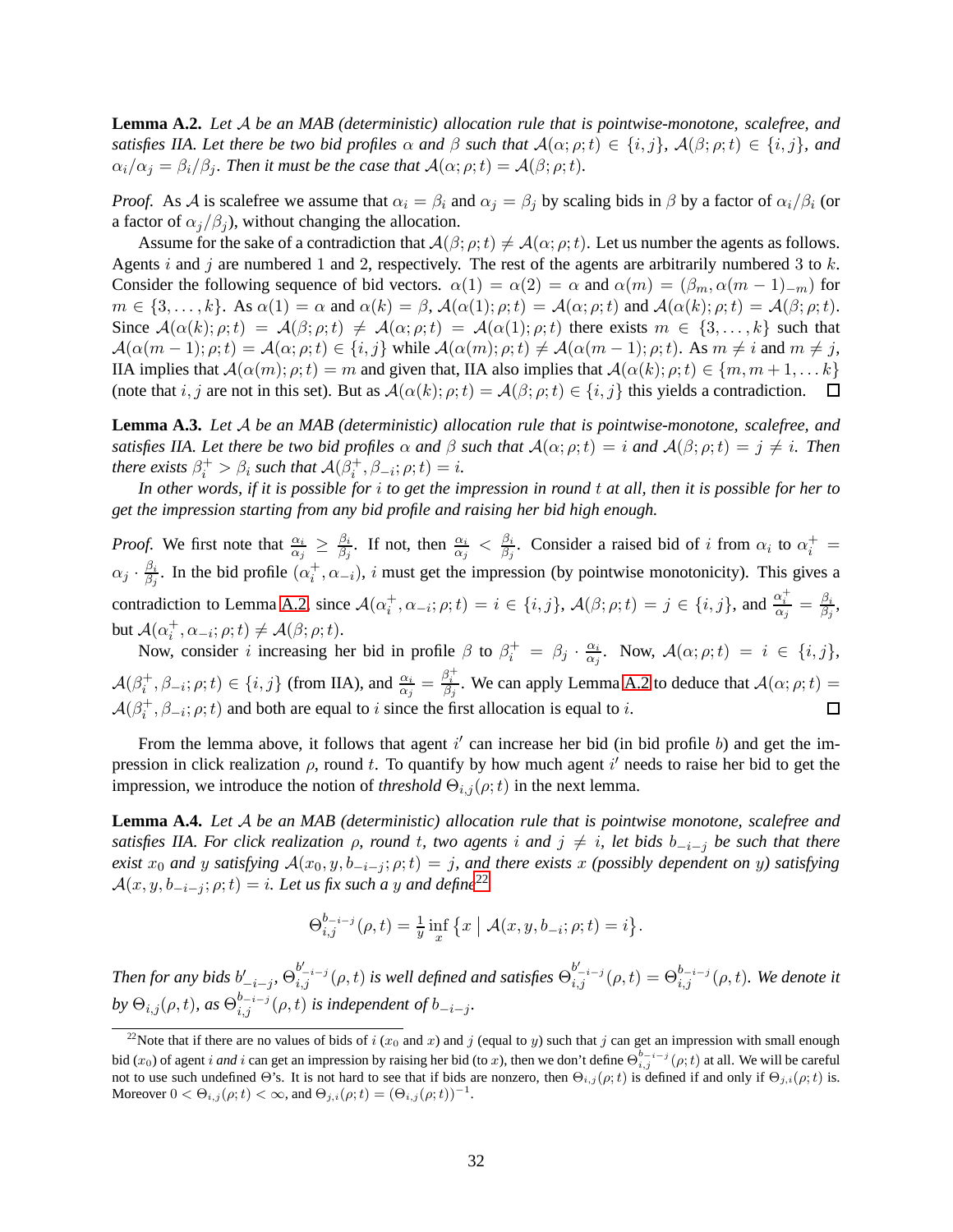*Proof.* We first prove that if the conditions of the definition of  $\Theta_{i,j}^{b_{i-1-j}}(\rho;t)$  are satisfied for  $b_{-i-j}$ , then are also satisfied for any other  $b'_{-i-j}$ . Let us say they are satisfied for  $b_{-i-j}$ , that is there exists  $x_0$ , x and y, such that  $\mathcal{A}(x_0, y, b_{-i-j}; \rho; t) = j$  and  $\mathcal{A}(x, y, b_{-i}; \rho; t) = i$ . We want to prove existence of x' and y' for  $b'_{-i-j}$ . If  $\mathcal{A}(x_0, y, b'_{-i-j}; \rho; t) = j$  then existence of y' is proved for  $b'_{-i-j}$  too, since  $y' = y$  works. If not, then  $\mathcal{A}(x_0, y, b'_{-i-j}; \rho; t) = j' \neq j$  and  $\mathcal{A}(x_0, y, b_{-i-j}; \rho; t) = j$ , and by Lemma [A.3,](#page-31-0) there exists a  $y' > y$ such that  $\mathcal{A}(x_0, y', b'_{-i-j}; \rho; t) = j$ . Once the existence of y' is proved, we now prove the existence of x'. Let  $x' = x \cdot \frac{y'}{y} \ge x$ . We have  $\mathcal{A}(x, y, b_{-i-j}; \rho; t) = i \in \{i, j\}$  and  $\mathcal{A}(x', y', b'_{-i-j}; \rho; t) \in \{i, j\}$  by IIA (*i* can only transfer impression to her by changing her bid) and  $x'/y' = x/y$ . From Lemma [A.2,](#page-31-1) we get  $i = A(x, y, b_{-i-j}; \rho; t) = A(x', y', b'_{-i-j}; \rho; t)$ . Hence the existence of x' is proved too.

For the sake of contradiction, let us assume that  $\theta := \Theta_{i,j}^{b_{-i-j}}(\rho;t) < \Theta_{i,j}^{b'_{-i-j}}(\rho;t) =: \theta'$ . Let us scale the bids in  $(x', y', b'_{-i-j})$  by a factor such that the factor times y' is equal to y. We can hence assume that  $y' = y$ . Let us pick a bid  $x'' \in (\theta y, \theta' y)$ . We have  $\mathcal{A}(x'', y, b_{-i-j}; \rho; t) = i$  (since  $x''/y$  is past the threshold θ),  $\mathcal{A}(x'', y' = y, b'_{-i-j}; \rho; t) = j(x''/y'$  is yet not past the threshold θ'), and  $x''/y = x''/y'$ . This is a contradiction to the Lemma [A.2.](#page-31-1) Therefore,  $\theta = \theta'$ .

We conclude that if  $b_{i'}^+$  $\theta_{i'}^+ > b_l \cdot \Theta_{i',l}(\rho, t)$  then  $\mathcal{A}(b_{i'}^+)$  $i_t^+$ ,  $b_{-i'}$ ;  $\rho$ ;  $t$ ) =  $i' \neq l$  (see  $\boxed{2}$  again). Note that we are using  $\Theta_{i',l}(\rho;t)$  since this is well-defined. Define  $\rho' = \rho \oplus \mathbf{1}(l,t)$ .

Let us think about decreasing the bid of agent l from  $b_l$  (it is positive, since all bids are assumed to be positive). When the bid of agent l is  $b_l$ , she gets the impression in round t, but when her bid is small enough (in particular as low as  $b_{i'}/\Theta_{i',l}(\rho;t)$ ), then she must not get the impression in round t (see Lemma [A.2\)](#page-31-1). When the bid of l decreases, some other agent gets the impression in round  $t$ , let us call that agent  $i$  (note that this agent may not be the same as agent  $i'$  above). See  $\boxed{3}$ .

Now, starting from bid profile b, let us increase the bid of agent i. When the bid of agent i is large enough (in particular as large as  $b_i \Theta_{i',l}(\rho;t) b_l/b_{i'}$ ), then l can no longer get the impression in round t (see Lemma [A.2\)](#page-31-1). From IIA, the impression must get transferred to i. Therefore we can define  $\Theta_{i,l}(\rho;t)$ , and when  $b_i^+ > b_i \Theta_{i,l}(\rho; t)$ , agent i gets the impression in round t (see  $\boxed{3}$  again). Note that  $\mathcal{A}(b_i^+, b_{-i}; \rho; t)$  $A(b_i^+, b_{-i}; \rho'; t) = i$  (click information for l at round t cannot influence the impression decision at round t).

Recall that t' is the influenced round. Let  $\mathcal{A}(b; \rho; t') = j$  and let  $\mathcal{A}(b; \rho'; t') = j' \neq j$  (see 4). As  $\mathcal{A}$  is pointwise monotone and IIA,  $\mathcal{A}(b_i^+, b_{-i}; \rho; t') \in \{i, j\}$  and  $\mathcal{A}(b_i^+, b_{-i}; \rho'; t') \in \{i, j'\}$ . It must be the case that  $A(b_i^+, b_{-i}; \rho; t') = A(b_i^+, b_{-i}; \rho'; t')$ , as l does not get an impression at round t (and the algorithm does not see the difference between  $\rho$  and  $\rho'$ ). As  $j' \neq j$  we conclude that

$$
\mathcal{A}(b_i^+, b_{-i}; \rho; t') = \mathcal{A}(b_i^+, b_{-i}; \rho'; t') = i.
$$

Next we note that  $i \neq j$  and  $i \neq j'$ . This is because if  $i = j$  (respectively  $i = j'$ ), then round t would be  $(b; \rho)$ -influential (respectively  $(b; \rho')$ -influential) with influenced agent i but it is not  $(b; \rho)$ -secured (respectively  $(b; \rho')$ -secured) from i, in contradiction to the assumption.

We also note that  $l \in \{j, j'\}$  (see  $\boxed{5}$ ). Assume for the sake of contradiction that  $l \neq j$  and  $l \neq j'$ . For  $b_l^- < b_i \cdot \Theta_{l,i}(\rho, t)$  it holds that  $\mathcal{A}(b_l^-)$  $\bar{l}_{l}^{-}, b_{-l}; \rho; t) = \mathcal{A}(b_{l}^{-})$  $\overline{\mathbf{a}}_l$ ,  $\mathbf{b}_{-l}$ ;  $\rho'$ ;  $\mathbf{t}$ ) = i (since i was defined such that i gets the impression in round t when l decreases her bid) thus  $\mathcal{A}(b_l^-)$  $\overline{l}_{l}^-, b_{-l}; \rho; t') = \mathcal{A}(b_l^-)$  $\overline{l}$ ,  $b_{-l}$ ;  $\rho'$ ;  $t'$ ) (as click information for l at round t is not observed). (Also, as a side note, observe that  $b_l^{\dagger} < b_l$  by pointwisemonotonicity since agent l was getting an impression in round t with bid  $b_l$  and lost it when her bid is  $b_l^ \bar{i}$ .) Let  $\mathcal{A}(b_l^-)$  $\bar{l}_l^-, b_{-l}^-, \rho; t') = A(b_l^-)$  $\overline{l}_l$ ,  $b_{-l}$ ;  $\rho'$ ;  $t'$ ) = l'. Note that  $l' \neq l$ , since otherwise,  $A_l(x, b_{-l}; \rho; t')$  is not a monotone function of x: it is 0 when  $x = b_l$  (since j gets an impression), and 1 when  $x = b_l^- < b_l$ , a contradiction to pointwise-monotonicity. Now, note that the impression in  $\rho'$  at time t' transfers from j' to l', and impression in  $\rho$  at time t' transfers from j to l', none of which  $(\{j, j', l'\})$  are equal to l and  $j \neq j'$ . Let us write this in equations:

$$
\mathcal{A}(b_l, b_{-l}; \rho; t') = j \qquad \qquad \mathcal{A}(b_l^-, b_{-l}; \rho; t') = l'
$$